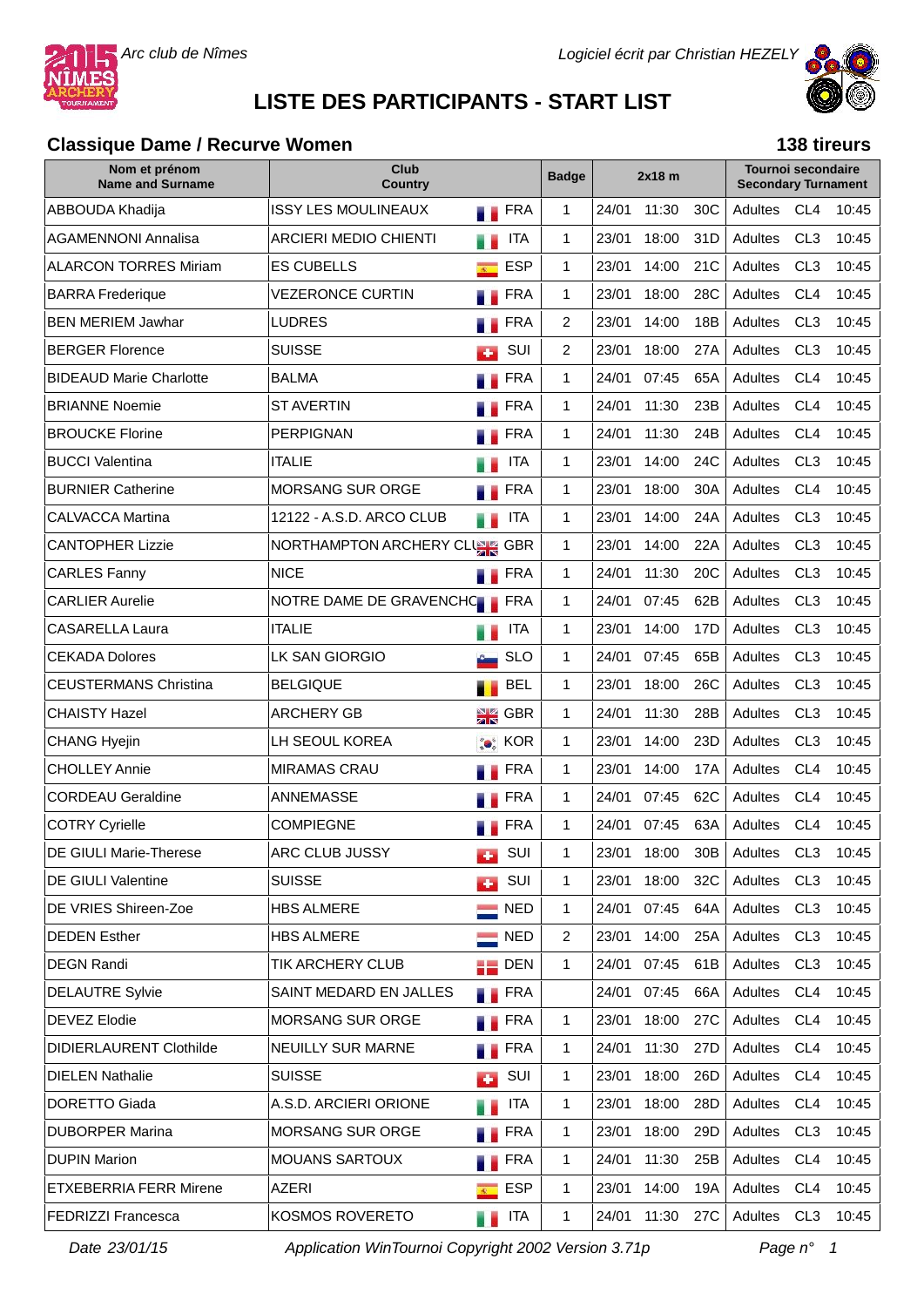| <b>FIALON Sandrine</b>       | <b>MENTON</b>                         |                                              | <b>FRA</b>         | 1  | 24/01 | 11:30 | 21B             | Adultes | CL <sub>4</sub> | 10:45 |
|------------------------------|---------------------------------------|----------------------------------------------|--------------------|----|-------|-------|-----------------|---------|-----------------|-------|
| <b>FILION Lucie</b>          | CAPITAL REGIONAL ARCHERY <b>4</b> CAN |                                              |                    | 1  | 23/01 | 14:00 | 22C             | Adultes | CL <sub>3</sub> | 10:45 |
| FOLKARD Naomi                | WIN & WIN TEAM                        |                                              | $\frac{1}{2R}$ GBR | 1  | 24/01 | 11:30 | 24C             | Adultes | CL <sub>3</sub> | 10:45 |
| <b>FONTENEAU Frederique</b>  | <b>CLISSON</b>                        |                                              | <b>FRA</b>         | 1. | 24/01 | 07:45 | 65C             | Adultes | CL <sub>4</sub> | 10:45 |
| <b>FORNER Alicia</b>         | <b>ARC PARDINYES</b>                  | $\overline{R^{(1)}_{\scriptscriptstyle{A}}}$ | <b>ESP</b>         | 1. | 24/01 | 11:30 | 25C             | Adultes | CL <sub>3</sub> | 10:45 |
| <b>FRANCHINI Irene</b>       | GRUPPO SPORTIVO FIAMME A              |                                              | <b>ITA</b>         | 1  | 23/01 | 18:00 | 30 <sub>D</sub> | Adultes | CL <sub>3</sub> | 10:45 |
| <b>FRANGILLI Carla</b>       | <b>ARCIERI MONICA</b>                 | . .                                          | <b>ITA</b>         | 1  | 23/01 | 18:00 | 27B             | Adultes | CL <sub>3</sub> | 10:45 |
| <b>FRIGERI Maura</b>         | ARCIERI DELLA FRANCESCA               | sв                                           | <b>ITA</b>         | 1  | 23/01 | 18:00 | 31B             | Adultes | CL <sub>3</sub> | 10:45 |
| <b>GALIEGT Mathilde</b>      | <b>NEUILLY SUR MARNE</b>              |                                              | <b>FRA</b>         | 1  | 24/01 | 11:30 | 23D             | Adultes | CL <sub>4</sub> | 10:45 |
| <b>GANKINA Polina</b>        | <b>REAL SPORT CLUBE</b>               | ÷,                                           | <b>POR</b>         | 1  | 23/01 | 14:00 | 19D             | Adultes | CL <sub>3</sub> | 10:45 |
| <b>GARCIA VERDEJO Eloisa</b> | <b>ARCOSOTO</b>                       | $\overline{R^{(1)}_{\scriptscriptstyle{A}}}$ | <b>ESP</b>         | 1  | 23/01 | 14:00 | 20A             | Adultes | CL <sub>3</sub> | 10:45 |
| <b>GAUBIL Melanie</b>        | <b>LEGUEVIN</b>                       |                                              | <b>FRA</b>         | 2  | 24/01 | 07:45 | 60C             | Adultes | CL <sub>4</sub> | 10:45 |
| <b>GLEMET Ophelie</b>        | ANNEMASSE                             |                                              | <b>FRA</b>         | 1. | 24/01 | 07:45 | 61D             | Adultes | CL <sub>3</sub> | 10:45 |
| <b>GOUY Aline</b>            | <b>ST HERBLAIN</b>                    |                                              | <b>FRA</b>         | 1. | 24/01 | 11:30 | 24D             | Adultes | CL <sub>4</sub> | 10:45 |
| GRANATA Giuliana             | A.S.D. ARCIERI TORREVECCH             |                                              | ITA                | 1  | 24/01 | 11:30 | 25D             | Adultes | CL <sub>3</sub> | 10:45 |
| <b>GREGORI Simonetta</b>     | <b>ARCIERI TORREVECCHIA</b>           | a a                                          | <b>ITA</b>         | 1  | 24/01 | 11:30 | 22A             | Adultes | CL <sub>3</sub> | 10:45 |
| <b>GRISTI Corinne</b>        | <b>NICE</b>                           |                                              | <b>FRA</b>         | 1  | 24/01 | 11:30 | 21D             | Adultes | CL <sub>4</sub> | 10:45 |
| <b>HABERAL Elif Deniz</b>    | TURQUIE                               |                                              | $\sim$ TUR         | 1  | 23/01 | 14:00 | 23A             | Adultes | CL <sub>3</sub> | 10:45 |
| <b>HERRERO Noelia</b>        | <b>SUISSE</b>                         | <b>COL</b>                                   | SUI                | 1  | 24/01 | 11:30 | 30 <sub>B</sub> | Adultes | CL <sub>3</sub> | 10:45 |
| <b>HINCKELLRIN Carole</b>    | <b>ISSY LES MOULINEAUX</b>            |                                              | <b>FRA</b>         | 1  | 24/01 | 11:30 | 20 <sub>B</sub> | Adultes | CL <sub>4</sub> | 10:45 |
| <b>HUNT Nicky</b>            | <b>GREAT BRITAIN</b>                  |                                              | $\frac{1}{2}$ GBR  | 1. | 24/01 | 11:30 | 29B             | Adultes | CL <sub>3</sub> | 10:45 |
| <b>IORIATTI Cristina</b>     | <b>KAPPA KOSMOS</b>                   | . .                                          | <b>ITA</b>         | 1  | 24/01 | 11:30 | 26B             | Adultes | CL <sub>3</sub> | 10:45 |
| <b>IWASAKI Kaori</b>         | TOKYO                                 |                                              | <b>JPN</b>         | 1  | 23/01 | 14:00 | 21A             | Adultes | CL <sub>3</sub> | 10:45 |
| JACOBS Christine             | <b>MVV</b>                            |                                              | <b>BEL</b>         | 1  | 24/01 | 07:45 | 66C             | Adultes | CL <sub>3</sub> | 10:45 |
| JAMBOU Laure                 | <b>NARBONNE</b>                       | ۰.                                           | FRA                | 1  | 24/01 | 07:45 | 61A             | Adultes | CL <sub>4</sub> | 10:45 |
| <b>JENNY Isabelle</b>        | <b>SAGITTAIRE</b>                     | a S                                          | SUI                | 1  | 24/01 | 07:45 | 59B             | Adultes | CL <sub>4</sub> | 10:45 |
| <b>JEON Sungeun</b>          | LH SEOUL KOREA                        |                                              | <b>O</b> KOR       | 1  | 23/01 | 14:00 | 24D             | Adultes | CL <sub>3</sub> | 10:45 |
| JO Seung Hyeon               | <b>HYUNDAI MOBIS</b>                  |                                              | <b>ON</b> KOR      | 1  | 23/01 | 14:00 | 24B             | Adultes | CL <sub>3</sub> | 10:45 |
| JOO Hyun Jung                | CORÉE                                 |                                              | $\bullet$ KOR      | 1  | 23/01 | 14:00 | 25B             | Adultes | CL <sub>3</sub> | 10:45 |
| <b>JULIEN Martine</b>        | <b>CAHORS</b>                         |                                              | $\blacksquare$ FRA | 1. | 23/01 | 14:00 | 18C             | Adultes | CL <sub>4</sub> | 10:45 |
| KIM Eun Jung                 | <b>HYUNDAI MOBIS</b>                  |                                              | <b>ON</b> KOR      | 1. | 23/01 | 14:00 | 22B             | Adultes | CL <sub>3</sub> | 10:45 |
| KIM Min Jung                 | <b>HYUNDAI MOBIS</b>                  |                                              | <b>ON</b> KOR      | 1  | 23/01 | 14:00 | 23B             | Adultes | CL <sub>3</sub> | 10:45 |
| KIM Yu Mi                    | LH SEOUL KOREA                        |                                              | <b>ON</b> KOR      | 1  | 23/01 | 14:00 | 22D             | Adultes | CL <sub>3</sub> | 10:45 |
| <b>KWAKS Sarah</b>           | SAENSE HANDBOOG SKUTTEF NED           |                                              |                    | 2  | 23/01 | 14:00 | 20B             | Adultes | CL <sub>3</sub> | 10:45 |
| <b>LACROIX Emilie</b>        | <b>SAINT MARD</b>                     |                                              | <b>FRA</b>         | 1  | 23/01 | 14:00 | 17B             | Adultes | CL <sub>4</sub> | 10:45 |
| <b>LALOUER Eliette</b>       | <b>GUILERS</b>                        |                                              | <b>FRA</b>         | 1. | 24/01 | 07:45 | 62D             | Adultes | CL <sub>3</sub> | 10:45 |
| <b>LAMAS Alexandra</b>       | <b>ESPAGNE</b>                        | $\overline{R}$                               | <b>ESP</b>         | 1. | 24/01 | 11:30 | 21A             | Adultes | CL <sub>3</sub> | 10:45 |
| <b>LECOINTRE Laurie</b>      | <b>ST AVERTIN</b>                     |                                              | <b>FRA</b>         | 1  | 24/01 | 07:45 | 66B             | Adultes | CL <sub>3</sub> | 10:45 |
| LIONETTI Pia Carmen          | <b>ITALIE</b>                         | W.                                           | ITA                | 1  | 24/01 | 11:30 | 24A             | Adultes | CL <sub>3</sub> | 10:45 |
| LIZZARDI Marianne            | <b>GRENOBLE 1ER</b>                   | M.                                           | <b>FRA</b>         | 1. | 24/01 | 07:45 | 58D             | Adultes | CL <sub>3</sub> | 10:45 |
| LOKLUOGLU Begul              | <b>ONOK ARCHERY</b>                   |                                              | $\sim$ TUR         | 1  | 23/01 | 14:00 | 21B             | Adultes | CL <sub>4</sub> | 10:45 |
| <b>LORIG Khatuna</b>         | USA ARCHERY                           |                                              | <b>LE</b> USA      | 1  | 23/01 | 14:00 | 17C             | Adultes | CL <sub>3</sub> | 10:45 |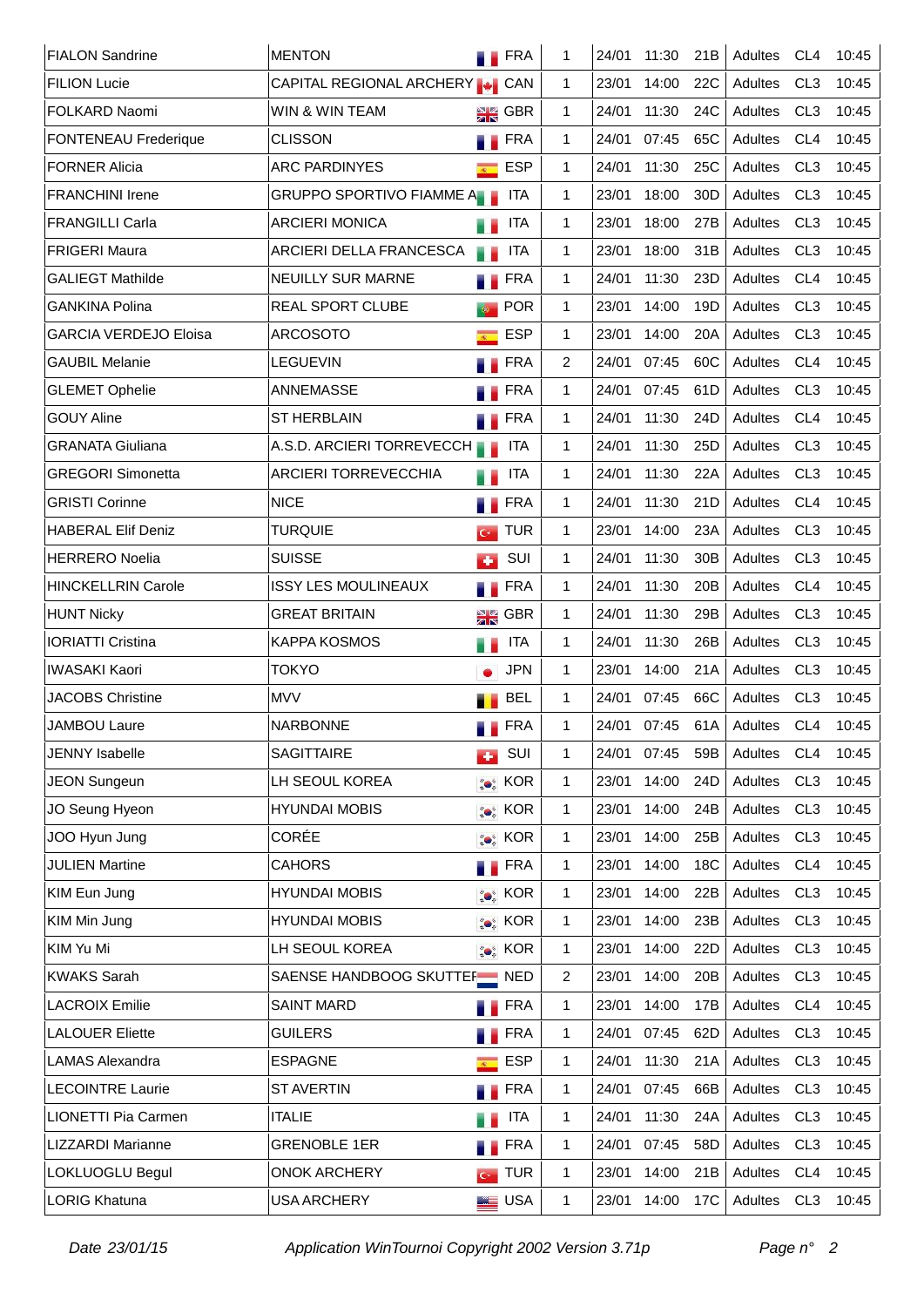| <b>LURAC Bernadette</b>   | <b>MORSANG SUR ORGE</b>              | <b>N</b> FRA         |            | 1            | 23/01 | 18:00 | 26B             | Adultes | CL <sub>3</sub> | 10:45 |
|---------------------------|--------------------------------------|----------------------|------------|--------------|-------|-------|-----------------|---------|-----------------|-------|
| <b>MAITLAND Pamela</b>    | <b>USA ARCHERY</b>                   | <b>ED</b> USA        |            | 1            | 23/01 | 14:00 | 18D             | Adultes | CL <sub>3</sub> | 10:45 |
| <b>MANDIA Claudia</b>     | A.S.D. ARCIERI TORREVECCH            |                      | ITA        | 1            | 24/01 | 11:30 | 25A             | Adultes | CL <sub>3</sub> | 10:45 |
| <b>MENCARINI Paulette</b> | <b>CHANAC</b>                        | <b>FRA</b>           |            | 1            | 24/01 | 11:30 | 22C             | Adultes | CL <sub>4</sub> | 10:45 |
| <b>MENICONI Virginie</b>  | <b>HAYANGE</b>                       | <b>FRA</b>           |            | 1.           | 23/01 | 18:00 | 29A             | Adultes | CL <sub>4</sub> | 10:45 |
| <b>MEROSO Emanuela</b>    | A.S.D. ARCIERI D.L.F. VOG            | . .                  | <b>ITA</b> | 1.           | 24/01 | 07:45 | 60A             | Adultes | CL <sub>3</sub> | 10:45 |
| <b>MEYNARD Valerie</b>    | PIERREFEU DU VAR                     | <b>FRA</b>           |            | 1            | 24/01 | 11:30 | 27A             | Adultes | CL <sub>4</sub> | 10:45 |
| <b>MIJNO Eisabetta</b>    | GRUPPO SPORTIVO FIAMME A             |                      | <b>ITA</b> | 2            | 24/01 | 11:30 | 28C             | Adultes | CL <sub>3</sub> | 10:45 |
| <b>MONTAGNE Elodie</b>    | <b>SAINT MARD</b>                    | $\blacksquare$ FRA   |            | 1            | 23/01 | 18:00 | 28B             | Adultes | CL <sub>4</sub> | 10:45 |
| <b>MONZANI Stefania</b>   | <b>ARCIERI MONICA</b>                |                      | <b>ITA</b> | 1            | 23/01 | 18:00 | 29C             | Adultes | CL <sub>3</sub> | 10:45 |
| <b>OLIVER Amy</b>         | GANDE-BRETAGNE                       | <b>EXE</b> GBR       |            | $\mathbf{1}$ | 24/01 | 11:30 | 22D             | Adultes | CL <sub>3</sub> | 10:45 |
| <b>OURY Aurelie</b>       | <b>MORANGIS</b>                      | <b>FRA</b>           |            | 1            | 24/01 | 07:45 | 64B             | Adultes | CL4             | 10:45 |
| <b>PAGES Annie</b>        | <b>CAHORS</b>                        | <b>FRA</b>           |            | $\mathbf{1}$ | 23/01 | 14:00 | 19C             | Adultes | CL4             | 10:45 |
| <b>PARK Sehui</b>         | LH SEOUL KOREA                       | <b>Co</b> KOR        |            | $\mathbf{1}$ | 23/01 | 14:00 | 21D             | Adultes | CL <sub>3</sub> | 10:45 |
| <b>PARNAT Reena</b>       | <b>ARCHERY CLUB ILVES</b>            |                      | <b>EST</b> | $\mathbf{1}$ | 23/01 | 14:00 | 20 <sub>D</sub> | Adultes | CL <sub>3</sub> | 10:45 |
| <b>PARREIRA Maria</b>     | <b>SCP</b>                           | <b>POR</b><br>$\Phi$ |            | $\mathbf{1}$ | 24/01 | 11:30 | 30A             | Adultes | CL <sub>3</sub> | 10:45 |
| PETIT-DURAND Tiphaine     | SAINT MEDARD EN JALLES               | <b>FRA</b>           |            | 1            | 24/01 | 07:45 | 63B             | Adultes | CL4             | 10:45 |
| <b>PITARD Aurelie</b>     | SAINT MEDARD EN JALLES               | <b>FRA</b>           |            | 1            | 24/01 | 07:45 | 59C             | Adultes | CL4             | 10:45 |
| <b>PLANEIX Sophie</b>     | <b>RIOM</b>                          | <b>FRA</b>           |            | 1            | 24/01 | 07:45 | 60 <sub>D</sub> | Adultes | CL <sub>4</sub> | 10:45 |
| <b>PORCHER Christel</b>   | <b>ISSY LES MOULINEAUX</b>           | <b>FRA</b>           |            | 1            | 24/01 | 07:45 | 58B             | Adultes | CL <sub>4</sub> | 10:45 |
| PRITCHARD Lanola          | <b>ROAD RUNNER</b>                   | <b>LE</b> USA        |            | 1            | 24/01 | 07:45 | 58A             | Adultes | CL <sub>3</sub> | 10:45 |
| <b>PUGNANT Emeline</b>    | <b>SAINT MARD</b>                    | <b>TERA</b>          |            | $\mathbf{1}$ | 23/01 | 14:00 | 19B             | Adultes | CL <sub>4</sub> | 10:45 |
| QUINN Kelea               | <b>MONACO</b>                        |                      | <b>MON</b> | 1            | 24/01 | 11:30 | 20D             | Adultes | CL <sub>4</sub> | 10:45 |
| <b>RAVATIN Maelle</b>     | <b>MOIRANS</b>                       | <b>FRA</b>           |            | 1            | 24/01 | 07:45 | 59 <sub>D</sub> | Adultes | CL <sub>4</sub> | 10:45 |
| <b>REDENTI Cristina</b>   | <b>ITALIE</b>                        | . .                  | <b>ITA</b> |              | 24/01 | 11:30 | 21C             | Adultes | CL <sub>3</sub> | 10:45 |
| <b>RENAULT Delphine</b>   | <b>NICE</b>                          | <b>FRA</b>           |            | 1            | 24/01 | 11:30 | 22B             | Adultes | CL <sub>4</sub> | 10:45 |
| <b>RIDDERSTROM Line</b>   | SANDEFJORD BUESKYTTERE <b>HE</b> NOR |                      |            | 1            | 24/01 | 11:30 | 26C             | Adultes | CL <sub>3</sub> | 10:45 |
| ROMAN ARROYO Aida N       | <b>MEXICO</b>                        | <b>NEX</b>           |            | 2            | 23/01 | 18:00 | 26A             | Adultes | CL <sub>3</sub> | 10:45 |
| <b>ROSLAND Siv</b>        | <b>KLEPP BUESKYTTERE</b>             | $\frac{1}{10}$ NOR   |            | 1            | 24/01 | 11:30 | 29D             | Adultes | CL <sub>3</sub> | 10:45 |
| <b>RUFFLE Annie</b>       | SAINT MEDARD EN JALLES               | <b>FRA</b>           |            | 1            | 24/01 | 07:45 | 61C             | Adultes | CL <sub>4</sub> | 10:45 |
| <b>SASIA Gabriella</b>    | <b>ARCIERI DELL'ELICE</b>            | u p                  | ITA        | 1            | 24/01 | 11:30 | 23A             | Adultes | CL <sub>3</sub> | 10:45 |
| <b>SCARANO Corinne</b>    | <b>SEICHAMPS</b>                     | <b>FRA</b>           |            | 1            | 24/01 | 11:30 | 29A             | Adultes | CL <sub>4</sub> | 10:45 |
| <b>SCHOBINGER Celine</b>  | <b>NIMES</b>                         | <b>FRA</b>           |            | 1            | 24/01 | 07:45 | 59A             | Adultes | CL <sub>4</sub> | 10:45 |
| <b>SCHUH Berengere</b>    | BRIENON/ARMANCON                     | <b>TERA</b>          |            | 1            | 24/01 | 11:30 | 30 <sub>D</sub> | Adultes | CL <sub>4</sub> | 10:45 |
| <b>SCHWAGER Francoise</b> | ARC CLUB JUSSY                       | <b>CO</b>            | SUI        | 1            | 23/01 | 18:00 | 31C             | Adultes | CL <sub>3</sub> | 10:45 |
| <b>SCIPIONI Lorena</b>    | <b>ITALIE</b>                        | ä,                   | <b>ITA</b> | 1            | 24/01 | 11:30 | 20A             | Adultes | CL <sub>3</sub> | 10:45 |
| <b>SEGINA Tatiana</b>     | RUSSIAN ARCHERY FEDERATIER RUS       |                      |            | $\mathbf{1}$ | 23/01 | 18:00 | 29B             | Adultes | CL <sub>3</sub> | 10:45 |
| <b>SERRET Marion</b>      | VALENCE                              | <b>FRA</b>           |            | 1            | 23/01 | 18:00 | 27D             | Adultes | CL <sub>4</sub> | 10:45 |
| <b>SHELTON Laura</b>      | <b>USA ARCHERY</b>                   | <b>ED</b> USA        |            | 1            | 23/01 | 14:00 | 20 <sub>C</sub> | Adultes | CL <sub>3</sub> | 10:45 |
| SIM Ye Ji                 | <b>HYUNDAI MOBIS</b>                 | <b>ON</b> KOR        |            | 1            | 23/01 | 14:00 | 25C             | Adultes | CL <sub>3</sub> | 10:45 |
| STANIECZEK Anna           | NORVÈGE                              | $\frac{1}{10}$ NOR   |            | 1            | 23/01 | 14:00 | 23C             | Adultes | CL <sub>3</sub> | 10:45 |
| STEVENSON Kathleen        | ETATS-UNIS D'AMÉRIQUE                | <b>LE</b> USA        |            | 1            | 23/01 | 14:00 | 18A             | Adultes | CL <sub>3</sub> | 10:45 |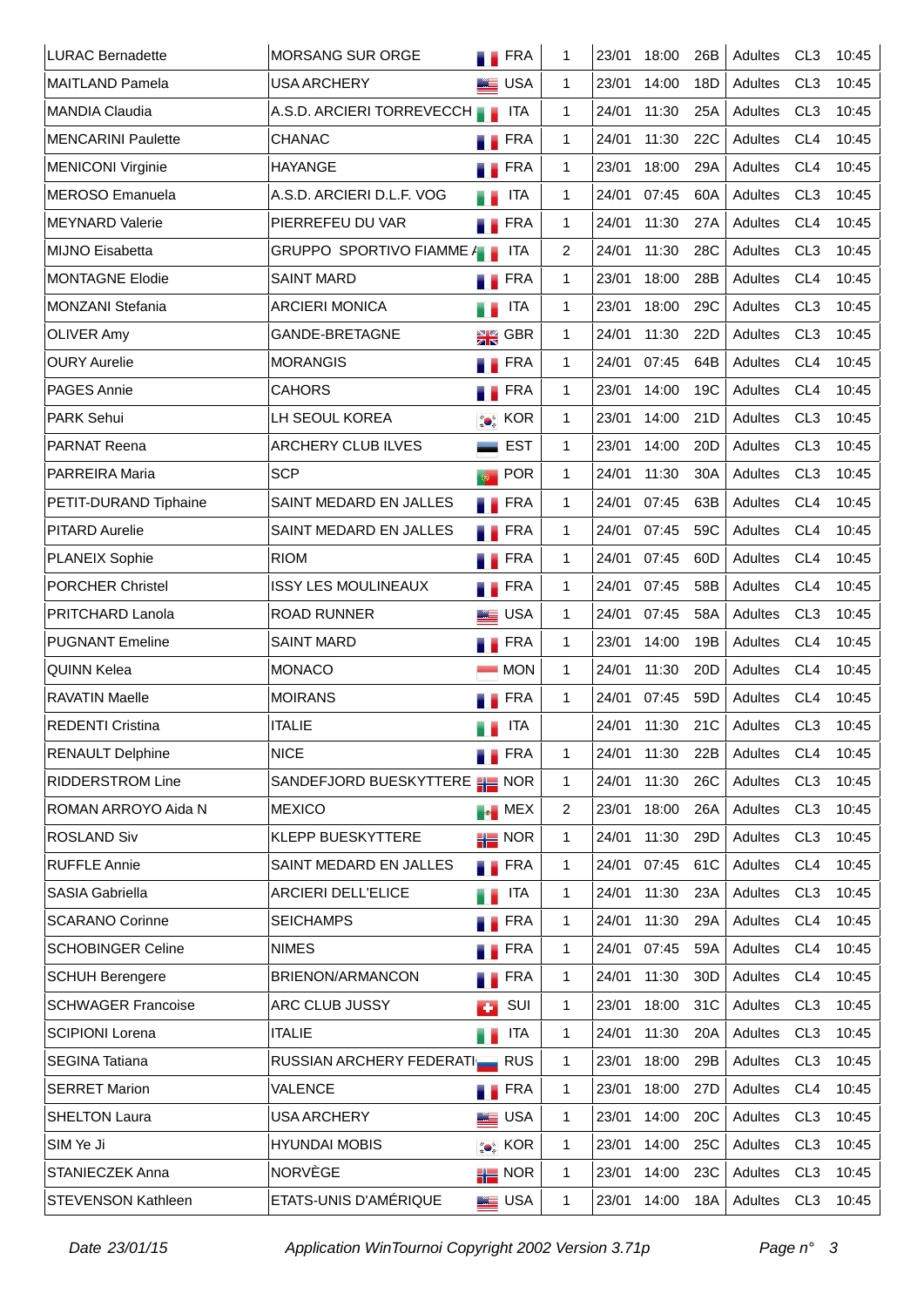| <b>STRUYF Nadia</b>       | <b>MOUTIERS</b>            | <b>FRA</b>           | 1              | 23/01 | 18:00 | 32A             | Adultes | CL4             | 10:45 |
|---------------------------|----------------------------|----------------------|----------------|-------|-------|-----------------|---------|-----------------|-------|
| <b>TABARD Anne-Sophie</b> | <b>COMPIEGNE</b>           | <b>FRA</b>           | 1.             | 24/01 | 07:45 | 60B             | Adultes | CL4             | 10:45 |
| <b>TERRIER Constance</b>  | <b>ISSY LES MOULINEAUX</b> | FRA                  | 1              | 23/01 | 18:00 | 30 <sup>C</sup> | Adultes | CL <sub>4</sub> | 10:45 |
| TOMASI Jessica            | <b>ITALIE</b>              | ITA                  | 1              | 23/01 | 18:00 | 32B             | Adultes | CL <sub>3</sub> | 10:45 |
| TOMAT Najka               | <b>SLOVÉNIE</b>            | <b>SLO</b>           | 1.             | 23/01 | 18:00 | 31A             | Adultes | CL <sub>3</sub> | 10:45 |
| TONETTA Elena             | <b>ITALIE</b>              | <b>ITA</b>           | 1.             | 24/01 | 11:30 | 27B             | Adultes | CL <sub>3</sub> | 10:45 |
| <b>TRAPANI Gloria</b>     | <b>ITALIE</b>              | <b>ITA</b>           | 1.             | 23/01 | 18:00 | 28A             | Adultes | CL <sub>3</sub> | 10:45 |
| TWOMEY Sarah              | <b>IRLANDE</b>             | <b>IRL</b>           | $\mathbf{1}$   | 24/01 | 07:45 | 64C             | Adultes | CL <sub>3</sub> | 10:45 |
| <b>UMER Ana</b>           | <b>SLOVÉNIE</b>            | <b>SLO</b>           | $\mathbf 1$    | 24/01 | 11:30 | 28D             | Adultes | CL <sub>3</sub> | 10:45 |
| <b>VARLET Sandrine</b>    | <b>HOUILLES</b>            | <b>FRA</b>           | 1              | 24/01 | 11:30 | 26D             | Adultes | CL4             | 10:45 |
| <b>VEYRAC Celine</b>      | <b>NARBONNE</b>            | <b>FRA</b>           | 1.             | 24/01 | 07:45 | 63D             | Adultes | CL4             | 10:45 |
| <b>VILLARD Laurena</b>    | <b>RENNES CIE</b>          | <b>FRA</b>           | $\overline{2}$ | 24/01 | 07:45 | 62A             | Adultes | CL4             | 10:45 |
| VIOLI Sara                | <b>ITALIE</b>              | <b>ITA</b>           | $\mathbf{1}$   | 24/01 | 07:45 | 58C             | Adultes | CL <sub>3</sub> | 10:45 |
| <b>VIVES Marion</b>       | <b>RIOM</b>                | FRA<br>. .           | 1.             | 24/01 | 11:30 | 29C             | Adultes | CL4             | 10:45 |
| <b>WEYANT Sylvie</b>      | <b>HOUILLES</b>            | <b>FRA</b>           | 1              | 24/01 | 11:30 | 26A             | Adultes | CL <sub>4</sub> | 10:45 |
| <b>WIRTH Veronique</b>    | <b>SUISSE</b>              | SUI<br>$\bullet$     | $\mathbf{1}$   | 24/01 | 11:30 | 28A             | Adultes | CL <sub>3</sub> | 10:45 |
| ZAGALO Maria Joao         | <b>PORTUGAL</b>            | <b>POR</b><br>$\Phi$ | 1              | 24/01 | 11:30 | 23C             | Adultes | CL <sub>3</sub> | 10:45 |

### **Classique Junior Dame / Recurve Women Junior 62 tireurs**

### **Nom et prénom Name and Surname Club Country 2x18 m Tournoi secondaire Secondary Turnament Badge** ADICEOM Audrey RIOM FRA 1 23/01 14:00 65C Juniors JD1 09:50 AL-ALI Fatima  $|U$ AE ARCHERY ASSOCIATION UAE  $|$  23/01 14:00 64A Juniors JD1 09:50 ALSHEHHI Shouq UAE ARCHERY ASSOCIATION UAE 1 23/01 14:00 65A Juniors JD1 09:50 ALSUWAIDI Maitha UAE ARCHERY ASSOCIATION UAE 1 23/01 14:00 66A Juniors JD1 09:50 BAILLION Laure MOUANS SARTOUX FRA 1 24/01 07:45 43C Juniors JD1 09:50 BARBOSA Rachel RIOM FRA 1 23/01 14:00 66B Juniors JD1 09:50 BIZEL-BIZELLOT Camille VICHY FRA 1 23/01 14:00 66D Juniors JD1 09:50 BLANC Viviane VEVEY SUI 1 24/01 07:45 43D Juniors JD1 09:50 BONTEMPS Juline | RIOM | RIOM | RIOM | FRA | 2 | 24/01 07:45 41A | Juniors JD1 09:50 BOUQUIGNAUD Lilou | LA GARDE | FRA | 1 24/01 07:45 46B Juniors JD1 09:50 BRECHET Marion **SUISSE** SUISSE **SUI 1** 24/01 07:45 41C Juniors JD1 09:50 BROUSSE Aurelie **ACHERES** ACHERES **FRA 1** 23/01 18:00 42C Juniors JD1 09:50 BRZAKOVIć Äoerna SK PANÄEVO SARB 1 24/01 07:45 42C Juniors JD1 09:50 CASTRO BARCALA Cristina  $\qquad$  CLUB SILEX  $\qquad$  ESP | 1  $\qquad$  23/01 18:00 44B | Juniors JD1 09:50  $\overline{C}$ OGNET Marie  $\overline{C}$  ACHERES  $\overline{C}$   $\overline{C}$  FRA  $\overline{C}$  1  $\overline{C}$  18:00 41A Juniors JD1 09:50 DEINEKO Iliana CIE DES ARCHERS DE LAUSAN SUI 1 24/01 07:45 44D Juniors JD1 09:50 DUBOIS Maeva LA GARDE FRA 1 24/01 07:45 42B Juniors JD1 09:50 ESHIEVA Alina **RUSSIAN ARCHERY FEDERATIGE RUS** 1 23/01 14:00 63C Juniors JD1 09:50 FASEL Lucie  $\vert$ SAGITTAIRE GENEVE  $\vert$  SUI  $\vert$  1  $\vert$  24/01 07:45 46C  $\vert$  Juniors JD1 09:50 GERON Cynthie MERIGNAC **FRA 1 24/01 07:45 44A** Juniors JD1 09:50 GOMEZ GONZALEZ Elena  $|$ ARC MONTJUIC  $\qquad \qquad$  ESP  $|$  1  $|$  24/01 07:45 45D  $|$  Juniors JD1 09:50 GRANGER Leeloo VEVEY SUI 1 24/01 07:45 47B Juniors JD1 09:50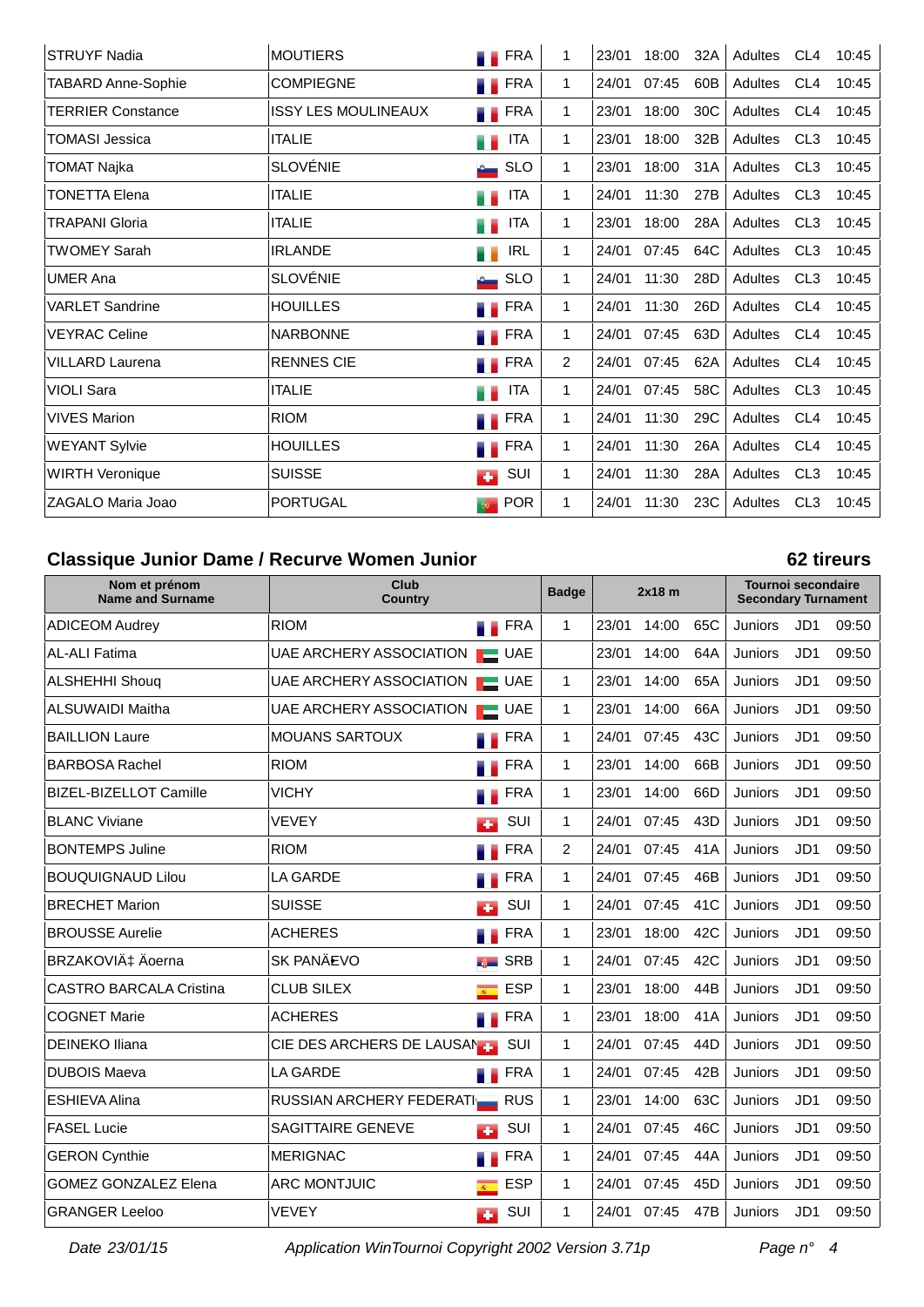| <b>GRILLI Eleonora</b>       | <b>ARCIERI MONICA</b>      |                | <b>ITA</b>          | 1            | 23/01 | 18:00 | 42A             | <b>Juniors</b> | JD1             | 09:50 |
|------------------------------|----------------------------|----------------|---------------------|--------------|-------|-------|-----------------|----------------|-----------------|-------|
| GUTIERREZ GARCÃ Paula        | ARQUEROS DE LEGANES        | $\overline{R}$ | <b>ESP</b>          | 2            | 23/01 | 14:00 | 65B             | Juniors        | JD1             | 09:50 |
| <b>GUY Oceane</b>            | <b>NICE</b>                |                | <b>FRA</b>          | 2            | 24/01 | 07:45 | 46D             | Juniors        | JD1             | 09:50 |
| <b>HUSDAL Hanne</b>          | <b>NORVÈGE</b>             |                | $\frac{1}{10}$ NOR  | 2            | 23/01 | 14:00 | 61D             | Juniors        | JD <sub>1</sub> | 09:50 |
| <b>IVA Rusjan</b>            | <b>LK JEVNICA</b>          |                | <b>Contract SLO</b> | $\mathbf{1}$ | 24/01 | 07:45 | 42A             | Juniors        | JD <sub>1</sub> | 09:50 |
| <b>JOLY Anne Caroline</b>    | LONS LE SAUNIER            |                | <b>FRA</b>          | $\mathbf{1}$ | 24/01 | 07:45 | 43B             | Juniors        | JD <sub>1</sub> | 09:50 |
| <b>JULIEN Oceanne</b>        | <b>CAHORS</b>              |                | FRA                 | 1            | 23/01 | 14:00 | 62D             | Juniors        | JD <sub>1</sub> | 09:50 |
| JURCA Nala                   | LK MINS POSTOJNA           |                | <b>SLO</b>          | 1            | 24/01 | 07:45 | 43A             | Juniors        | JD1             | 09:50 |
| <b>LABREGERE Elise</b>       | <b>ROYAN</b>               |                | FRA                 | 1            | 24/01 | 07:45 | 41D             | Juniors        | JD <sub>1</sub> | 09:50 |
| <b>LACREUSE Alexia</b>       | <b>LES BROUZILS</b>        |                | <b>FRA</b>          | $\mathbf{1}$ | 24/01 | 07:45 | 47A             | Juniors        | JD1             | 09:50 |
| <b>LAFUITTE Maude</b>        | <b>ST LUPICIN</b>          |                | <b>FRA</b>          | $\mathbf{1}$ | 23/01 | 14:00 | 62B             | Juniors        | JD1             | 09:50 |
| <b>LAPLANCHE Aurore</b>      | <b>DUVY</b>                | ш              | <b>FRA</b>          | $\mathbf{1}$ | 23/01 | 14:00 | 62C             | Juniors        | JD1             | 09:50 |
| <b>LEJEUNE Marie</b>         | <b>THAON LES VOSGES</b>    |                | <b>FRA</b>          | $\mathbf{1}$ | 23/01 | 18:00 | 43C             | Juniors        | JD <sub>1</sub> | 09:50 |
| <b>LELLI Rachele</b>         | ASD ARCIERI BALLA COI LUP  | W.             | <b>ITA</b>          | $\mathbf{1}$ | 24/01 | 07:45 | 41B             | Juniors        | JD1             | 09:50 |
| LOREDANA Spera               | <b>ASD ARCIERI DEL SUD</b> | a a            | ITA                 | $\mathbf{1}$ | 24/01 | 07:45 | 44B             | Juniors        | JD <sub>1</sub> | 09:50 |
| <b>MAIRE</b> Marine          | <b>COMPIEGNE</b>           | и.             | <b>FRA</b>          | 1            | 23/01 | 14:00 | 64D             | Juniors        | JD1             | 09:50 |
| <b>MAMMI Giulia</b>          | <b>ITALIE</b>              |                | ITA                 | 1            | 23/01 | 18:00 | 41B             | Juniors        | JD1             | 09:50 |
| <b>MANDIER Celine</b>        | <b>RIVES</b>               | a.             | <b>FRA</b>          | 1            | 24/01 | 07:45 | 45C             | Juniors        | JD1             | 09:50 |
| MARCOS VILLALBA Alba         | ARQUEROS DE LEGANES        | $\overline{R}$ | <b>ESP</b>          | 2            | 23/01 | 14:00 | 64C             | Juniors        | JD <sub>1</sub> | 09:50 |
| <b>MARIE-ELISE Oceane</b>    | <b>BOE</b>                 | 51             | <b>FRA</b>          | 1            | 24/01 | 07:45 | 44C             | Juniors        | JD1             | 09:50 |
| <b>MONTOYA Manon</b>         | <b>HAGETMAU</b>            | ш              | FRA                 | 3            | 23/01 | 14:00 | 63A             | Juniors        | JD <sub>1</sub> | 09:50 |
| <b>MORAGO GARCIA Oceania</b> | <b>ARCOSOTO</b>            | $\overline{R}$ | <b>ESP</b>          | $\mathbf{1}$ | 23/01 | 18:00 | 44A             | Juniors        | JD1             | 09:50 |
| PEPPICELLI Mara              | <b>SUISSE</b>              | <b>CO</b>      | SUI                 | 1            | 23/01 | 18:00 | 41C             | Juniors        | JD <sub>1</sub> | 09:50 |
| PRINCIPAAL Annouk            | <b>HBS ALMERE</b>          |                | <b>NED</b>          | 1            | 23/01 | 14:00 | 65D             | Juniors        | JD1             | 09:50 |
| <b>PROUTEAU Gabrielle</b>    | SAINT JEAN DE BRAYE        |                | FRA                 | 2            | 23/01 | 14:00 | 64B             | Juniors        | JD <sub>1</sub> | 09:50 |
| RET Sara                     | ARCIERI ISONZO             |                | <b>ITA</b>          | 1            | 23/01 | 18:00 | 44C             | Juniors        | JD1             | 09:50 |
| <b>ROTA Gaia</b>             | <b>ARCIERI MONICA</b>      |                | <b>ITA</b>          | 1            | 23/01 | 18:00 | 43A             | Juniors        | JD1             | 09:50 |
| ROUCHONNAT Anais             | <b>RIOM</b>                | 51             | FRA                 | 1            | 23/01 | 18:00 | 42B             | Juniors        | JD1             | 09:50 |
| <b>SALLIOT Berenice</b>      | <b>BALMA</b>               | 71             | <b>FRA</b>          | 2            | 23/01 | 18:00 | 43B             | Juniors        | JD1             | 09:50 |
| <b>SOENEN Lisa</b>           | <b>NIMES</b>               |                | <b>FRA</b>          | 1            | 23/01 | 14:00 | 63D             | Juniors        | JD1             | 09:50 |
| <b>TAJES Magdalena</b>       | <b>ESPAGNE</b>             | $\overline{R}$ | <b>ESP</b>          | 3            | 23/01 | 14:00 | 63B             | Juniors        | JD1             | 09:50 |
| <b>TARDY Pauline</b>         | <b>NICE</b>                |                | <b>TERA</b>         | 1            | 24/01 | 07:45 | 45B             | Juniors        | JD1             | 09:50 |
| <b>TAYLOR Pip</b>            | GANDE-BRETAGNE             |                | $\frac{1}{2}$ GBR   | 1            | 24/01 | 07:45 | 46A             | Juniors        | JD1             | 09:50 |
| <b>TIMMERMAN Tamara</b>      | VILLENEUVE D'ASCQ          |                | <b>TERA</b>         | 1            | 23/01 | 18:00 | 41D             | Juniors        | JD1             | 09:50 |
| TIMOFEEVA Rozalina           | <b>RUSSIE</b>              |                | <b>RUS</b>          | $\mathbf{1}$ | 23/01 | 14:00 | 62A             | Juniors        | JD1             | 09:50 |
| <b>TOSOLINI Julie</b>        | <b>RIOM</b>                |                | FRA                 | 2            | 24/01 | 07:45 | 42 <sub>D</sub> | Juniors        | JD1             | 09:50 |
| <b>VERANI Camille</b>        | <b>NICE</b>                | 71             | FRA                 | $\mathbf{1}$ | 24/01 | 07:45 | 47 <sub>D</sub> | Juniors        | JD1             | 09:50 |
| <b>VICENTE LARA Irene</b>    | <b>ESPAGNE</b>             | $\overline{R}$ | <b>ESP</b>          | $\mathbf{1}$ | 23/01 | 14:00 | 66C             | Juniors        | JD1             | 09:50 |
| ZERIZER Judy                 | <b>RIVES</b>               |                | <b>FRA</b>          | 1            | 24/01 | 07:45 | 45A             | Juniors        | JD1             | 09:50 |
| ÄŒERNAÄ·Katarina             | <b>SLOVÉNIE</b>            | $\mathbf{c}$   | <b>SLO</b>          | 1            | 24/01 | 07:45 | 47C             | Juniors        | JD1             | 09:50 |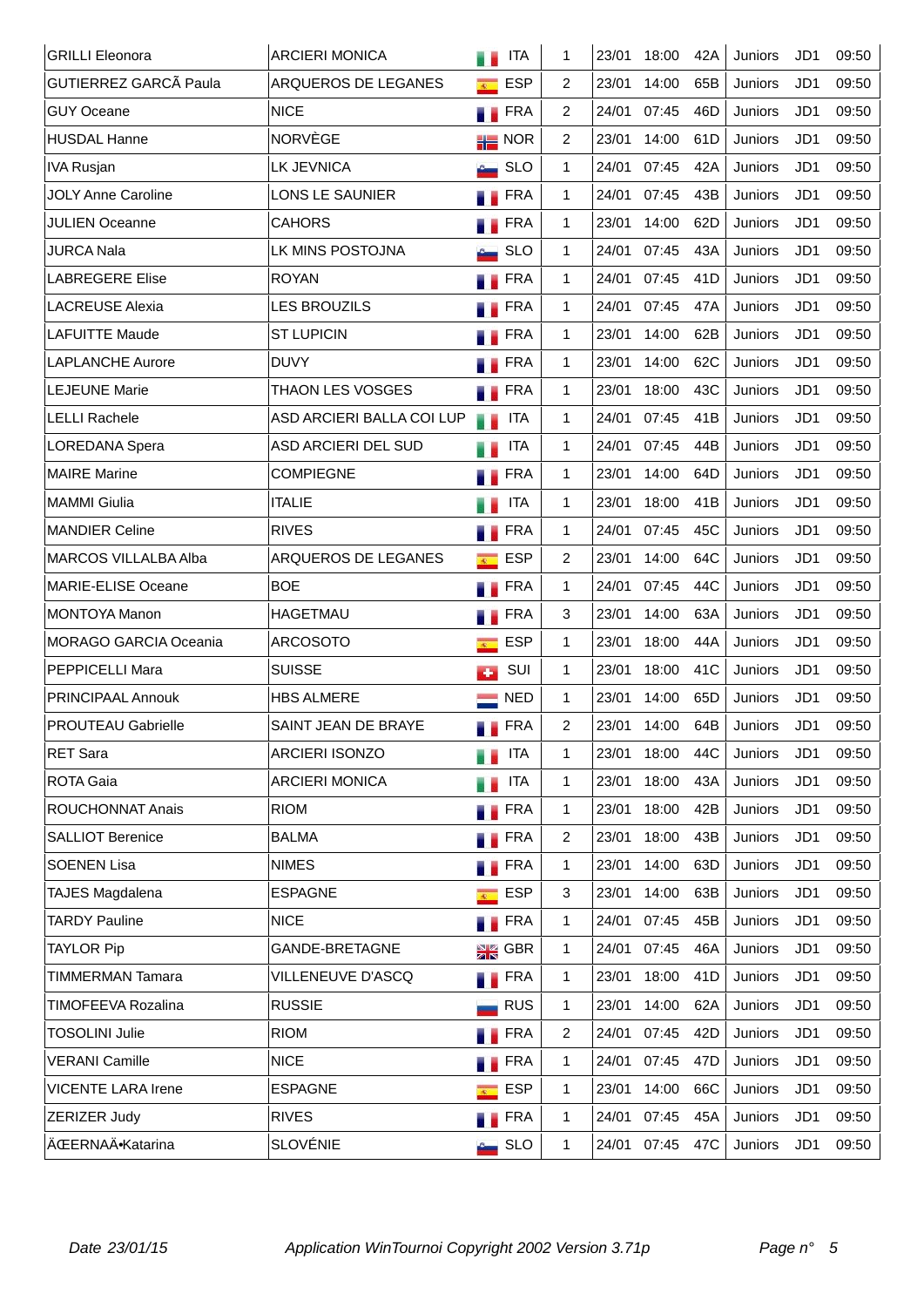### **Classique Minime Fille / Recurve Women Minimes 14 tireurs**

| Nom et prénom<br><b>Name and Surname</b> | Club<br><b>Country</b>    |                         | <b>Badge</b>   | $2x18$ m |       |                 | <b>Tournoi secondaire</b><br><b>Secondary Turnament</b> |                 |                          |
|------------------------------------------|---------------------------|-------------------------|----------------|----------|-------|-----------------|---------------------------------------------------------|-----------------|--------------------------|
| <b>BIGUET Audrey</b>                     | <b>NICE</b>               | <b>FRA</b><br>. .       | 1              | 24/01    | 07:45 | 70 <sub>D</sub> | <b>Minimes</b>                                          | MD1             |                          |
| <b>BROCHARD Pauline</b>                  | <b>VILLIERS SUR MARNE</b> | <b>FRA</b>              | 1              | 23/01    | 14:00 | 71B             | Minimes                                                 | MD1             | __:__                    |
| <b>CACCIA Sofia</b>                      | <b>ARCIERI MONICA</b>     | <b>ITA</b>              | 1              | 23/01    | 18:00 | 71A             | Minimes                                                 | MD <sub>1</sub> | $\sim 100$               |
| <b>CHARTRON Marine</b>                   | <b>BELFORT SAVOUREUSE</b> | <b>TERA</b>             | $\overline{2}$ | 23/01    | 14:00 | 72A             | Minimes                                                 | MD1             | $\overline{\phantom{a}}$ |
| <b>COEREZZA Elisa</b>                    | <b>ARCIERI MONICA</b>     | <b>ITA</b>              | 1              | 23/01    | 18:00 | 71C             | <b>Minimes</b>                                          | MD1             | $\sim 10^{-1}$           |
| <b>COOKE Charlotte</b>                   | <b>SUISSE</b>             | SUI<br>a po             | 1              | 23/01    | 18:00 | 71D             | Minimes                                                 | MD <sub>1</sub> | المتقلب                  |
| <b>ICARD Noemie</b>                      | <b>CARPENTRAS</b>         | FRA                     | $\overline{2}$ | 23/01    | 14:00 | 71C             | Minimes                                                 | MD1             | للمنافسة                 |
| <b>JENNY Coralie</b>                     | <b>SAGITTAIRE</b>         | SUI<br>с.               | 1              | 24/01    | 07:45 | 71B             | Minimes                                                 | MD <sub>1</sub> | للمنافسة                 |
| <b>JOUINI Lou</b>                        | <b>NIMES</b>              | <b>FRA</b>              | 1              | 23/01    | 14:00 | 72C             | <b>Minimes</b>                                          | MD1             | $\frac{1}{2}$            |
| <b>LEPRON Johanna</b>                    | <b>ACHERES</b>            | <b>FRA</b>              | 1              | 23/01    | 18:00 | 71B             | Minimes                                                 | MD <sub>1</sub> | للمتأنس                  |
| <b>MENARDO Luna</b>                      | <b>MOUANS SARTOUX</b>     | <b>FRA</b>              | $\mathbf{1}$   | 24/01    | 07:45 |                 | 71A Minimes                                             | MD1             | المتقصد                  |
| <b>RODRIGUES Julia</b>                   | <b>LEOGNAN</b>            | <b>FRA</b>              | $\mathbf{1}$   | 24/01    | 07:45 | 71C             | Minimes                                                 | MD <sub>1</sub> | $\mathcal{L}$            |
| <b>TREVES Aurélia</b>                    | <b>NICE</b>               | <b>FRA</b>              | 1              | 24/01    | 07:45 | 70B             | Minimes                                                 | MD <sub>1</sub> |                          |
| VÄZQUEZ GARRID Eider                     | <b>ESPAGNE</b>            | ESP<br>$\overline{R}$ . | 1              | 23/01    | 14:00 | 72B             | Minimes                                                 | MD1             |                          |

### **Compound Dame / Compound Women 104 tireurs**

### **Nom et prénom Name and Surname Club Country 2x18 m Tournoi secondaire Secondary Turnament Badge** ANASTASIO Anastasia  $\blacksquare$ MARINA MILITARE  $\blacksquare$ ITA | 1  $\blacksquare$ 24/01 11:30 74C | Adultes CO4 08:55 ANEAR Erika HOYT TIK DEN 1 24/01 07:45 19A Adultes CO4 08:55 ANGEBAULT Véronique  $\vert$ CHOLET TAC  $\vert$  FRA | 1 24/01 11:30 75A Adultes CO4 08:55 AVDEEVA Natalya **RUSSIAN ARCHERY FEDERATION RUS | 1 | 23/01** 14:00 29A | Adultes CO4 08:55 BARBY Victoria **EDINBURGH UNIVERSITY ARCH GBR** 1 23/01 14:00 32A Adultes CO4 08:55 BAZIN Bertille MONT ST AIGNAN FRA 1 24/01 07:45 17A Adultes CO4 08:55 BERGUIN Caroline MONT ST AIGNAN **FRA** 1  $\sqrt{24/01}$  07:45 16D Adultes CO4 08:55 BERLIN Sandrine | TSCP | TSCP | FRA | 1 23/01 14:00 26D | Adultes CO4 08:55 BERNET FUSTER Teresa ESPAGNE ESPAGNE ESP 1 23/01 18:00 02A Adultes CO4 08:55 BIROGLU Handan ONOK ARCHERY TUR 1 23/01 18:00 04D Adultes CO4 08:55 BODEN Veerle |SKE KERMT BEL | 1 |23/01 18:00 01D | Adultes CO4 08:55 BOSTAN Yesim TURQUIE TUR 1 23/01 14:00 26B Adultes CO4 08:55 BOUZAS BERMEJO Sonsoles ARCOLID ESP 1 24/01 11:30 68A Adultes CO4 08:55 BROCK Easter **In the USA ARCHERY The USA 1** 23/01 14:00 30A Adultes CO4 08:55 BROWN Georgie MERIDEN GBR 1 24/01 07:45 18A Adultes CO4 08:55 BUDEN Ivana AGRAM CRO 1 23/01 18:00 04C Adultes CO4 08:55 BUTHIAUX Isabel **ANTIBES** ANTIBES **FRA** 1 23/01 14:00 28C Adultes CO4 08:55 BYRD Rachael NFAA USA USA 1 23/01 18:00 03C Adultes CO4 08:55 CERNE Toja LK FENIKS SLO 1 24/01 11:30 68B Adultes CO4 08:55 CHESSE Joanna NEUILLY SUR MARNE FRA 1 24/01 11:30 76D Adultes CO4 08:55 CHOI Bomin CORÉE KOR 1 23/01 14:00 26C Adultes CO4 08:55 COLIN Christie USA USA 1 24/01 07:45 18D Adultes CO4 08:55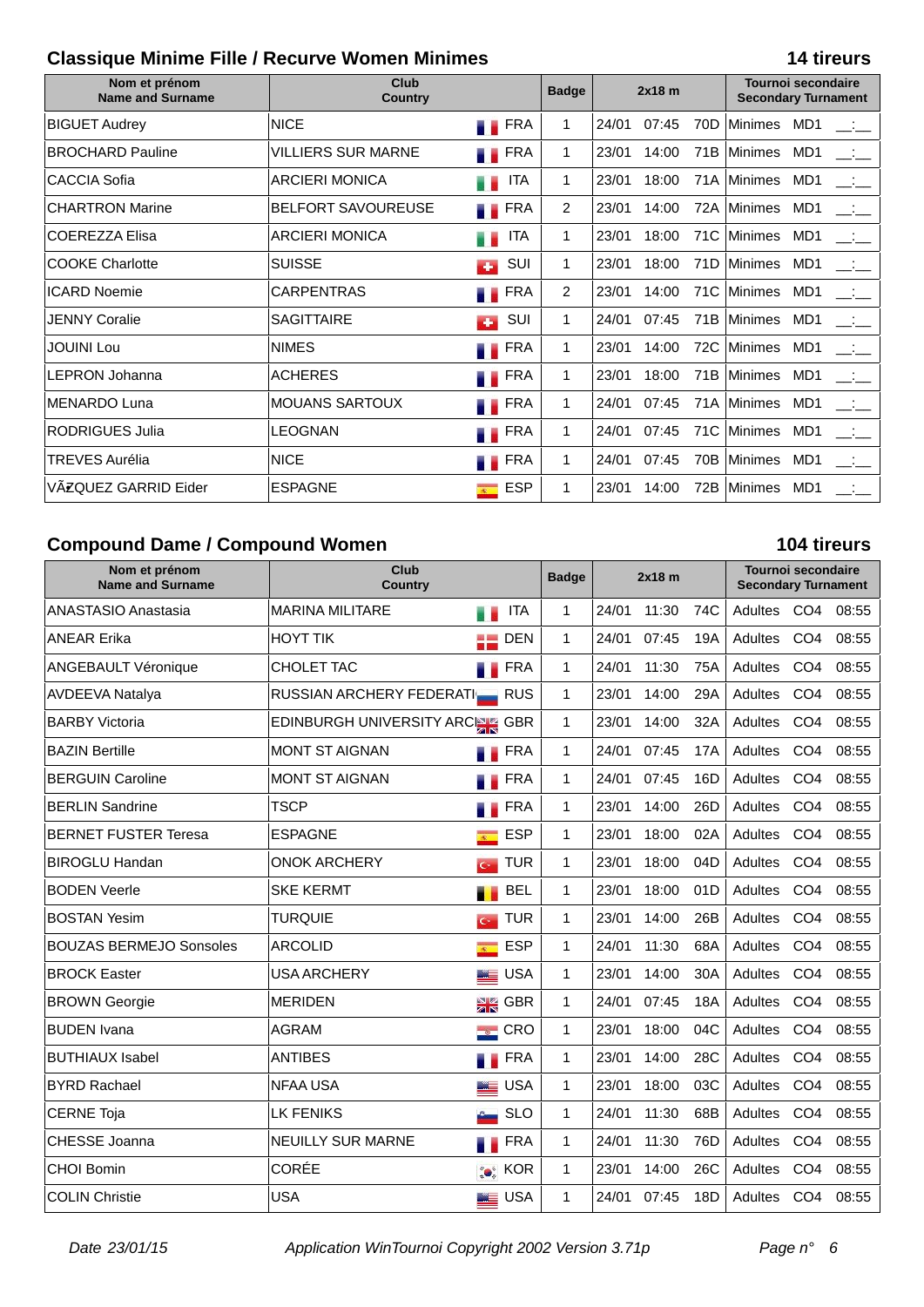| <b>COUWENBERG Martine</b>   | <b>ARCHERY SERVICE CENTER</b> |                         | $\blacksquare$ NED | 1            | 24/01 | 11:30         | 71B             | Adultes     | CO <sub>4</sub> | 08:55 |
|-----------------------------|-------------------------------|-------------------------|--------------------|--------------|-------|---------------|-----------------|-------------|-----------------|-------|
| <b>CROOK Dahlia</b>         | <b>USA</b>                    |                         | <b>LE</b> USA      | 1            | 23/01 | 18:00         | 03A             | Adultes     | CO <sub>4</sub> | 08:55 |
| D'AGOSTINO Katia            | <b>ARCIERI DELLE ALPI</b>     | a p                     | ITA                | 1            | 23/01 | 18:00         | 03D             | Adultes     | CO <sub>4</sub> | 08:55 |
| <b>DAXBOCK Astrid</b>       | <b>ICELAND</b>                | a ka                    | <b>ISL</b>         | 1            | 23/01 | 14:00         | 30 <sub>C</sub> | Adultes     | CO <sub>4</sub> | 08:55 |
| <b>DE GIULI Clementine</b>  | ARC CLUB JUSSY                | с.                      | SUI                | $\mathbf{1}$ | 23/01 | 18:00         | 01C             | Adultes     | CO <sub>4</sub> | 08:55 |
| <b>DE MATOS Laure</b>       | <b>MEURSAULT</b>              | a.                      | <b>FRA</b>         | $\mathbf{1}$ | 24/01 | 11:30         | 71C             | Adultes     | CO <sub>4</sub> | 08:55 |
| <b>DEACON Kathy</b>         | <b>INDALARCO ALMERIA</b>      | $\overline{R}$          | <b>ESP</b>         | $\mathbf{1}$ | 23/01 | 18:00         | 04B             | Adultes     | CO <sub>4</sub> | 08:55 |
| <b>DEPIEDS Anais</b>        | <b>LEF ARCHERY</b>            | a.                      | <b>FRA</b>         | 1            | 24/01 | 11:30         | 73C             | Adultes     | CO <sub>4</sub> | 08:55 |
| <b>DESSOY Catheline</b>     | <b>NEUILLY SUR MARNE</b>      |                         | <b>FRA</b>         | $\mathbf{1}$ | 23/01 | 14:00         | 27D             | Adultes     | CO <sub>4</sub> | 08:55 |
| <b>DIAB Bernadette</b>      | <b>USA ARCHERY</b>            |                         | <b>ED</b> USA      | 1            | 23/01 | 18:00         | 02D             | Adultes     | CO <sub>4</sub> | 08:55 |
| <b>DODEMONT Sophie</b>      | VILLIERS LE BEL               |                         | <b>FRA</b>         | $\mathbf{1}$ | 24/01 | 11:30         | 69C             | Adultes     | CO <sub>4</sub> | 08:55 |
| <b>EKSI KAHRAMAN Huriye</b> | <b>ONOK ARCHERY</b>           | $C^*$                   | <b>TUR</b>         | $\mathbf{1}$ | 23/01 | 18:00         | 02B             | Adultes     | CO <sub>4</sub> | 08:55 |
| <b>ELZINGA Vanessa</b>      | <b>ELZINGA ARCHERY</b>        |                         | <b>NED</b>         | $\mathbf{1}$ | 24/01 | 11:30         | 71D             | Adultes     | CO <sub>4</sub> | 08:55 |
| <b>EXERTIER Anne-Marie</b>  | <b>AIX LES BAINS</b>          | . .                     | <b>FRA</b>         | $\mathbf{1}$ | 24/01 | 11:30         | 77D             | Adultes     | CO <sub>4</sub> | 08:55 |
| <b>FOGLIO Alessia</b>       | <b>ARCIERI DELLE ALPI</b>     | u a                     | <b>ITA</b>         | $\mathbf{1}$ | 23/01 | 18:00         | 01A             | Adultes     | CO <sub>4</sub> | 08:55 |
| FRITH Jo                    | <b>CHIPPENHAM ARCHERS</b>     |                         | $\frac{1}{2}$ GBR  | 1            | 24/01 | 07:45         | 17B             | Adultes     | CO <sub>4</sub> | 08:55 |
| <b>FROMENT Agnes</b>        | <b>VILLIERS LE BEL</b>        | . .                     | <b>FRA</b>         | 1            | 24/01 | 11:30         | 69B             | Adultes     | CO <sub>4</sub> | 08:55 |
| <b>FUBIANI Jessica</b>      | <b>ARCIERI FRANCIACORTA</b>   | a p                     | <b>ITA</b>         | 1            | 24/01 | 11:30         | 75C             | Adultes     | CO <sub>4</sub> | 08:55 |
| <b>GALE Sherry</b>          | <b>VHAC</b>                   | #€∴.                    | AUS                | $\mathbf{1}$ | 24/01 | 07:45         | 16A             | Adultes     | CO <sub>4</sub> | 08:55 |
| <b>GALES Andrea</b>         | <b>WOKING A C</b>             |                         | $\frac{N}{2N}$ GBR | $\mathbf{1}$ | 24/01 | 11:30         | 69D             | Adultes     | CO <sub>4</sub> | 08:55 |
| GALLAIS-DUTRIEZ Alexandra   | FONTENAY S/BOIS 1ER CIE       |                         | <b>FRA</b>         | $\mathbf{1}$ | 24/01 | 11:30         | 72A             | Adultes     | CO <sub>4</sub> | 08:55 |
| <b>GALVEZ Elodie</b>        | LE LAVANDOU                   |                         | <b>FRA</b>         | $\mathbf{1}$ | 24/01 | 11:30         | 71A             | Adultes     | CO <sub>4</sub> | 08:55 |
| <b>GARITAT Chrystelle</b>   | <b>RENNES CIE</b>             | ۰.                      | FRA                | $\mathbf{1}$ | 24/01 | 11:30         | 73A             | Adultes     | CO <sub>4</sub> | 08:55 |
| <b>GAUVIN Crystal</b>       | <b>USA ARCHERY</b>            |                         | <b>ED</b> USA      | $\mathbf{1}$ | 24/01 | 07:45         | 19B             | Adultes     | CO <sub>4</sub> | 08:55 |
| <b>GONZALEZ Cristina</b>    | <b>CTACM</b>                  | $\overline{R_{\rm{m}}}$ | <b>ESP</b>         | 1            | 24/01 | 07:45         | 18 <sub>C</sub> | Adultes CO4 |                 | 08:55 |
| <b>GREENWOOD Hope</b>       | <b>EDINBURGH UNIVERSITY</b>   |                         | $\frac{1}{2R}$ GBR | 1            | 24/01 | 11:30         | 75B             | Adultes     | CO <sub>4</sub> | 08:55 |
| HAYASHI Kiyomi              | <b>GUMMA</b>                  |                         | <b>JPN</b>         | $\mathbf{1}$ | 23/01 | 14:00         | 30 <sub>D</sub> | Adultes     | CO <sub>4</sub> | 08:55 |
| <b>HOLDERNESS Lucy</b>      | <b>CLOPHILL</b>               |                         | $\frac{N}{2N}$ GBR | $\mathbf{1}$ | 24/01 | 11:30         | 77A             | Adultes     | CO <sub>4</sub> | 08:55 |
| <b>HUARD Geraldine</b>      | FONTENAY S/BOIS 1ER CIE       |                         | <b>FRA</b>         | $\mathbf{1}$ | 24/01 | 11:30         | 68C             | Adultes     | CO <sub>4</sub> | 08:55 |
| <b>HULIN Françoise</b>      | LEF-ARCHERY                   |                         | <b>BEL</b>         | $\mathbf{1}$ | 23/01 | 14:00         | 29 <sub>D</sub> | Adultes     | CO <sub>4</sub> | 08:55 |
| <b>JENNINGS Claudine</b>    | <b>GANDE-BRETAGNE</b>         |                         | $\frac{1}{2}$ GBR  | 1            |       | $\frac{1}{2}$ |                 | Adultes     | CO <sub>4</sub> | 08:55 |
| <b>JONES Erika</b>          | USA ARCHERY                   |                         | USA                | $\mathbf{1}$ | 24/01 | 11:30         | 70 <sub>D</sub> | Adultes     | CO <sub>4</sub> | 08:55 |
| <b>JONES Jones</b>          | EDINBURGH UNIVERSITY AC       |                         | $\frac{N}{2N}$ GBR | $\mathbf{1}$ | 24/01 | 11:30         | 68D             | Adultes     | CO <sub>4</sub> | 08:55 |
| <b>KELLER Lexi</b>          | USA ARCHERY                   |                         | <b>LE</b> USA      | $\mathbf{1}$ | 23/01 | 14:00         | 32C             | Adultes     | CO <sub>4</sub> | 08:55 |
| KUCUKKAYALAR Anil Songul    | <b>ONOK ARCHERY</b>           |                         | $G$ TUR            | 1            | 23/01 | 18:00         | 03B             | Adultes     | CO <sub>4</sub> | 08:55 |
| <b>KULL Krista</b>          | TYRI ARCHERY SCHOOL           |                         | <b>EST</b>         | 1            | 23/01 | 18:00         | 02C             | Adultes     | CO <sub>4</sub> | 08:55 |
| <b>LACOMBE Pascale</b>      | CHALLES LES EAUX              |                         | <b>FRA</b>         | 1            | 24/01 | 11:30         | 76C             | Adultes     | CO <sub>4</sub> | 08:55 |
| <b>LAURSEN Louise</b>       | <b>DANEMARK</b>               |                         | $\blacksquare$ DEN | $\mathbf{1}$ | 24/01 | 07:45         | 19D             | Adultes     | CO <sub>4</sub> | 08:55 |
| LAVAZZA Laura               | <b>ARCIERI MONICA</b>         | a a                     | <b>ITA</b>         | 1            | 23/01 | 14:00         | 28B             | Adultes     | CO <sub>4</sub> | 08:55 |
| LE BALC'H Lydie             | <b>DREUX</b>                  |                         | <b>FRA</b>         | $\mathbf{1}$ | 24/01 | 11:30         | 74D             | Adultes     | CO <sub>4</sub> | 08:55 |
| LEBECQUE Pascale            | <b>GRANDE SYNTHE</b>          |                         | FRA                | $\mathbf{1}$ | 24/01 | 11:30         | 70A             | Adultes     | CO <sub>4</sub> | 08:55 |
| LEE Hyun Jung               | <b>HYUNDAI MOBIS</b>          |                         | <b>OF</b> KOR      | $\mathbf{1}$ | 23/01 | 14:00         | 29C             | Adultes CO4 |                 | 08:55 |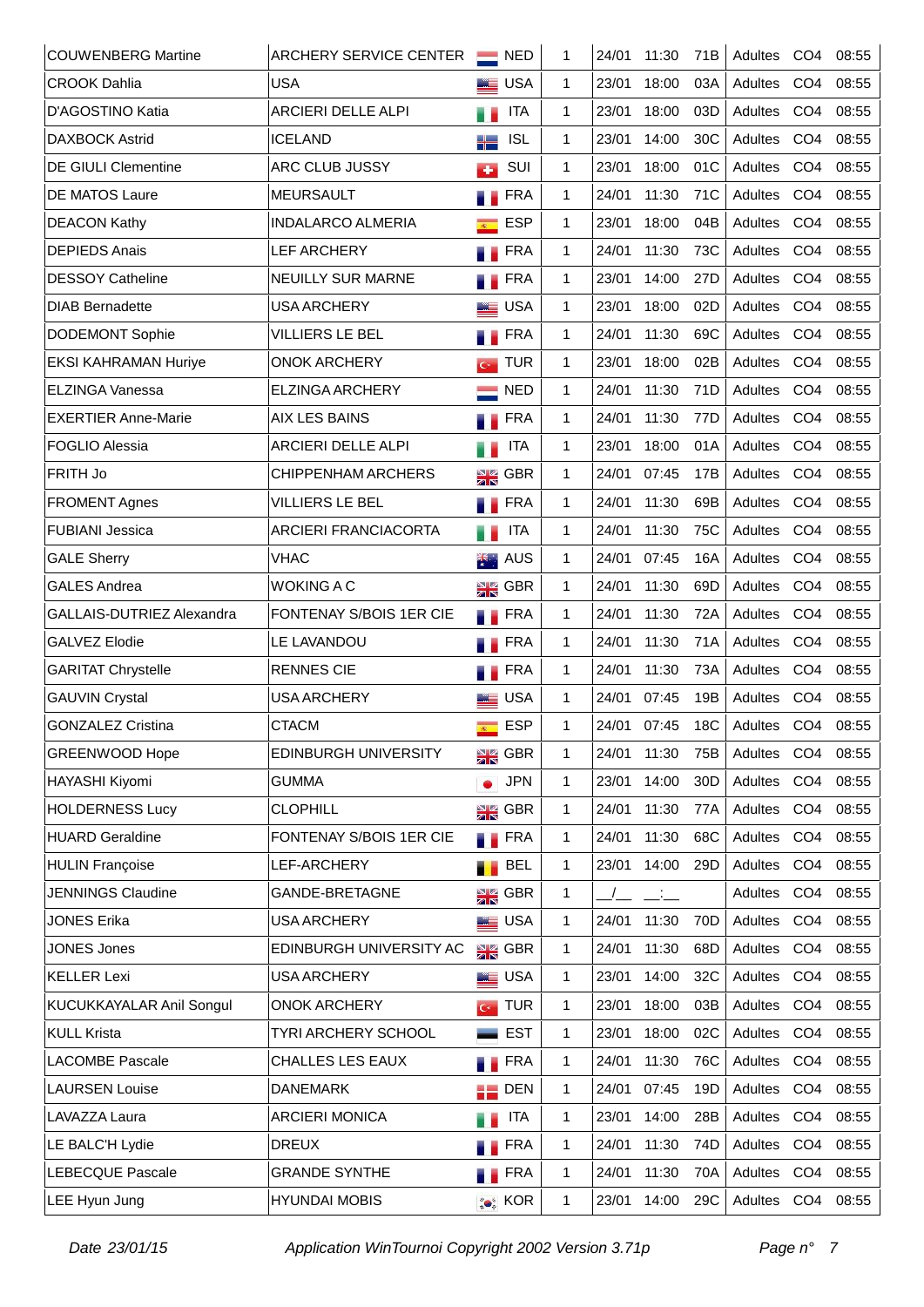| MAGNUSDOTTIR Helga Kolbrun     | <b>ICELAND</b>                | ╬═                  | <b>ISL</b>         | 1            | 23/01 | 14:00 | 31C | Adultes     | CO <sub>4</sub> | 08:55         |
|--------------------------------|-------------------------------|---------------------|--------------------|--------------|-------|-------|-----|-------------|-----------------|---------------|
| <b>MAKKONEN Susanna</b>        | <b>WILHELM TELL</b>           |                     | <b>FIN</b>         | $\mathbf{1}$ | 24/01 | 11:30 | 72C | Adultes     | CO <sub>4</sub> | 08:55         |
| <b>MARCOS Andrea</b>           | EL TRASTOLILLU                | $\overline{R}$      | <b>ESP</b>         | $\mathbf{1}$ | 24/01 | 11:30 | 76B | Adultes     | CO <sub>4</sub> | 08:55         |
| <b>MATTERA Fernande</b>        | <b>ROYAN</b>                  |                     | <b>FRA</b>         | 1            | 24/01 | 11:30 | 73D | Adultes     | CO <sub>4</sub> | 08:55         |
| <b>MICHELON Sandrine</b>       | <b>MENTON</b>                 |                     | <b>FRA</b>         | $\mathbf{1}$ | 24/01 | 11:30 | 74A | Adultes     | CO <sub>4</sub> | 08:55         |
| <b>MICOU Sandrine</b>          | <b>ROYAN</b>                  |                     | FRA                | $\mathbf{1}$ | 24/01 | 11:30 | 76A | Adultes     | CO <sub>4</sub> | 08:55         |
| <b>MORA</b> Isabel             | <b>ARC PARDINYES</b>          | $\mathcal{R}^{(n)}$ | <b>ESP</b>         | $\mathbf{1}$ | 24/01 | 11:30 | 74B | Adultes     | CO <sub>4</sub> | 08:55         |
| <b>MOTTA Maria Raffaella</b>   | <b>ARCIERI BURARCO</b>        |                     | <b>ITA</b>         | $\mathbf{1}$ | 23/01 | 14:00 | 31D | Adultes     | CO <sub>4</sub> | 08:55         |
| NOVIKOVA Elena                 | <b>RUSSIE</b>                 |                     | <b>RUS</b>         | $\mathbf{1}$ | 24/01 | 07:45 | 19C | Adultes     | CO <sub>4</sub> | 08:55         |
| O'SULLIVAN Lucy                | GRANDE-BRETAGNE               |                     | $\frac{1}{2R}$ GBR | $\mathbf{1}$ | 24/01 | 11:30 | 67A | Adultes     | CO <sub>4</sub> | 08:55         |
| <b>OCHOA Linda</b>             | <b>MEXIQUE</b>                |                     | <b>Ex</b> MEX      | $\mathbf{1}$ | 24/01 | 11:30 | 67D | Adultes     | CO <sub>4</sub> | 08:55         |
| PAGES Annie                    | ARGENTEUIL                    |                     | <b>FRA</b>         | $\mathbf{1}$ | 24/01 | 07:45 | 16C | Adultes     | CO <sub>4</sub> | 08:55         |
| <b>PAGET Elisa</b>             | ARGENTEUIL                    |                     | FRA                | $\mathbf{1}$ | 24/01 | 11:30 | 66D | Adultes     | CO <sub>4</sub> | 08:55         |
| <b>PEVENT Marion</b>           | <b>COUTANCES</b>              |                     | <b>FRA</b>         | $\mathbf{1}$ | 23/01 | 14:00 | 27B | Adultes     | CO <sub>4</sub> | 08:55         |
| PICAUD Sandrine                | <b>MONACO</b>                 |                     | <b>MON</b>         | $\mathbf{1}$ | 24/01 | 11:30 | 72B | Adultes     | CO <sub>4</sub> | 08:55         |
| <b>PRIEELS Sarah</b>           | <b>RENNES CIE</b>             |                     | <b>FRA</b>         | $\mathbf{1}$ | 24/01 | 11:30 | 67B | Adultes     | CO <sub>4</sub> | 08:55         |
| <b>PRUDENTE Sandra</b>         | <b>SUISSE</b>                 | <b>COL</b>          | SUI                | $\mathbf{1}$ | 24/01 | 07:45 | 17D | Adultes     | CO <sub>4</sub> | 08:55         |
| <b>RENCK Cecile</b>            | <b>RIXHEIM</b>                |                     | <b>FRA</b>         | $\mathbf{1}$ | 23/01 | 14:00 | 28D | Adultes     | CO <sub>4</sub> | 08:55         |
| <b>ROGERS MHIC RUA Deirdre</b> | <b>CUCHULAINN</b>             |                     | <b>IRL</b>         | $\mathbf{1}$ | 23/01 | 18:00 | 01B | Adultes     | CO <sub>4</sub> | 08:55         |
| ROMANTEAU Sonia                | ROCHEFORT SUR MER             |                     | <b>FRA</b>         | $\mathbf{1}$ | 24/01 | 11:30 | 73B | Adultes     | CO <sub>4</sub> | 08:55         |
| <b>ROUX Gerda</b>              | AFRIQUE DU SUD                |                     | $\sum$ RSA         | $\mathbf{1}$ | 23/01 | 14:00 | 26A | Adultes     | CO <sub>4</sub> | 08:55         |
| <b>SAHIN Zeynep</b>            | <b>DEMKA SPORT CLUB</b>       |                     | $G$ TUR            | $\mathbf{1}$ | 23/01 | 14:00 | 29B | Adultes     | CO <sub>4</sub> | 08:55         |
| <b>SANCENOT Amelie</b>         | <b>MEURSAULT</b>              |                     | <b>FRA</b>         | $\mathbf{1}$ | 24/01 | 07:45 | 18B | Adultes     | <b>KJD</b>      | $\frac{1}{2}$ |
| <b>SANTI Coraline</b>          | CASTELSARRASIN                |                     | <b>FRA</b>         | $\mathbf{1}$ | 24/01 | 11:30 | 77B | Adultes     | CO <sub>4</sub> | 08:55         |
| <b>SANTOS Cristina</b>         | SPORTING CLUBE DE PORTUCE POR |                     |                    | 1            | 23/01 | 14:00 | 32B | Adultes CO4 |                 | 08:55         |
| <b>SCANDROGLIO Smantha</b>     | <b>ARCIERI MONICA</b>         |                     | <b>ITA</b>         | 1            | 23/01 | 14:00 | 27C | Adultes CO4 |                 | 08:55         |
| <b>SHKLIAR Kseniia</b>         | <b>UKRAINE</b>                |                     | $\blacksquare$ UKR | $\mathbf{1}$ | 23/01 | 14:00 | 30B | Adultes     | CO <sub>4</sub> | 08:55         |
| SONG Yun Soo                   | <b>HYUNDAI MOBIS</b>          |                     | <b>Co</b> KOR      | 1            | 23/01 | 14:00 | 31B | Adultes CO4 |                 | 08:55         |
| SONNICHSEN Sarah               | <b>DANEMARK</b>               |                     | $\frac{1}{2}$ DEN  | $\mathbf{1}$ | 24/01 | 07:45 | 16B | Adultes CO4 |                 | 08:55         |
| SPANO Viviana                  | <b>ITALIE</b>                 |                     | <b>TELESCOPE</b>   | 1            | 24/01 | 11:30 | 69A | Adultes CO4 |                 | 08:55         |
| STANIECZEK Anna                | <b>POLOGNE</b>                |                     | POL                | $\mathbf{1}$ | 23/01 | 18:00 | 04A | Adultes     | CO <sub>4</sub> | 08:55         |
| <b>STRASSER Malvina</b>        | <b>SUISSE</b>                 |                     | $\blacksquare$ SUI | 1            | 24/01 | 11:30 | 77C | Adultes CO4 |                 | 08:55         |
| <b>TAFFLE Laetitia</b>         | AUBERGENVILLE                 |                     | <b>TERA</b>        | 1            | 24/01 | 11:30 | 75D | Adultes CO4 |                 | 08:55         |
| <b>TONIOLI Marcella</b>        | <b>ITALIE</b>                 |                     | ITA                | 1            | 24/01 | 11:30 | 70B | Adultes CO4 |                 | 08:55         |
| VAN CASPEL Inge                | PAYS-BAS                      |                     | <b>NED</b>         | 1            | 24/01 | 11:30 | 67C | Adultes CO4 |                 | 08:55         |
| VAN KRADENBURG Jeanine         | AFRIQUE DU SUD                |                     | $\sum$ RSA         | 1            | 23/01 | 14:00 | 27A | Adultes CO4 |                 | 08:55         |
| VAN WIJMEERSCH Tamara          | <b>BELGIQUE</b>               |                     | <b>BEL</b>         | 1            | 24/01 | 11:30 | 70C | Adultes     | CO <sub>4</sub> | 08:55         |
| <b>VANDIONANT Sandrine</b>     | <b>NIMES</b>                  |                     | <b>TERA</b>        | 1            | 24/01 | 11:30 | 72D | Adultes     | CO <sub>4</sub> | 08:55         |
| <b>VEYRAC Marion</b>           | <b>NARBONNE</b>               |                     | <b>TERA</b>        | 1            | 24/01 | 07:45 | 17C | Adultes     | CO <sub>4</sub> | 08:55         |
| <b>WENTZEL Danelle</b>         | AFRIQUE DU SUD                |                     | $\geq$ RSA         | 1            | 23/01 | 14:00 | 28A | Adultes CO4 |                 | 08:55         |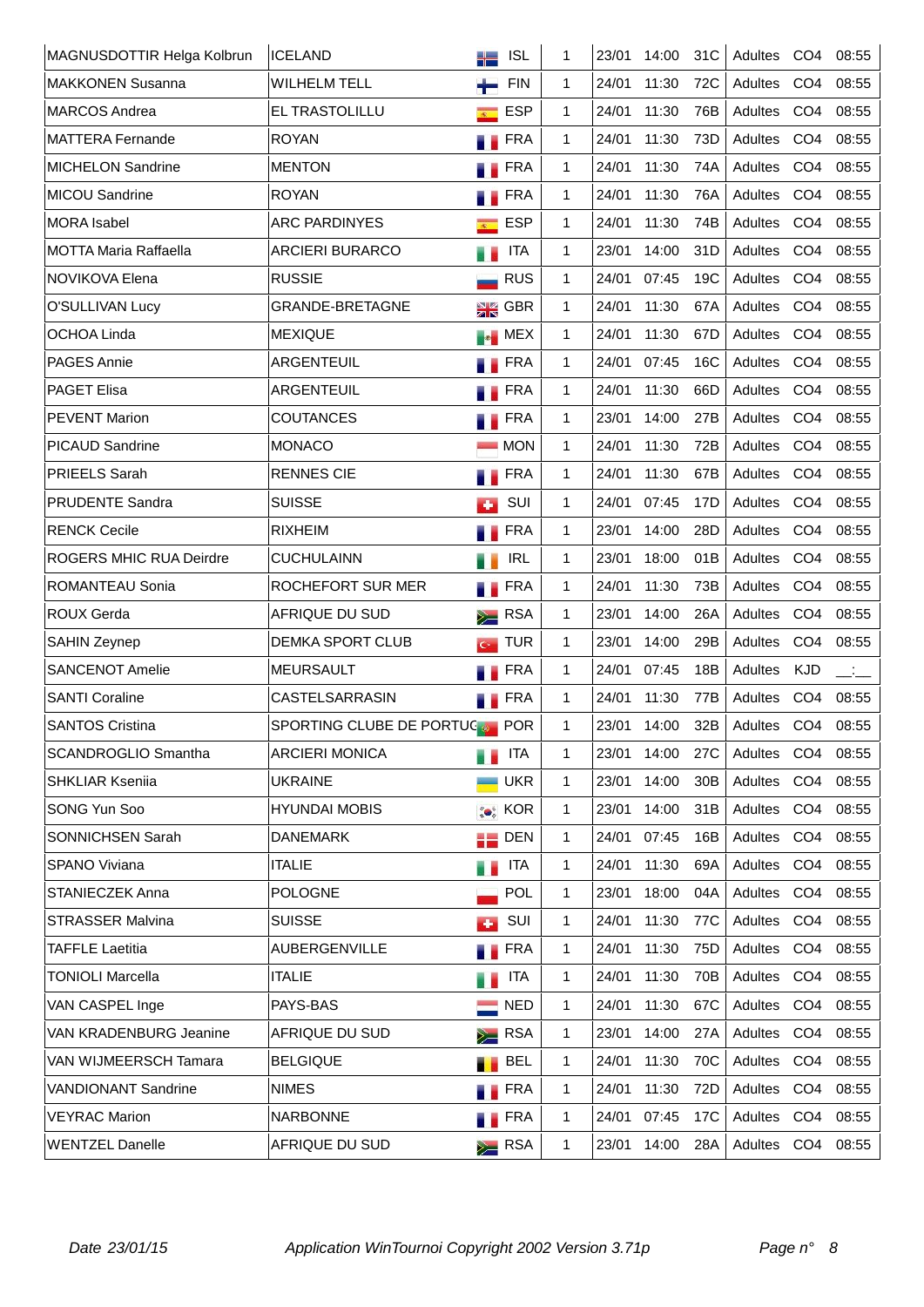### **Compound Junior Dame / Compound Women Junior 14 tireurs**

| Nom et prénom<br><b>Name and Surname</b> | Club<br><b>Country</b>      |                                                   | <b>Badge</b>   | $2x18$ m |       |                 | <b>Tournoi secondaire</b><br><b>Secondary Turnament</b> |            |               |
|------------------------------------------|-----------------------------|---------------------------------------------------|----------------|----------|-------|-----------------|---------------------------------------------------------|------------|---------------|
| AL-ALI Alyaa                             | UAE ARCHERY ASSOCIATION     | $\blacksquare$ UAE                                | 1              | 23/01    | 18:00 | 49D             | <b>Juniors</b>                                          | <b>KJD</b> |               |
| <b>ALMHEIRI Moza</b>                     | <b>EMIRATS ARABES UNIS</b>  | <b>UAE</b><br><b>The Contract of the Contract</b> | $\mathbf 1$    | 23/01    | 18:00 | 50C             | Juniors                                                 | <b>KJD</b> | $\frac{1}{2}$ |
| <b>CEREZO BERNET Teresa</b>              | <b>ESPAGNE</b>              | <b>ESP</b><br>$\overline{R}$                      | $\mathbf 1$    | 23/01    | 18:00 | 50 <sub>D</sub> | Juniors                                                 | <b>KJD</b> | المتفق        |
| <b>ISDAL Kristin Beate</b>               | NORVEGE                     | $\blacksquare$ NOR                                | $\mathbf 1$    | 23/01    | 18:00 | 49C             | <b>Juniors</b>                                          | <b>KJD</b> |               |
| <b>JAATMA Lisell</b>                     | <b>TYRI ARCHERY SCOOL</b>   | <b>EST</b>                                        | $\mathbf{1}$   | 23/01    | 18:00 | 50A             | <b>Juniors</b>                                          | <b>KJD</b> | المتقصد       |
| <b>MINOT Julie</b>                       | <b>VILLEFRANCHE</b>         | FRA<br>. .                                        | 1              | 24/01    | 07:45 | 26B             | Juniors                                                 | <b>KJD</b> |               |
| MLINARIć Amanda                          | <b>CROATIA</b>              | $\blacksquare$ CRO                                | $\mathbf 1$    | 24/01    | 07:45 | 26A             | Juniors                                                 | <b>KJD</b> | للمنافسة      |
| ORLIć Maja                               | <b>CROATIA</b>              | $\blacksquare$ CRO                                | 1              | 24/01    | 07:45 | 25C             | Juniors                                                 | <b>KJD</b> |               |
| <b>PARENTS Coralie</b>                   | <b>HUY</b>                  | BEL<br>. .                                        | $\mathbf 1$    | 23/01    | 18:00 | 49A             | Juniors                                                 | <b>KJD</b> | $\Box$        |
| <b>RODRIGUES Alexia</b>                  | <b>MALEMORT SUR CORREZE</b> | <b>FRA</b>                                        | $\mathbf 1$    | 24/01    | 07:45 | 26C             | <b>Juniors</b>                                          | <b>KJD</b> | $\sim 100$    |
| <b>RODRIGUES Lea</b>                     | <b>MALEMORT SUR CORREZE</b> | <b>TERA</b>                                       | 1              | 24/01    | 07:45 | 25B             | Juniors                                                 | <b>KJD</b> | للمنافس       |
| ROTA Althea                              | <b>ARCIERI MILANO 3</b>     | <b>ITA</b>                                        | 1              | 24/01    | 07:45 | 25A             | Juniors                                                 | <b>KJD</b> | للمتأنس       |
| <b>SHKOLNA Mariya</b>                    | DYNAMO, UKRAINE             | <b>UKR</b>                                        | 1              | 23/01    | 18:00 | 50B             | Juniors                                                 | <b>KJD</b> |               |
| <b>TOPKARCI Begum</b>                    | <b>TURQUIE</b>              | <b>TUR</b><br>$\overline{C}$                      | $\overline{2}$ | 23/01    | 18:00 | 49B             | <b>Juniors</b>                                          | <b>KJD</b> |               |

### **Classique Homme / Recurve Men 254 tireurs**

### **Nom et prénom Name and Surname Club Country 2x18 m Tournoi secondaire Secondary Turnament Badge** AL-MOHANADI Ibrahim QATAR SHOOTING & ARCHERY QAT 1 23/01 14:00 13B Adultes CL1 09:50 ALBLOOSHI Mohamed / R UAE ARCHERY ASSOCIATION UAE 1 23/01 14:00 13D Adultes CL1 09:50 ALBLOOSHI Mohamed / S | UAE ARCHERY ASSOCIATION | UAE | 1 | 23/01 14:00 06B | Adultes CL2 09:50 ALMUSHARREKH Humaid UAE ARCHERY ASSOCIATION UAE 1 23/01 14:00 07B Adultes CL1 09:50 ALONSO ALVAREZ Joaquin Angel REAL GRUPO DE CULTURA CORE ESP  $\vert$  1 23/01 14:00 01D Adultes CL1 09:50 ALONSO Sebastian **BRIENON/ARMANCON FRA 1 24/01 07:45 52B Adultes CL2 09:50** ALOWAIS Ahmed **Alternative CL2** 09:50 UAE ARCHERY ASSOCIATION **U** UAE 1 23/01 14:00 08B Adultes CL2 09:50 ALVARINO GARCIA Miguel CLUB SILEX **ESP** 1 23/01 18:00 17A Adultes CL1 09:50 ALVES Jorge Lucas SPORTING CLUBE PORTUGAL **DETERING 1 32/01 18:00 14D** Adultes CL1 09:50 ANDRADE Luis CARPENTRAS FRA 1 24/01 07:45 48D Adultes CL2 09:50 ANTOINE Thomas FRA <sup>|</sup> 1 |23/01 14:00 06D | Adultes CL2 09:50 APARICIO Agustin  $\vert$ VILLA DE ALCOBENDAS  $\vert$  ESP  $\vert$  1  $\vert$  24/01 11:30 12D  $\vert$  Adultes CL1 09:50 ARDIET Willy |PERPIGNAN FRA | 1 |23/01 18:00 16C | Adultes CL1 09:50 ATILANO Jacques VEZERONCE CURTIN FRA 1 23/01 18:00 21B Adultes CL3 10:45 AUBERT Thomas NIMES FRA 1 23/01 14:00 08D Adultes CL2 09:50 BALADHANDAPANAI Arivarasu HU ARCHERY MISSION IND 1 23/01 18:00 18D Adultes CL1 09:50 BALEIZAO Jose SPORTING CLUBE DE PORTUGA POR  $\vert$  1  $\vert$  23/01 18:00 15D  $\vert$  Adultes CL1 09:50 BARBY Stuart **EDINBURGH UNIVERSITY ARCH GBR** 1 23/01 14:00 11A Adultes CL1 09:50 BARRA Olivier **VEZERONCE CURTIN** FRA 1 23/01 18:00 10D Adultes CL2 09:50 BEATO Rui **International COVENTUDE ALBICASTRENSE DEPANNICION** 123/01 14:00 12A Adultes CL1 09:50 BELAY Vincent TULLE **TULLE** THE FRA 1 23/01 14:00 10C Adultes CL2 09:50 BENNANI Mohamed | NIMES | NIMES | FRA | 1 23/01 14:00 03B | Adultes CL2 09:50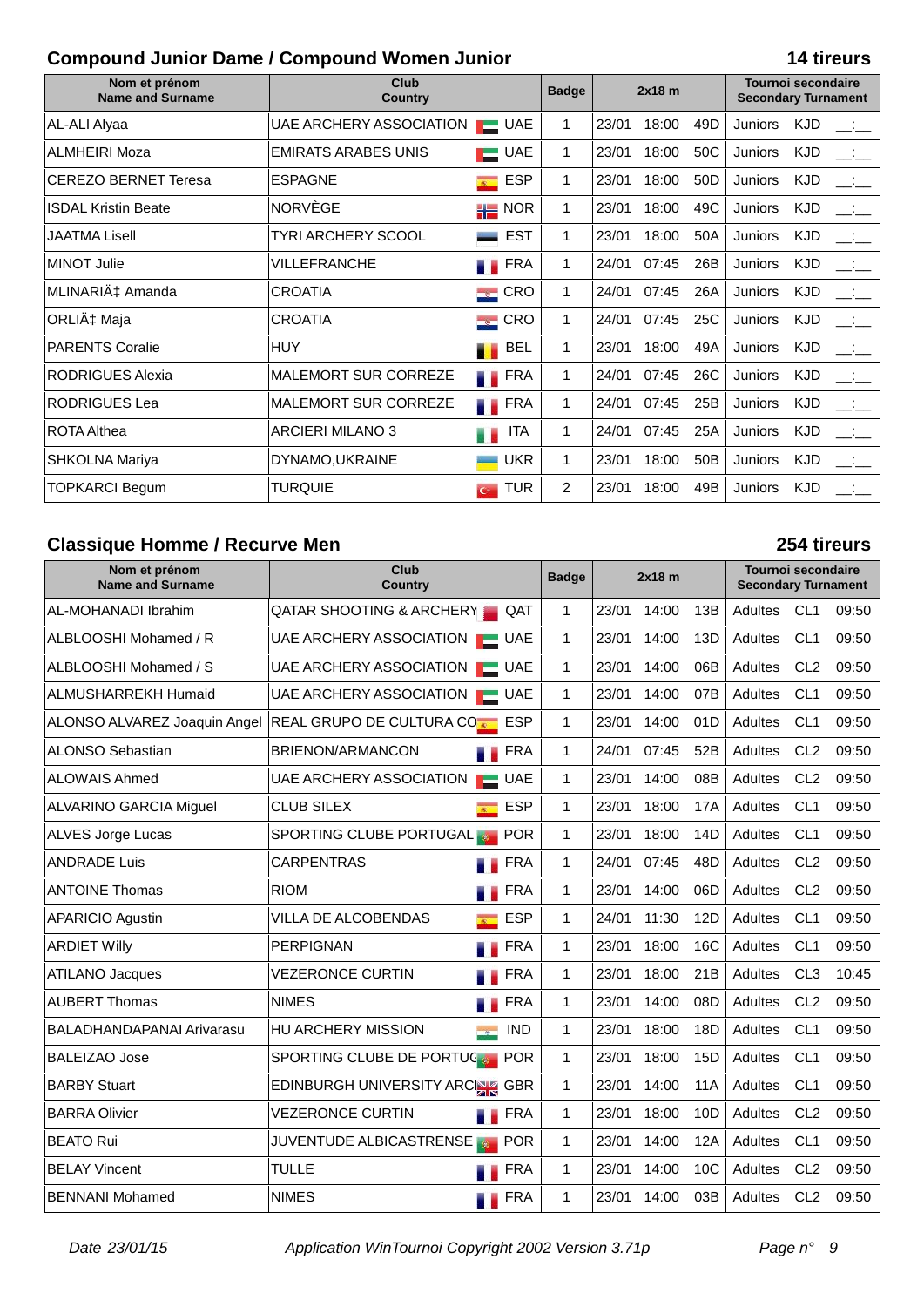| <b>BERGER Thomas</b>       | <b>NIMES</b>                  | <b>FRA</b>                   |              | 24/01 | 07:45                       | 48A | Adultes | CL <sub>1</sub> | 09:50 |
|----------------------------|-------------------------------|------------------------------|--------------|-------|-----------------------------|-----|---------|-----------------|-------|
| <b>BERGUIN Philippe</b>    | <b>MONT ST AIGNAN</b>         | <b>FRA</b>                   | 1.           | 24/01 | 07:45                       | 53C | Adultes | CL <sub>2</sub> | 09:50 |
| <b>BERNABE LOPEZ Diego</b> | <b>ESPAGNE</b>                | <b>ESP</b><br>$R^{\rm{max}}$ | 2            | 23/01 | 18:00                       | 06C | Adultes | CL <sub>1</sub> | 09:50 |
| <b>BERNARD Remi</b>        | CARCASSONNE                   | <b>Exercise</b>              | $\mathbf{1}$ | 24/01 | 07:45                       | 54B | Adultes | CL <sub>3</sub> | 10:45 |
| <b>BERTOLINI Alvise</b>    | <b>ARCIERI DI PINE'</b>       | <b>ITA</b>                   | 1.           | 23/01 | 18:00                       | 24C | Adultes | CL <sub>1</sub> | 09:50 |
| <b>BIDAULT Jerome</b>      | <b>ISSY LES MOULINEAUX</b>    | <b>FRA</b>                   | $\mathbf{1}$ | 23/01 | 18:00                       | 22B | Adultes | CL <sub>2</sub> | 09:50 |
| <b>BLANDIN Thomas</b>      | <b>VILLIERS LE BEL</b>        | <b>FRA</b>                   | 1.           | 24/01 | 11:30                       | 16D | Adultes | CL <sub>2</sub> | 09:50 |
| <b>BOISSADY Laurent</b>    | <b>GRENOBLE 1ER</b>           | <b>FRA</b><br>ш              | $\mathbf{1}$ | 24/01 | 11:30                       | 07B | Adultes | CL <sub>3</sub> | 10:45 |
| <b>BOISSEAU Herve</b>      | A.S.D.COMPAGNIA ARCIERIS      | <b>ITA</b>                   | 1.           | 23/01 | 14:00                       | 02D | Adultes | CL <sub>1</sub> | 09:50 |
| <b>BONU James</b>          | <b>FONTAINEBLEAU</b>          | FRA<br>۰.                    | 1            | 23/01 | 18:00                       | 19A | Adultes | CL <sub>2</sub> | 09:50 |
| <b>BOTTO Giorgio</b>       | ARCIERI DELLE ALPI            | <b>ITA</b>                   | 1            | 23/01 | 18:00                       | 11A | Adultes | CL <sub>1</sub> | 09:50 |
| <b>BOUTET Alain</b>        | <b>LES BROUZILS</b>           | <b>FRA</b><br>. .            | 1            | 23/01 | 18:00                       | 09D | Adultes | CL <sub>2</sub> | 09:50 |
| <b>BOVISI Marco</b>        | ARC CLUB JUSSY                | SUI<br><b>CO</b>             | 1            | 23/01 | 18:00                       | 13C | Adultes | CL <sub>1</sub> | 09:50 |
| BRZAKOVIÄ·Dragan           | <b>SK PANÄEVO</b>             | <b>SRB</b>                   | $\mathbf{1}$ | 24/01 | 07:45                       | 56B | Adultes | CL <sub>1</sub> | 09:50 |
| <b>BUREAU Pierre</b>       | <b>RENNES CIE</b>             | <b>Example</b> FRA           | 1.           | 23/01 | 14:00                       | 07D | Adultes | CL <sub>2</sub> | 09:50 |
| <b>BYEONGYEON Min</b>      | <b>HYUNDAIS</b>               | <b>Co</b> KOR                | $\mathbf{1}$ | 23/01 | 18:00                       | 16B | Adultes | CL <sub>2</sub> | 09:50 |
| <b>CABOT Antoine</b>       | OFFRANVILLE                   | <b>Exercise</b>              | 1.           | 23/01 | 14:00                       | 05D | Adultes | CL <sub>2</sub> | 09:50 |
| <b>CAILLET Philippe</b>    | <b>ELANCOURT</b>              | <b>FRA</b>                   | 1            |       | $\mathcal{L}_{\mathcal{L}}$ |     | Adultes | CL <sub>3</sub> | 10:45 |
| <b>CALLEWAERT Danny</b>    | WILLEM TELL KOTRIJK           | <b>BEL</b>                   | 1.           | 24/01 | 07:45                       | 57B | Adultes | CL <sub>1</sub> | 09:50 |
| <b>CALLEWAERT Pedro</b>    | <b>WERVICQ SUD</b>            | FRA                          | 1            | 24/01 | 07:45                       | 49A | Adultes | CL <sub>1</sub> | 09:50 |
| <b>CALVACCA Carlo</b>      | 12122 - A.S.D. ARCO CLUB      | <b>ITA</b><br>a a            | $\mathbf{1}$ | 23/01 | 14:00                       | 12D | Adultes | CL <sub>1</sub> | 09:50 |
| <b>CASTRO Paulo</b>        | SPORTING CLUBE DE PORTUCE POR |                              | $\mathbf{1}$ | 23/01 | 18:00                       | 21A | Adultes | CL <sub>1</sub> | 09:50 |
| <b>CETINKAYA Hakan</b>     | <b>ONOK ARCHERY</b>           | $G$ TUR                      | 1.           | 23/01 | 14:00                       | 11B | Adultes | CL <sub>2</sub> | 09:50 |
| CETINKAYA Hasan            | <b>ONOK ARCHERY</b>           | <b>TUR</b><br>$C^*$          | 1            | 23/01 | 14:00                       | 15D | Adultes | CL <sub>1</sub> | 09:50 |
| <b>CHALDEBAS Ronan</b>     | <b>ISSY LES MOULINEAUX</b>    | <b>FRA</b>                   | 1            | 23/01 | 18:00                       | 13D | Adultes | CL <sub>3</sub> | 10:45 |
| <b>CHARMETTE Nicolas</b>   | ANNEMASSE                     | <b>FRA</b>                   | 1            | 23/01 | 18:00                       | 15A | Adultes | CL <sub>2</sub> | 09:50 |
| <b>CHELONI Alberto</b>     | ARCIERI DELLA SIGNORIA        | <b>ITA</b><br>. .            | 1            | 23/01 | 14:00                       | 10B | Adultes | CL <sub>1</sub> | 09:50 |
| CHIODO Carla               | <b>ARCIERI FALISCI</b>        | <b>ITA</b><br>55             | 1            | 24/01 | 11:30                       | 06B | Adultes | CL <sub>1</sub> | 09:50 |
| <b>CHOLLEY Andre</b>       | <b>MIRAMAS CRAU</b>           | <b>TERA</b>                  | 1            | 23/01 | 14:00                       | 01A | Adultes | CL <sub>3</sub> | 10:45 |
| <b>CIGRAND Alexis</b>      | <b>ORSAY</b>                  | <b>TERA</b>                  | 1.           | 24/01 | 11:30                       | 06C | Adultes | CL <sub>2</sub> | 09:50 |
| <b>CLERC Henri</b>         | CARCASSONNE                   | <b>TERA</b>                  | 1            | 24/01 | 11:30                       | 03A | Adultes | CL <sub>3</sub> | 10:45 |
| <b>CORDEAU Richard</b>     | ANNEMASSE                     | <b>N</b> FRA                 | 1            | 24/01 | 07:45                       | 57C | Adultes | CL <sub>2</sub> | 09:50 |
| <b>COUTANT Arnaud</b>      | <b>MOIRANS</b>                | <b>TERA</b>                  | 1            | 24/01 | 07:45                       | 52C | Adultes | CL <sub>2</sub> | 09:50 |
| DAL BON Romuald            | <b>HAYANGE</b>                | <b>N</b> FRA                 | 1            | 23/01 | 18:00                       | 06A | Adultes | CL <sub>3</sub> | 10:45 |
| <b>DANIEL Lucas</b>        | <b>RIOM</b>                   | <b>FRA</b>                   | 3            | 23/01 | 18:00                       | 06D | Adultes | CL <sub>2</sub> | 09:50 |
| <b>DARIS Leonard</b>       | VZOD ZEELST                   | $\blacksquare$ NED           | 1            | 24/01 | 11:30                       | 17B | Adultes | CL <sub>2</sub> | 09:50 |
| <b>DAVID Benoit</b>        | <b>TULLE</b>                  | <b>Exercise</b>              | 1            | 24/01 | 07:45                       | 53A | Adultes | CL <sub>2</sub> | 09:50 |
| <b>DELMAS Denis</b>        | FONTENAY S/BOIS 1ER CIE       | <b>TERA</b>                  | 1            | 23/01 | 18:00                       | 18A | Adultes | CL <sub>2</sub> | 09:50 |
| <b>DELOISON Daniel</b>     | <b>SAINT MARD</b>             | <b>FRA</b>                   | 1            | 23/01 | 14:00                       | 08C | Adultes | CL <sub>2</sub> | 09:50 |
| <b>DEMIRKAN Recep</b>      | DEMKA SPORTS CLUB             | $\epsilon$ TUR               | 1            | 23/01 | 14:00                       | 08A | Adultes | CL <sub>1</sub> | 09:50 |
| <b>DENIS Alain</b>         | <b>BELLEVILLE SUR LOIRE</b>   | <b>FRA</b>                   | 1            | 23/01 | 14:00                       | 05C | Adultes | CL <sub>3</sub> | 10:45 |
| <b>DENNLER Olivier</b>     | STRASBOURG 1ER CIE            | <b>TERA</b>                  | 1            | 24/01 | 11:30                       | 04B | Adultes | CL <sub>3</sub> | 10:45 |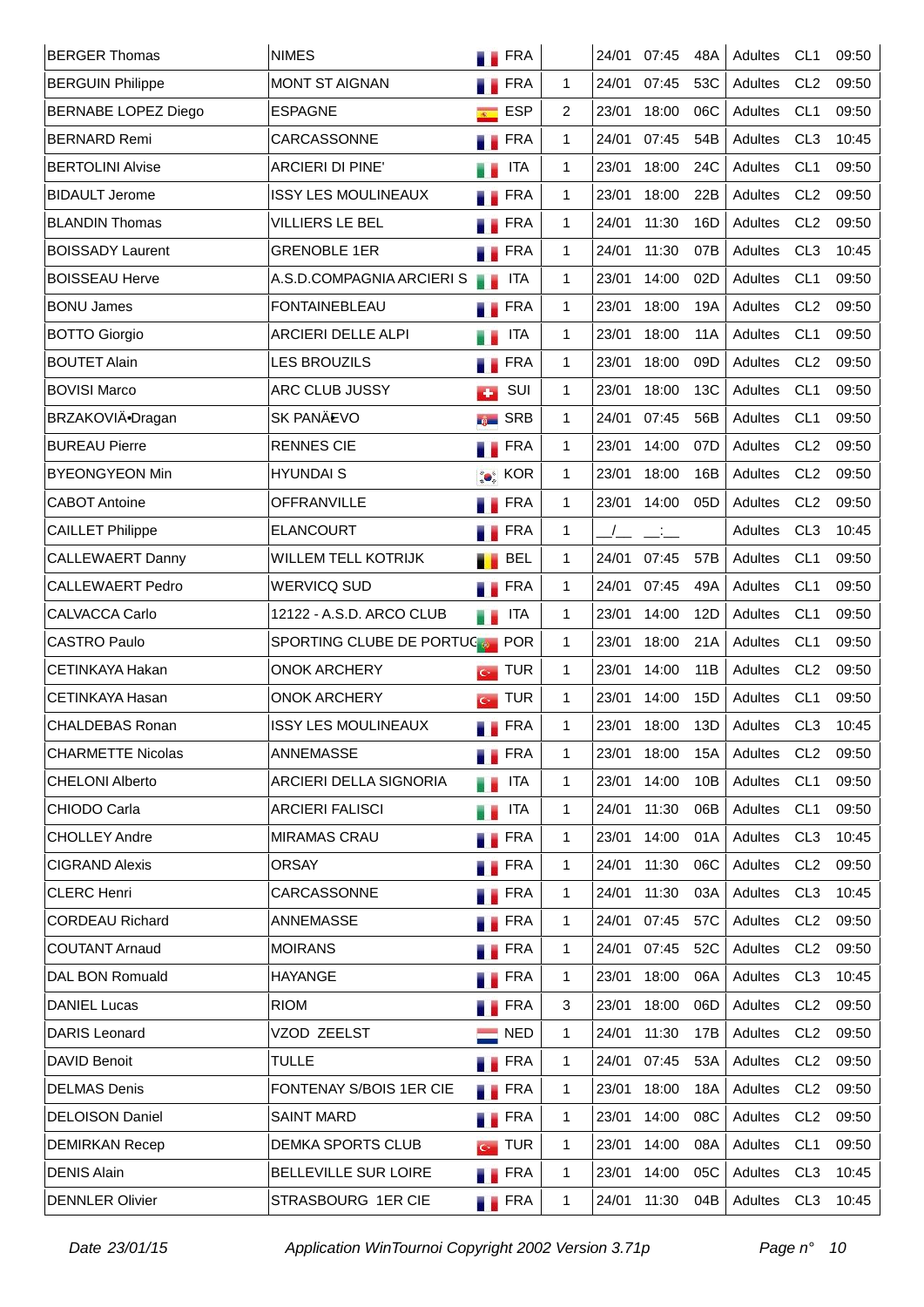| <b>DENTON Douglas</b>           | ETATS-UNIS D'AMÉRIQUE         | <b>EE</b> USA                                              | 1            | 23/01 | 18:00 | 25B             | Adultes | CL <sub>1</sub> | 09:50 |
|---------------------------------|-------------------------------|------------------------------------------------------------|--------------|-------|-------|-----------------|---------|-----------------|-------|
| <b>DESBIEYS Christophe</b>      | <b>CHAMBERY</b>               | <b>FRA</b><br>a a                                          | 1            | 24/01 | 11:30 | 11 <sub>C</sub> | Adultes | CL <sub>1</sub> | 09:50 |
| <b>DEZSO Janos</b>              | <b>HONGRIE</b>                | <b>HUN</b>                                                 | 1            | 23/01 | 18:00 | 16D             | Adultes | CL <sub>1</sub> | 09:50 |
| <b>DIANI Fabrizio</b>           | <b>ARCIERI MONICA</b>         | <b>ITA</b><br>a a                                          | 1            | 23/01 | 18:00 | 12D             | Adultes | CL <sub>1</sub> | 09:50 |
| <b>DIAS Eduardo</b>             | PORTUGAL CCDS                 | <b>POR</b><br>$\Phi$                                       | 1            | 23/01 | 18:00 | 20 <sub>D</sub> | Adultes | CL <sub>1</sub> | 09:50 |
| <b>DIELEN Tom</b>               | <b>CA LAUSANNE</b>            | SUI<br><b>CO</b>                                           | 1            | 23/01 | 18:00 | 21C             | Adultes | CL <sub>1</sub> | 09:50 |
| <b>DONGHYUN Gye</b>             | <b>HYUNDAIS</b>               | <b>Co</b> KOR                                              | 1            | 23/01 | 18:00 | 21D             | Adultes | CL <sub>2</sub> | 09:50 |
| <b>DRAPEAU Philippe</b>         | <b>MARLY POURNOY</b>          | <b>FRA</b><br>. .                                          | 1            | 24/01 | 07:45 | 56A             | Adultes | CL <sub>3</sub> | 10:45 |
| <b>DRIESEN Wim</b>              | <b>MVV</b>                    | <b>BEL</b>                                                 | 1            | 24/01 | 07:45 | 50C             | Adultes | CL <sub>1</sub> | 09:50 |
| <b>ELLISON Brady</b>            | ETATS-UNIS D'AMÉRIQUE         | <b>BE</b> USA                                              | 1            | 24/01 | 11:30 | 18D             | Adultes | CL <sub>1</sub> | 09:50 |
| <b>ESTEVE Henry Gregoire</b>    | CARCASSONNE                   | <b>FRA</b>                                                 | 1            | 24/01 | 11:30 | 05C             | Adultes | CL <sub>3</sub> | 10:45 |
| <b>ESTIEVENARD Philippe</b>     | <b>BELGIQUE</b>               | <b>BEL</b><br>.,                                           |              | 23/01 | 18:00 | 25 <sub>D</sub> | Adultes | CL <sub>1</sub> | 09:50 |
| <b>EVANS Sean</b>               | <b>CHELTENHAM ARCHERS</b>     | $\frac{1}{2R}$ GBR                                         | 1            | 24/01 | 11:30 | 05D             | Adultes | CL <sub>1</sub> | 09:50 |
| <b>FABER Dominik</b>            | <b>JUVENTAS BASEL</b>         | SUI<br><b>CO</b>                                           | 1            | 24/01 | 07:45 | 56D             | Adultes | CL <sub>1</sub> | 09:50 |
| <b>FABI Franco</b>              | A.S.D. ARCIERI TORREVECCH     | <b>ITA</b>                                                 | 2            | 24/01 | 11:30 | 16A             | Adultes | CL <sub>2</sub> | 09:50 |
| <b>FAUCHERON Thomas</b>         | <b>RENNES CIE</b>             | <b>FRA</b><br>۳.                                           | 1            | 24/01 | 11:30 | 09D             | Adultes | CL <sub>2</sub> | 09:50 |
| <b>FAURE Sebastien</b>          | <b>PESSAC</b>                 | FRA<br>۳.                                                  | 1            | 24/01 | 07:45 | 57A             | Adultes | CL <sub>2</sub> | 09:50 |
| <b>FELIX Pons Chorda</b>        | ARC QUART (VALENCIA - ESP     | <b>ESP</b><br>$\overline{R^{(1)}_{\scriptscriptstyle{A}}}$ | 1            | 23/01 | 18:00 | 23C             | Adultes | CL <sub>1</sub> | 09:50 |
| <b>FERNANDEZ ALVAR Arcadio</b>  | <b>GALADRIEL ARCO CLUB</b>    | <b>ESP</b><br>$\overline{R}$                               | 2            | 23/01 | 14:00 | 09D             | Adultes | CL <sub>1</sub> | 09:50 |
| <b>FERNANDEZ Antonio</b>        | ARQUEROS SAN JORGE            | <b>ESP</b><br>$\overline{R}$                               | 1            | 23/01 | 14:00 | 12B             | Adultes | CL <sub>1</sub> | 09:50 |
| FERRARI Massimo Bruno           | <b>ITALIE</b>                 | <b>ITA</b><br>H.                                           | 1            | 23/01 | 18:00 | 25A             | Adultes | CL <sub>1</sub> | 09:50 |
| FILIPPINI Ambrogio              | <b>ITALIE</b>                 | <b>ITA</b><br>H.                                           | 1            | 23/01 | 18:00 | 11 <sub>D</sub> | Adultes | CL <sub>1</sub> | 09:50 |
| <b>FISSORE Matteo</b>           | NEW GARDEN ARCHERY - FOS      | <b>ITA</b>                                                 | 1            | 24/01 | 11:30 | 08C             | Adultes | CL <sub>2</sub> | 09:50 |
| <b>FRANCLET Claude</b>          | <b>BASSIN D'ARCACHON</b>      | <b>FRA</b>                                                 | 1            | 24/01 | 11:30 | 17 <sub>C</sub> | Adultes | CL <sub>3</sub> | 10:45 |
| <b>FRANGILLI Michele</b>        | <b>ITALIE</b>                 | <b>ITA</b><br>H.                                           | 1            | 23/01 | 18:00 | 07B             | Adultes | CL <sub>1</sub> | 09:50 |
| FRANSEN John                    | PAYS-BAS                      | <b>NED</b>                                                 |              | 24/01 | 11:30 | 02A             | Adultes | CL <sub>1</sub> | 09:50 |
| <b>FREDERICKX Danny</b>         | NOOIT VOLLEERD LAAKDAL (NOOIT | <b>BEL</b>                                                 | 1            | 23/01 | 18:00 | 06B             | Adultes | CL <sub>1</sub> | 09:50 |
| <b>FRONTIERE Dominique</b>      | ARC CLUB JUSSY                | SUI<br>к.                                                  | 1            | 23/01 | 18:00 | 12A             | Adultes | CL <sub>1</sub> | 09:50 |
| <b>FUBIANI Paolino</b>          | <b>CASTENASO ARCHERY TEAM</b> | <b>ITA</b>                                                 | 1            | 23/01 | 18:00 | 22D             | Adultes | CL <sub>1</sub> | 09:50 |
| GALIAZZO Marco                  | AERONAUTICA MILITARE ITAL     | <b>ITA</b>                                                 | 1            | 23/01 | 18:00 | 23A             | Adultes | CL <sub>1</sub> | 09:50 |
| <b>GANAPATHY Ramasamy Selva</b> | HU ARCHERY MISSION            | <b>IND</b><br>$\rightarrow$                                | 1.           | 23/01 | 14:00 | 09C             | Adultes | CL <sub>1</sub> | 09:50 |
| <b>GARAVALDI Avio</b>           | <b>TAN</b>                    | SUI<br>к.                                                  | $\mathbf{1}$ | 24/01 | 11:30 | 18A             | Adultes | CL <sub>1</sub> | 09:50 |
| <b>GARCIA ARA Sergio</b>        | <b>ARCFINDEN</b>              | <b>ESP</b><br>$\overline{R_{\rm{max}}}$                    | 1.           | 24/01 | 11:30 | 03C             | Adultes | CL <sub>1</sub> | 09:50 |
| <b>GARCIA Ernesto</b>           | <b>ARCOSOTO</b>               | <b>ESP</b><br>$\overline{R^{(1)}}$                         | 1            | 23/01 | 18:00 | 24B             | Adultes | CL <sub>1</sub> | 09:50 |
| <b>GENTON Noe</b>               | <b>SUISSE</b>                 | SUI<br>с.                                                  | 1            | 24/01 | 07:45 | 48C             | Adultes | CL <sub>2</sub> | 09:50 |
| <b>GERZAIN Pierre</b>           | <b>NIMES</b>                  | <b>TERA</b>                                                | 1            | 24/01 | 07:45 | 55C             | Adultes | CL <sub>2</sub> | 09:50 |
| <b>GIRARDI Enzo</b>             | KOSMOS ROVERETO               | <b>ITA</b>                                                 | 1            | 24/01 | 11:30 | 19C             | Adultes | CL <sub>1</sub> | 09:50 |
| <b>GIROUILLE Romain</b>         | <b>RENNES CIE</b>             | FRA<br>a a                                                 | 1.           | 23/01 | 18:00 | 22C             | Adultes | CL <sub>2</sub> | 09:50 |
| <b>GISBERT Bruno</b>            | <b>BOLLENE</b>                | <b>FRA</b>                                                 | 1.           | 24/01 | 11:30 | 17A             | Adultes | CL <sub>2</sub> | 09:50 |
| <b>GOMEZ Jose</b>               | <b>ARC PARDINYES</b>          | <b>ESP</b><br>$\overline{R}$                               | $\mathbf{1}$ | 24/01 | 11:30 | 19B             | Adultes | CL <sub>1</sub> | 09:50 |
| <b>GONZALEZ TORRES Javier</b>   | <b>MORATALAZ</b>              | <b>ESP</b><br>$\overline{R}$                               | 1.           | 23/01 | 18:00 | 07A             | Adultes | CL <sub>1</sub> | 09:50 |
| <b>GOUBEAU Franck</b>           | <b>SMARVES</b>                | <b>FRA</b>                                                 | 1            | 24/01 | 11:30 | 04A             | Adultes | CL <sub>2</sub> | 09:50 |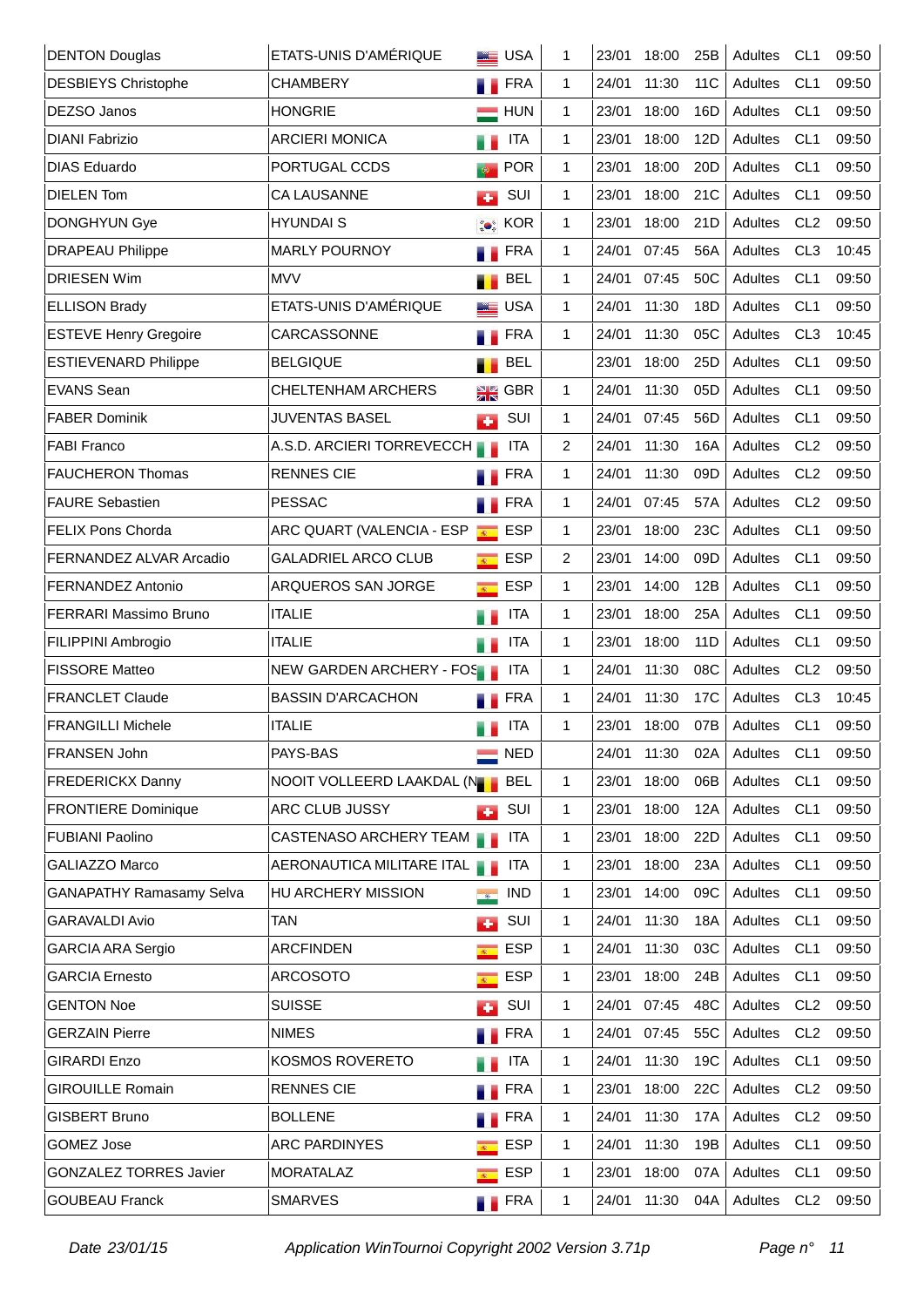| <b>GOUGUET Olivier</b>     | ST JEAN LE BLANC               |           | <b>TERA</b>        | 1            | 24/01 | 07:45 | 52A | Adultes | CL <sub>2</sub> | 09:50 |
|----------------------------|--------------------------------|-----------|--------------------|--------------|-------|-------|-----|---------|-----------------|-------|
| <b>GOYON Frederic</b>      | <b>VILLIERS LE BEL</b>         |           | <b>FRA</b>         | 1.           | 24/01 | 11:30 | 15C | Adultes | CL <sub>3</sub> | 10:45 |
| <b>GRIMBER Guillaume</b>   | <b>BOIS LE ROI</b>             |           | <b>FRA</b>         | 2            | 24/01 | 11:30 | 01D | Adultes | CL <sub>2</sub> | 09:50 |
| <b>GRUFFAT Lionel</b>      | <b>CHAMBERY</b>                |           | <b>FRA</b>         | 1.           | 24/01 | 11:30 | 10D | Adultes | CL <sub>2</sub> | 09:50 |
| <b>GUENNEC Jean-Marie</b>  | <b>CHANAC</b>                  |           | <b>FRA</b>         | 1.           | 24/01 | 11:30 | 03B | Adultes | CL <sub>3</sub> | 10:45 |
| <b>GUILLOIS Damien</b>     | <b>CHAMBERY</b>                | . .       | <b>FRA</b>         | 1.           | 24/01 | 11:30 | 08A | Adultes | CL <sub>2</sub> | 09:50 |
| <b>GUNSTONE NEIL</b>       | <b>SUTTON BOWMEN</b>           |           | $\frac{1}{2}$ GBR  | 1.           | 23/01 | 18:00 | 18C | Adultes | CL <sub>1</sub> | 09:50 |
| <b>HABJAN DEN</b>          | LK KAMNIK                      |           | <b>SLO</b>         | 1.           | 24/01 | 11:30 | 17D | Adultes | CL <sub>1</sub> | 09:50 |
| <b>HARANG Edouard</b>      | <b>CREPY EN VALOIS</b>         |           | <b>FRA</b>         | 1            | 23/01 | 14:00 | 07C | Adultes | CL <sub>2</sub> | 09:50 |
| <b>HARDING George</b>      | <b>ARCHERY GB</b>              |           | $\frac{1}{2}$ GBR  | 1            | 24/01 | 11:30 | 16C | Adultes | CL <sub>1</sub> | 09:50 |
| <b>HARTMANN Daniel</b>     | TEAM RAP                       |           | <b>GER</b>         | $\mathbf{1}$ | 23/01 | 18:00 | 14A | Adultes | CL <sub>1</sub> | 09:50 |
| <b>HAUTTEMENT Fabrice</b>  | <b>MARLY POURNOY</b>           |           | <b>FRA</b>         | $\mathbf{1}$ | 24/01 | 07:45 | 54C | Adultes | CL <sub>2</sub> | 09:50 |
| <b>HEIM MICHAEL</b>        | <b>BCVS</b>                    |           | <b>GER</b>         | $\mathbf{1}$ | 23/01 | 14:00 | 15A | Adultes | CL <sub>1</sub> | 09:50 |
| <b>HENRION Cedric</b>      | <b>SARREGUEMINES</b>           |           | <b>FRA</b>         | $\mathbf{1}$ | 23/01 | 18:00 | 10B | Adultes | CL <sub>3</sub> | 10:45 |
| <b>HOLGADO Juan Carlos</b> | <b>SUISSE</b>                  | <b>CO</b> | SUI                | $\mathbf{1}$ | 23/01 | 18:00 | 19D | Adultes | CL <sub>1</sub> | 09:50 |
| HOTRABHVANON Sukrit (Roy)  | THAÏLANDE                      | $\equiv$  | <b>THA</b>         | $\mathbf{1}$ | 24/01 | 11:30 | 14B | Adultes | CL <sub>1</sub> | 09:50 |
| <b>HUNEL Philippe</b>      | <b>BELLEVILLE SUR LOIRE</b>    |           | <b>FRA</b>         | $\mathbf{1}$ | 23/01 | 14:00 | 04B | Adultes | CL <sub>3</sub> | 10:45 |
| <b>HURSTEL Guillaume</b>   | <b>HARDRICOURT</b>             | a a       | <b>FRA</b>         | $\mathbf{1}$ | 24/01 | 11:30 | 01C | Adultes | CL <sub>3</sub> | 10:45 |
| <b>HUSTON Patrick</b>      | EAST BELFAST ARCHERY CLURK GBR |           |                    | $\mathbf{1}$ | 23/01 | 18:00 | 19B | Adultes | CL <sub>2</sub> | 09:50 |
| <b>IRWIN Micheal</b>       | ENNISCORTHY ARCHERY CLUIN      |           | <b>IRL</b>         | 1            | 24/01 | 07:45 | 54D | Adultes | CL <sub>2</sub> | 09:50 |
| <b>ISAIA Cristiano</b>     | A.S.D. ARCO SPORT ROM          | a p       | <b>ITA</b>         | 1            | 23/01 | 14:00 | 14A | Adultes | CL <sub>1</sub> | 09:50 |
| IVANO Marangoni            | <b>ARCIERI SACCISICA</b>       | a a       | <b>ITA</b>         | 1            | 23/01 | 14:00 | 03A | Adultes | CL <sub>1</sub> | 09:50 |
| JAEHYEONG Kim              | <b>HYUNDAI S</b>               |           | <b>Co</b> KOR      | $\mathbf{1}$ | 23/01 | 18:00 | 14C | Adultes | CL <sub>2</sub> | 09:50 |
| JARDINE Douglas L          | EDINBURGH UNIVERSITY AC        |           | $\frac{N}{2N}$ GBR | $\mathbf{1}$ | 24/01 | 11:30 | 14D | Adultes | CL <sub>1</sub> | 09:50 |
| <b>JELLOUN Mohamed</b>     | ARC DE MARRAKECH               |           | <b>MAR</b>         | 1            | 23/01 | 18:00 | 08B | Adultes | CL <sub>1</sub> | 09:50 |
| <b>JINHYEK Oh</b>          | <b>HYUNDAI S</b>               |           | <b>O</b> KOR       | 1            | 23/01 | 18:00 | 20A | Adultes | CL <sub>1</sub> | 09:50 |
| JIWAN Im                   | <b>HYUNDAI S</b>               |           | <b>Co</b> KOR      | 1            | 23/01 | 18:00 | 22A | Adultes | CL <sub>1</sub> | 09:50 |
| <b>KAMMOUN Anis</b>        | PARIS APSAP                    |           | <b>FRA</b>         | 1            | 23/01 | 14:00 | 04D | Adultes | CL <sub>3</sub> | 10:45 |
| <b>KARDACZ Patrice</b>     | <b>HAYANGE</b>                 |           | <b>FRA</b>         | 1            | 23/01 | 18:00 | 20C | Adultes | CL <sub>2</sub> | 09:50 |
| <b>KAUFMANN Simon</b>      | <b>BV BERN</b>                 | a Sa      | SUI                |              | 23/01 | 18:00 | 24D | Adultes | CL <sub>1</sub> | 09:50 |
| <b>KOCKEL Daniel</b>       | <b>CLUB ARC DE MARRAKECH</b>   |           | <b>MAR</b>         | 1            | 23/01 | 14:00 | 05B | Adultes | CL <sub>1</sub> | 09:50 |
| <b>KOENIG Thomas</b>       | BELFORT SAVOUREUSE             |           | <b>FRA</b>         | 1            | 24/01 | 07:45 | 51A | Adultes | CL <sub>2</sub> | 09:50 |
| <b>KOGUT KUBIAK Benoit</b> | <b>ANTONY</b>                  |           | <b>FRA</b>         | 1            | 24/01 | 07:45 | 49B | Adultes | CL <sub>1</sub> | 09:50 |
| KOMOCAR Jaka               | <b>AC KAMNIK</b>               |           | <b>SLO</b>         | 1            | 24/01 | 11:30 | 06A | Adultes | CL <sub>1</sub> | 09:50 |
| KOSEC Mihael               | SLOVÉNIE                       |           | <b>SLO</b>         | 1            | 24/01 | 07:45 | 53B | Adultes | CL <sub>1</sub> | 09:50 |
| KUCUKKAYALAR Okyay Tunc    | <b>TURQUIE</b>                 |           | $G$ TUR            | 1            | 23/01 | 14:00 | 04C | Adultes | CL <sub>1</sub> | 09:50 |
| LACLERGUE Aurelien         | <b>BALMA</b>                   |           | <b>FRA</b>         | $\mathbf{1}$ | 24/01 | 07:45 | 52D | Adultes | CL <sub>2</sub> | 09:50 |
| <b>LAFONT Fabrice</b>      | <b>RIVES</b>                   |           | <b>FRA</b>         | 1            | 24/01 | 11:30 | 09C | Adultes | CL <sub>2</sub> | 09:50 |
| <b>LAFONT Raphael</b>      | <b>RIVES</b>                   |           | <b>FRA</b>         | 1            | 24/01 | 11:30 | 08B | Adultes | CL <sub>3</sub> | 10:45 |
| <b>LAGRANGE Baptiste</b>   | <b>BOURG EN BRESSE</b>         |           | <b>TERA</b>        | 1.           | 23/01 | 18:00 | 15B | Adultes | CL <sub>2</sub> | 09:50 |
| LAMANDÉ Khaled             | PARIS ASRTL                    |           | <b>FRA</b>         | 1            | 23/01 | 18:00 | 07D | Adultes | CL <sub>3</sub> | 10:45 |
| <b>LAPORTE Vincent</b>     | <b>COMPIEGNE</b>               |           | <b>FRA</b>         | 1            | 24/01 | 11:30 | 12A | Adultes | CL <sub>2</sub> | 09:50 |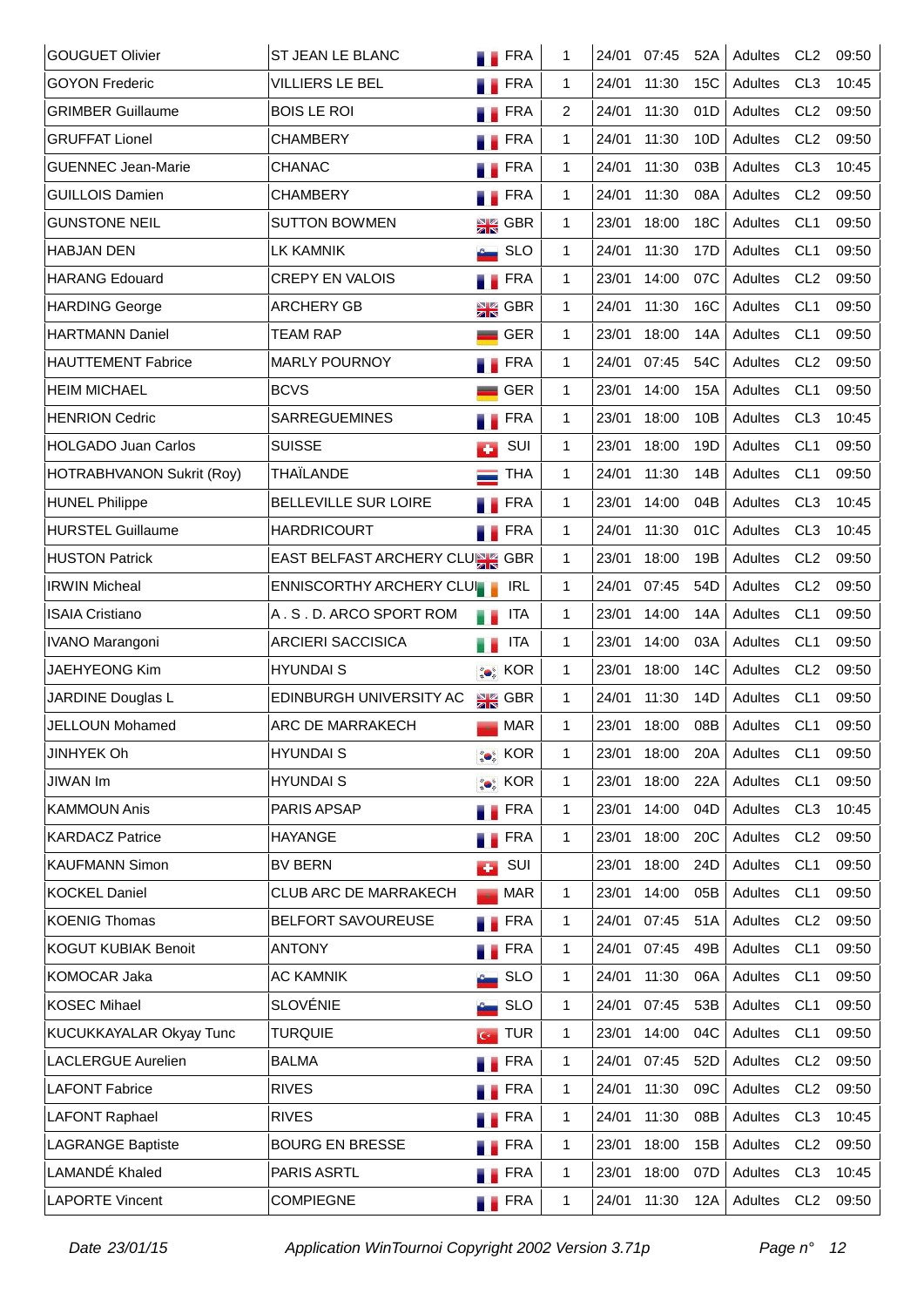| <b>LAURAIRE Bruno</b>      | <b>GRENOBLE 1ER</b>              | <b>FRA</b>         | 1            | 24/01 | 11:30 | 05B             | Adultes | CL <sub>1</sub> | 09:50 |
|----------------------------|----------------------------------|--------------------|--------------|-------|-------|-----------------|---------|-----------------|-------|
| <b>LAURSEN Martin</b>      | T.I.K.                           | $\blacksquare$ DEN | $\mathbf{1}$ | 24/01 | 07:45 | 49C             | Adultes | CL <sub>1</sub> | 09:50 |
| <b>LAVOISIER Laurent</b>   | <b>MOUTIERS</b>                  | <b>FRA</b>         | $\mathbf{1}$ | 23/01 | 18:00 | 17D             | Adultes | CL <sub>2</sub> | 09:50 |
| <b>LE FLOCH Guillaume</b>  | <b>BRIGNAIS</b>                  | <b>FRA</b>         | 1.           | 24/01 | 11:30 | 09B             | Adultes | CL <sub>2</sub> | 09:50 |
| LE VAN THOI Mathieu        | <b>BALMA</b>                     | <b>FRA</b>         | 1.           | 24/01 | 11:30 | 19A             | Adultes | CL <sub>2</sub> | 09:50 |
| <b>LEFRANCOIS lanis</b>    | <b>BAZAINVILLE</b>               | <b>FRA</b>         | 1.           | 24/01 | 11:30 | 03D             | Adultes | CL <sub>2</sub> | 09:50 |
| <b>LEGRAND Thierry</b>     | <b>PLAILLY</b>                   | <b>N</b> FRA       | 1.           | 24/01 | 11:30 | 19D             | Adultes | CL <sub>3</sub> | 10:45 |
| <b>LEMAIRE Gerald</b>      | <b>ISSY LES MOULINEAUX</b>       | <b>FRA</b>         | 1.           | 24/01 | 11:30 | 10A             | Adultes | CL <sub>3</sub> | 10:45 |
| <b>LERICHE Adrien</b>      | <b>SAINT MARD</b>                | <b>FRA</b>         | 1.           | 23/01 | 14:00 | 06A             | Adultes | CL <sub>2</sub> | 09:50 |
| <b>LETY Baptiste</b>       | <b>VEVEY</b>                     | SUI<br><b>COL</b>  | $\mathbf{1}$ | 24/01 | 07:45 | 55B             | Adultes | CL <sub>1</sub> | 09:50 |
| <b>LEVEQUE Alain</b>       | SAVIGNY LE TEMPLE                | <b>FRA</b>         | $\mathbf{1}$ | 24/01 | 07:45 | 50 <sub>D</sub> | Adultes | CL <sub>2</sub> | 09:50 |
| <b>LIBERT Eric</b>         | SAINT GERMAIN SUR MORIN          | <b>FRA</b>         | 1            | 24/01 | 11:30 | 02D             | Adultes | CL <sub>2</sub> | 09:50 |
| LOUCHE Benjamin            | SAINT GERMAIN SUR MORIN          | <b>FRA</b>         | $\mathbf{1}$ | 24/01 | 11:30 | 16B             | Adultes | CL <sub>2</sub> | 09:50 |
| <b>LUCA Devecchi</b>       | 04-072 CITTA DI OPERA ASD        | <b>ITA</b><br>u p  | $\mathbf{1}$ | 24/01 | 11:30 | 18B             | Adultes | CL <sub>1</sub> | 09:50 |
| <b>LUPO Paolo</b>          | ARCIERI DELLA SIGNORIA           | <b>ITA</b><br>u p  | $\mathbf{1}$ | 23/01 | 14:00 | 04A             | Adultes | CL <sub>1</sub> | 09:50 |
| <b>LUXEY Olivier</b>       | ST JEAN LE BLANC                 | <b>FRA</b>         | $\mathbf{1}$ | 24/01 | 07:45 | 54A             | Adultes | CL <sub>2</sub> | 09:50 |
| <b>MACAGNO Giuseppe</b>    | <b>ITALIE</b>                    | <b>ITA</b>         | $\mathbf{1}$ | 23/01 | 18:00 | 09A             | Adultes | CL <sub>1</sub> | 09:50 |
| <b>MACCHI Thomas</b>       | <b>MARLY POURNOY</b>             | FRA<br>. .         | $\mathbf{1}$ | 24/01 | 07:45 | 56C             | Adultes | CL <sub>3</sub> | 10:45 |
| <b>MACE Godefroi</b>       | <b>MONTPELLIER</b>               | <b>FRA</b>         | 1.           | 23/01 | 18:00 | 11B             | Adultes | CL <sub>2</sub> | 09:50 |
| <b>MAKHNENKO Artem</b>     | RUSSIAN ARCHERY FEDERATIER RUS   |                    | 1.           | 23/01 | 14:00 | 14D             | Adultes | CL <sub>1</sub> | 09:50 |
| <b>MALLART Romain</b>      | <b>ISSY LES MOULINEAUX</b>       | <b>FRA</b>         | 1.           | 23/01 | 18:00 | 19C             | Adultes | CL <sub>2</sub> | 09:50 |
| <b>MANDIA Massimiliano</b> | A.S.D. ARCIERI TORREVECCH        | <b>ITA</b>         | 1.           | 24/01 | 11:30 | 13A             | Adultes | CL <sub>2</sub> | 09:50 |
| <b>MARTY Sylvain</b>       | <b>BALMA</b>                     | <b>FRA</b>         | 1.           | 24/01 | 07:45 | 50A             | Adultes | CL <sub>2</sub> | 09:50 |
| <b>MASSIEYE Antoine</b>    | <b>CHALLES LES EAUX</b>          | <b>FRA</b>         | 1            | 24/01 | 11:30 | 15A             | Adultes | CL <sub>2</sub> | 09:50 |
| <b>MASSON Martial</b>      | <b>SAINT MARD</b>                | <b>FRA</b>         | 1            | 23/01 | 14:00 | 07A             | Adultes | CL <sub>2</sub> | 09:50 |
| <b>MATHIEUX Alain</b>      | <b>VEZERONCE CURTIN</b>          | <b>FRA</b>         | 1            | 23/01 | 18:00 | 17B             | Adultes | CL <sub>1</sub> | 09:50 |
| MCLAUGHLIN Daniel          | <b>USA ARCHERY</b>               | <b>LE</b> USA      | 1            | 23/01 | 14:00 | 01B             | Adultes | CL <sub>1</sub> | 09:50 |
| <b>MCLAUGHLIN Sean</b>     | <b>USA ARCHERY</b>               | <b>LE</b> USA      | 1            | 23/01 | 14:00 | 03D             | Adultes | CL <sub>1</sub> | 09:50 |
| <b>MECCHINA Emilio</b>     | <b>ARCIERI MONICA</b>            | ITA<br>e e         | 1            | 23/01 | 18:00 | 08A             | Adultes | CL <sub>1</sub> | 09:50 |
| <b>MOLFESE Fabio</b>       | A.S.D. ARCIERI TORREVECCH        | ITA                | 1            | 24/01 | 11:30 | 13C             | Adultes | CL <sub>2</sub> | 09:50 |
| <b>MONACHESI Massimo</b>   | CAERE ARCHERY TEAM               | <b>ITA</b><br>u p  | 1            | 23/01 | 14:00 | 13C             | Adultes | CL <sub>1</sub> | 09:50 |
| <b>MONTI Mirko</b>         | <b>ARCIERI MONICA</b>            | <b>ITA</b><br>a a  | 1            | 23/01 | 18:00 | 25C             | Adultes | CL <sub>1</sub> | 09:50 |
| <b>MORELLO Marco</b>       | <b>IUVENILIA</b>                 | <b>ITA</b><br>a a  | 1            | 23/01 | 18:00 | 24A             | Adultes | CL <sub>1</sub> | 09:50 |
| <b>MORENO Traverso</b>     | ARCIERI DEL TORRESIN             | <b>ITA</b><br>u p  | 1            | 23/01 | 14:00 | 09A             | Adultes | CL <sub>1</sub> | 09:50 |
| <b>MORFAUX Christian</b>   | SAVIGNY LE TEMPLE                | <b>FRA</b>         | $\mathbf 1$  | 23/01 | 18:00 | 08C             | Adultes | CL <sub>2</sub> | 09:50 |
| <b>MORGAN Ashe</b>         | <b>CHELTENHAM ARCHERS</b>        | $\frac{1}{2}$ GBR  | 1            | 24/01 | 11:30 | 09A             | Adultes | CL <sub>1</sub> | 09:50 |
| <b>MORHAIN Guillaume</b>   | <b>MARLY POURNOY</b>             | <b>Exercise</b>    | 1            | 24/01 | 07:45 | 51D             | Adultes | CL <sub>2</sub> | 09:50 |
| <b>MULOT Florent</b>       | DRAVEIL SENART                   | <b>TERA</b>        | 1            | 24/01 | 11:30 | 06D             | Adultes | CL <sub>2</sub> | 09:50 |
| <b>NADOR Bastien</b>       | <b>NICE</b>                      | <b>FRA</b>         | 1            | 24/01 | 11:30 | 10B             | Adultes | CL <sub>3</sub> | 10:45 |
| <b>NESPOLI Mauro</b>       | <b>G.S. AERONAUTICA MILITARE</b> | <b>ITA</b>         | 1            | 24/01 | 11:30 | 15B             | Adultes | CL <sub>1</sub> | 09:50 |
| <b>NIVART Denis</b>        | <b>CAHORS</b>                    | <b>FRA</b>         | 1            | 23/01 | 14:00 | 01C             | Adultes | CL <sub>3</sub> | 10:45 |
| ODDO Stefano               | <b>ITALIE</b>                    | <b>ITA</b><br>a k  | 1            | 24/01 | 11:30 | 11D             | Adultes | CL <sub>1</sub> | 09:50 |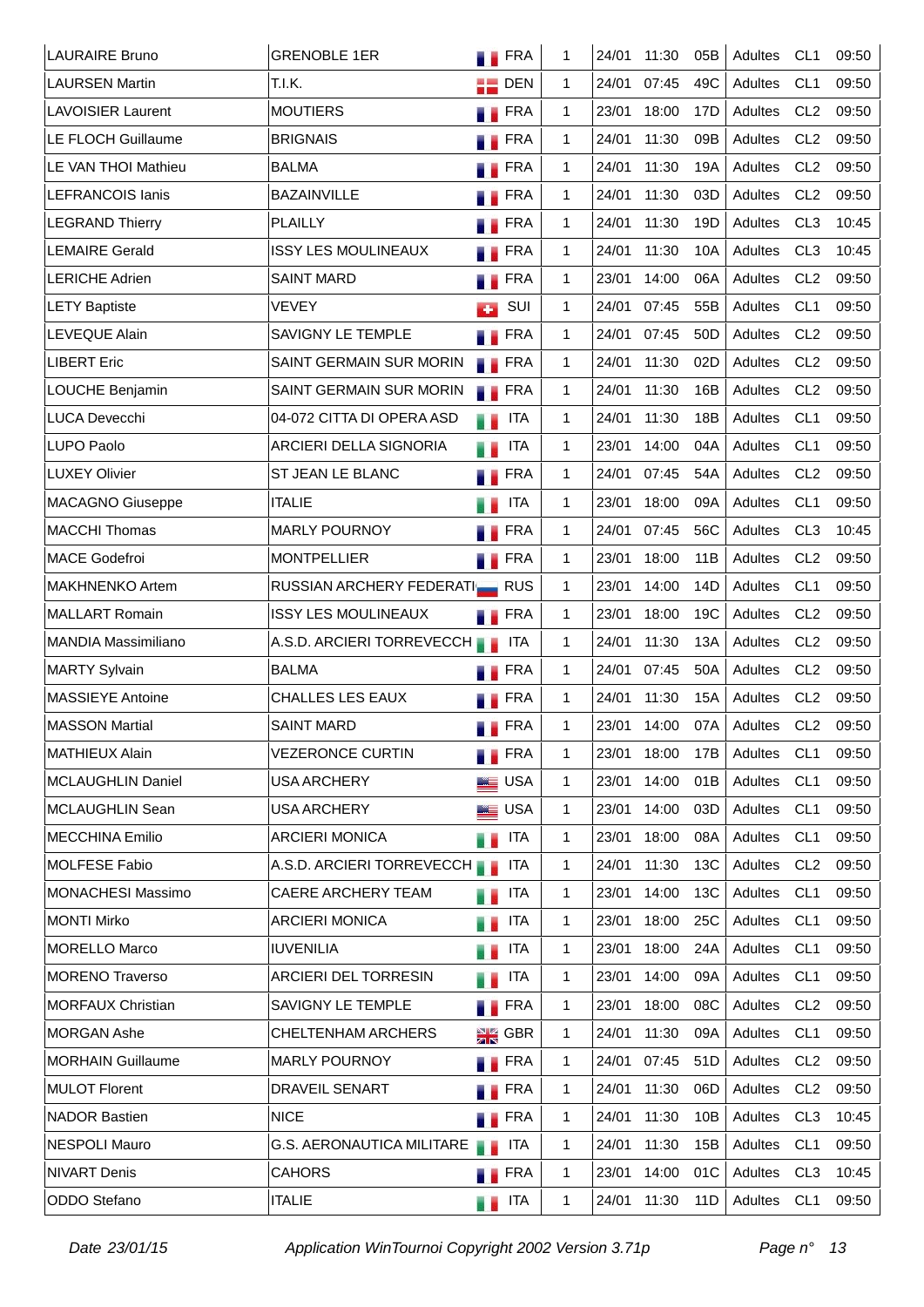| <b>OJAMAE Pearu Jakob</b>    | <b>SAGITTARIUS</b>           |                                              | <b>EST</b> | 1            | 23/01 | 14:00 | 09B             | Adultes | CL <sub>1</sub> | 09:50 |
|------------------------------|------------------------------|----------------------------------------------|------------|--------------|-------|-------|-----------------|---------|-----------------|-------|
| OLIVEIRA Nuno                | <b>REAL SPORT CLUBE</b>      | $\Phi$                                       | POR        | 1.           | 23/01 | 14:00 | 15C             | Adultes | CL <sub>1</sub> | 09:50 |
| <b>OLMEDILLA Miguel</b>      | VILLA DE ALCOBENDAS          | $\overline{R^{(1)}_{\scriptscriptstyle{A}}}$ | <b>ESP</b> | $\mathbf{1}$ | 23/01 | 14:00 | 06C             | Adultes | CL <sub>1</sub> | 09:50 |
| <b>ORLIC Vedran</b>          | <b>CROATIE</b>               | $\equiv$ CRO                                 |            | 1            | 24/01 | 07:45 | 51B             | Adultes | CL <sub>1</sub> | 09:50 |
| <b>OTTAVI David</b>          | <b>MIRAMAS CRAU</b>          | <b>FRA</b>                                   |            | 1.           | 23/01 | 14:00 | 05A             | Adultes | CL <sub>3</sub> | 10:45 |
| <b>OUIN Bruno</b>            | <b>MOUANS SARTOUX</b>        | <b>FRA</b>                                   |            | 1.           | 24/01 | 07:45 | 53D             | Adultes | CL <sub>2</sub> | 09:50 |
| PALAZZI Luca                 | A.S.D. ARCIERI ORIONE        |                                              | <b>ITA</b> | 1.           | 23/01 | 18:00 | 18B             | Adultes | CL <sub>1</sub> | 09:50 |
| <b>PALPANT Luc</b>           | <b>CARCASSONNE</b>           |                                              | <b>FRA</b> | 1            | 24/01 | 07:45 | 55A             | Adultes | CL <sub>3</sub> | 10:45 |
| PASSAGLIA Federico           | <b>ARCIERI MONICA</b>        |                                              | <b>ITA</b> | 1            | 23/01 | 18:00 | 10A             | Adultes | CL <sub>1</sub> | 09:50 |
| <b>PERZ Nicolas</b>          | <b>MAREIL MARLY</b>          | <b>FRA</b>                                   |            | 1            | 24/01 | 11:30 | 08D             | Adultes | CL <sub>2</sub> | 09:50 |
| <b>PEYRONEL Sergio</b>       | ARCIERI STADIUM BESOZZO      | . .                                          | <b>ITA</b> | 1            | 23/01 | 14:00 | 12C             | Adultes | CL <sub>1</sub> | 09:50 |
| PICCHIO Luca                 | <b>ARCIERI MONICA</b>        |                                              | <b>ITA</b> | 1            | 23/01 | 18:00 | 13A             | Adultes | CL <sub>1</sub> | 09:50 |
| PIGNOLY Jerome               | <b>GEMENOS</b>               |                                              | <b>FRA</b> | $\mathbf{1}$ | 24/01 | 11:30 | 07D             | Adultes | CL <sub>3</sub> | 10:45 |
| <b>PILE Claude</b>           | <b>ROYAN</b>                 |                                              | <b>FRA</b> | 1            | 24/01 | 11:30 | 12C             | Adultes | CL <sub>3</sub> | 10:45 |
| <b>PLIHON Pierre</b>         | <b>NIMES</b>                 |                                              | <b>FRA</b> | $\mathbf{1}$ | 24/01 | 11:30 | 18C             | Adultes | CL <sub>2</sub> | 09:50 |
| <b>POISSONNIER Laurent</b>   | <b>LOMME</b>                 |                                              | FRA        | 1            | 23/01 | 18:00 | 12B             | Adultes | CL <sub>3</sub> | 10:45 |
| POLLET Sony                  | <b>VILLIERS LE BEL</b>       |                                              | <b>FRA</b> | 1            | 24/01 | 11:30 | 07A             | Adultes | CL <sub>2</sub> | 09:50 |
| <b>QUATTROCCHI Edoardo</b>   | <b>ARCIERI MONICA</b>        |                                              | <b>ITA</b> | 1            | 23/01 | 18:00 | 17C             | Adultes | CL <sub>1</sub> | 09:50 |
| <b>QUILLEVERE Philippe</b>   | <b>MOUTIERS</b>              | a.                                           | <b>FRA</b> | 1            | 23/01 | 18:00 | 13B             | Adultes | CL <sub>3</sub> | 10:45 |
| RAHMANI Mohsen               | <b>TAT ARCHER</b>            | $\sigma$                                     | IRI        | 1            | 23/01 | 14:00 | 02C             | Adultes | CL <sub>1</sub> | 09:50 |
| RATHGEB Benjamin             | TAT ZURICH                   | <b>CO</b>                                    | SUI        | 1            | 23/01 | 14:00 | 10A             | Adultes | CL <sub>2</sub> | 09:50 |
| <b>RAVAILLE Pascal</b>       | <b>FONTAINEBLEAU</b>         |                                              | <b>FRA</b> | $\mathbf{1}$ | 23/01 | 18:00 | 09B             | Adultes | CL <sub>2</sub> | 09:50 |
| RAVATIN Jean                 | <b>MOIRANS</b>               |                                              | <b>FRA</b> | 1            | 24/01 | 07:45 | 49 <sub>D</sub> | Adultes | CL <sub>3</sub> | 10:45 |
| <b>RETAILLAUD Romain</b>     | <b>LES BROUZILS</b>          |                                              | FRA        | $\mathbf{1}$ | 24/01 | 11:30 | 10 <sub>C</sub> | Adultes | CL <sub>3</sub> | 10:45 |
| <b>RIBAS</b> Erfan           | CAM                          | $\overline{R_{\rm{m}}}$                      | <b>ESP</b> | 1            | 23/01 | 18:00 | 10 <sub>C</sub> | Adultes | CL <sub>1</sub> | 09:50 |
| RIPAUX Pascal                | CONFLANS SAINTE-HONORINE FRA |                                              |            | 1            | 23/01 | 18:00 | 08D             | Adultes | CL <sub>2</sub> | 09:50 |
| RODRIGUEZ LIEBA Juan Ignacio | ROZAS ARCHERY                | $\overline{R}$                               | <b>ESP</b> | 1            | 23/01 | 14:00 | <b>14C</b>      | Adultes | CL <sub>1</sub> | 09:50 |
| <b>ROGER David</b>           | <b>ISSY LES MOULINEAUX</b>   | <b>FRA</b>                                   |            | 1            | 24/01 | 11:30 | 04D             | Adultes | CL <sub>3</sub> | 10:45 |
| <b>ROHRBERG Sebastian</b>    | BEITER PRO STAFF             |                                              | <b>GER</b> | 1            | 24/01 | 07:45 | 55 <sub>D</sub> | Adultes | CL <sub>1</sub> | 09:50 |
| <b>ROMAN Frederic</b>        | <b>HAYANGE</b>               | <b>FRA</b>                                   |            | 1            | 23/01 | 18:00 | 16A             | Adultes | CL <sub>3</sub> | 10:45 |
| ROSSI Christophe             | <b>LESCAR</b>                | a a                                          | <b>FRA</b> | 1            | 24/01 | 11:30 | 14C             | Adultes | CL <sub>2</sub> | 09:50 |
| ROUSSELOT Sylvain            | <b>ST AVERTIN</b>            | <b>TERA</b>                                  |            | 1            | 24/01 | 11:30 | 11A             | Adultes | CL2             | 09:50 |
| ROVELLI Mario                | <b>MOUTIERS</b>              | т.                                           | FRA        | 1            | 23/01 | 18:00 | 11 <sub>C</sub> | Adultes | CL <sub>3</sub> | 10:45 |
| <b>ROYEN Laurent</b>         | <b>CACHY</b>                 | <b>TERA</b>                                  |            | 1            | 24/01 | 11:30 | 01A             | Adultes | CL <sub>2</sub> | 09:50 |
| <b>RUFER Thomas</b>          | <b>BV BERN</b>               | <b>CO</b>                                    | SUI        | 1            | 23/01 | 14:00 | 10D             | Adultes | CL <sub>1</sub> | 09:50 |
| <b>RUOZI Uber</b>            | ARCIERI MILANO 3             |                                              | <b>ITA</b> | 1            | 24/01 | 11:30 | 01B             | Adultes | CL <sub>1</sub> | 09:50 |
| <b>RUTKOWSKI Quentin</b>     | <b>MONTLUCON AS</b>          | <b>TERA</b>                                  |            | $\mathbf{1}$ | 24/01 | 07:45 | 51C             | Adultes | CL <sub>2</sub> | 09:50 |
| <b>SANNA Michael</b>         | CLERMONT FERRAND CIE         | <b>FRA</b>                                   |            | 1            | 23/01 | 18:00 | 12C             | Adultes | CL2             | 09:50 |
| <b>SCARPATO Salvatore</b>    | 12011 ARCO SPORT ROMA        | H.                                           | <b>ITA</b> | 1            | 23/01 | 14:00 | 14B             | Adultes | CL <sub>1</sub> | 09:50 |
| <b>SCHNEIDER Florent</b>     | <b>RAMBOUILLET</b>           | <b>FRA</b>                                   |            | $\mathbf{1}$ | 24/01 | 11:30 | 12B             | Adultes | CL <sub>2</sub> | 09:50 |
| <b>SERI Marco</b>            | <b>ARCIERI MEDIO CHIENTI</b> | H.                                           | <b>ITA</b> | 1            | 23/01 | 18:00 | 23B             | Adultes | CL <sub>1</sub> | 09:50 |
| <b>SERIR Djaafer</b>         | <b>CSTA EL HARRACH</b>       | $\bullet$                                    | ALG        | 2            | 23/01 | 14:00 | 02A             | Adultes | CL <sub>1</sub> | 09:50 |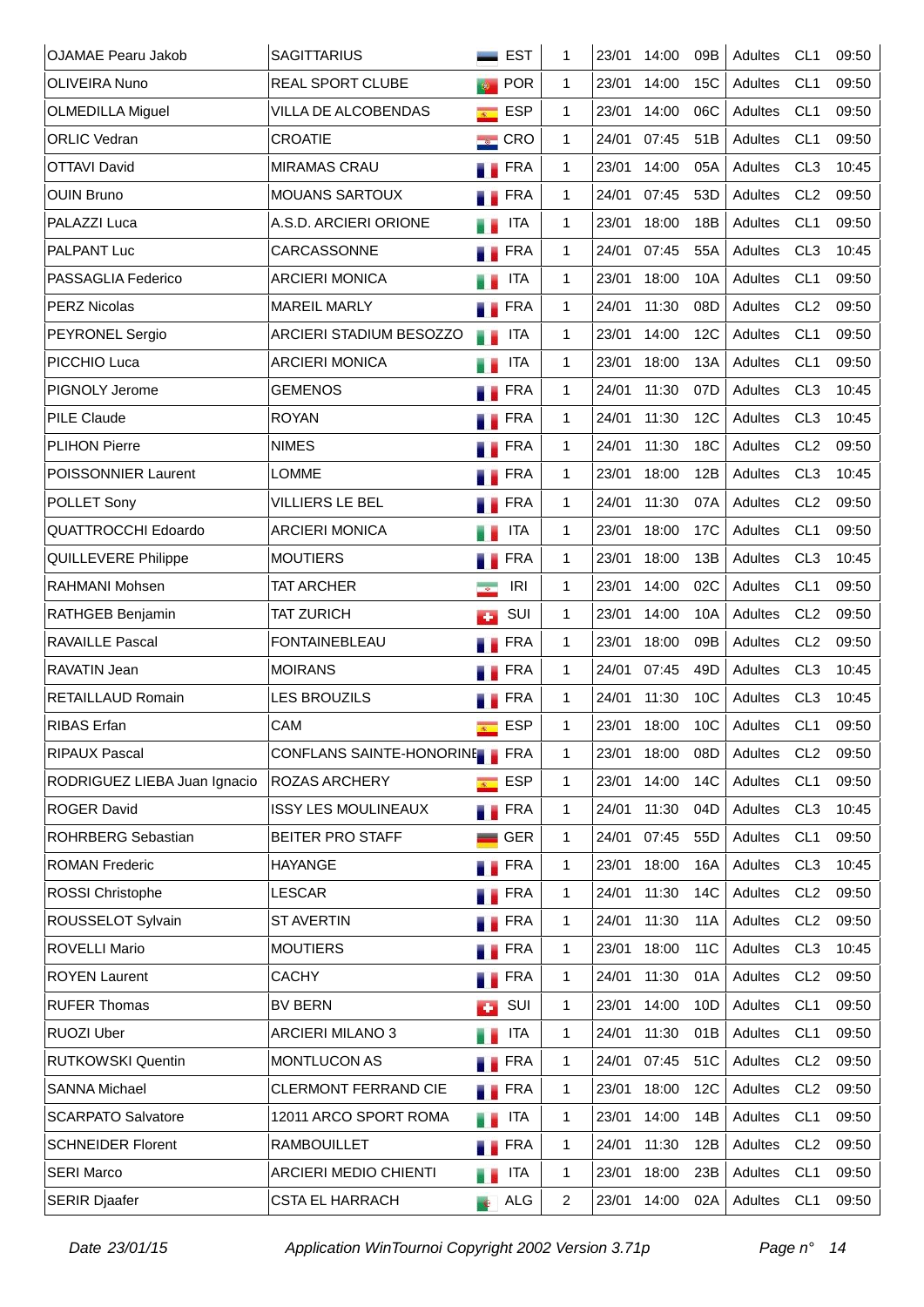| <b>SERPI Luigi</b>            | <b>CANNES MANDELIEU</b> | <b>FRA</b>         | 1            | 23/01 | 18:00 | 07C             | Adultes | CL <sub>3</sub> | 10:45 |
|-------------------------------|-------------------------|--------------------|--------------|-------|-------|-----------------|---------|-----------------|-------|
| SONNICHSEN Frederik           | <b>DANEMARK</b>         | $\blacksquare$ DEN | $\mathbf{1}$ | 24/01 | 07:45 | 50 <sub>B</sub> | Adultes | CL <sub>1</sub> | 09:50 |
| SPIGARELLI Massimo            | <b>ITALIE</b>           | <b>ITA</b>         | $\mathbf{1}$ | 23/01 | 14:00 | 15B             | Adultes | CL <sub>1</sub> | 09:50 |
| <b>STRAJHAR Klemen</b>        | <b>SLOVÉNIE</b>         | <b>SLO</b>         | $\mathbf{1}$ | 23/01 | 18:00 | 20B             | Adultes | CL <sub>1</sub> | 09:50 |
| <b>TABARD Sebastien</b>       | <b>COMPIEGNE</b>        | <b>FRA</b>         | $\mathbf{1}$ | 24/01 | 11:30 | 13D             | Adultes | CL <sub>2</sub> | 09:50 |
| <b>TAVERNIER Olivier</b>      | <b>COMPIEGNE</b>        | <b>FRA</b>         | 1            | 24/01 | 11:30 | 14A             | Adultes | CL <sub>2</sub> | 09:50 |
| <b>TEBALDINI Giovanni</b>     | <b>ITALIE</b>           | <b>ITA</b>         | $\mathbf{1}$ | 24/01 | 11:30 | 02B             | Adultes | CL <sub>1</sub> | 09:50 |
| <b>TEKMITCHOV George</b>      | ETATS-UNIS D'AMÉRIQUE   | <b>LE</b> USA      | $\mathbf{1}$ | 23/01 | 18:00 | <b>15C</b>      | Adultes | CL <sub>1</sub> | 09:50 |
| <b>TYACK Ryan</b>             | <b>AUSTRALIE</b>        | AUS<br>誤           | 1            | 23/01 | 14:00 | 03C             | Adultes | CL <sub>1</sub> | 09:50 |
| <b>VALLADONT Jean Charles</b> | <b>NIMES</b>            | <b>FRA</b>         | $\mathbf 1$  | 23/01 | 18:00 | 14B             | Adultes | CL2             | 09:50 |
| VAN DEN BERG Sjef             | PAYS-BAS                | $\blacksquare$ NED | $\mathbf 1$  | 24/01 | 11:30 | 02C             | Adultes | CL <sub>1</sub> | 09:50 |
| VAN DEN OEVER Rick            | PAYS-BAS                | <b>NED</b>         | $\mathbf{1}$ | 23/01 | 18:00 | 09C             | Adultes | CL <sub>2</sub> | 09:50 |
| VAN DER VEN Rick              | PAYS-BAS                | <b>NED</b>         | $\mathbf{1}$ | 24/01 | 11:30 | 15 <sub>D</sub> | Adultes | CL <sub>1</sub> | 09:50 |
| <b>VERGA Francesco</b>        | <b>ITALIE</b>           | <b>ITA</b>         | $\mathbf{1}$ | 23/01 | 18:00 | 23D             | Adultes | CL <sub>1</sub> | 09:50 |
| <b>VERLINDEN Leandre</b>      | <b>BELGIQUE</b>         | <b>BEL</b>         | $\mathbf{1}$ | 24/01 | 11:30 | 07C             | Adultes | CL <sub>1</sub> | 09:50 |
| <b>VIALETAY Philippe</b>      | <b>FONTAINEBLEAU</b>    | <b>FRA</b>         | 1            | 24/01 | 11:30 | 13B             | Adultes | CL <sub>2</sub> | 09:50 |
| <b>VINCENZI Augusto</b>       | <b>ITALIE</b>           | <b>ITA</b>         | $\mathbf{1}$ | 23/01 | 14:00 | 11 <sub>C</sub> | Adultes | CL <sub>1</sub> | 09:50 |
| <b>WECKMULLER Maximilian</b>  | <b>ALLEMAGNE</b>        | <b>GER</b>         | $\mathbf{1}$ | 24/01 | 11:30 | 04C             | Adultes | CL <sub>1</sub> | 09:50 |
| <b>WEINGAERTNER Mathieu</b>   | <b>BRON</b>             | <b>FRA</b>         | $\mathbf{1}$ | 24/01 | 11:30 | 11B             | Adultes | CL <sub>3</sub> | 10:45 |
| <b>WHITBREAD Leigh</b>        | <b>GANDE-BRETAGNE</b>   | $\frac{1}{2R}$ GBR | $\mathbf{1}$ | 24/01 | 07:45 | 57D             | Adultes | CL <sub>1</sub> | 09:50 |
| YAMAGUCHI Nathan              | ETATS-UNIS D'AMÉRIQUE   | <b>ED</b> USA      | $\mathbf 1$  | 23/01 | 14:00 | 02B             | Adultes | CL <sub>1</sub> | 09:50 |
| <b>ZAVATTARI Giovanni</b>     | <b>ITALIE</b>           | <b>ITA</b><br>a p  | 1            | 23/01 | 14:00 | 13A             | Adultes | CL <sub>2</sub> | 09:50 |

# **Classique Junior Homme / Recurve Men Junior 120 tireurs**

| Nom et prénom<br><b>Name and Surname</b> | Club<br><b>Country</b>  |                              | <b>Badge</b>   |       | $2x18$ m |                 | <b>Tournoi secondaire</b><br><b>Secondary Turnament</b> |     |       |
|------------------------------------------|-------------------------|------------------------------|----------------|-------|----------|-----------------|---------------------------------------------------------|-----|-------|
| ABAYA PALAU Jaume                        | TIR ARC MONTJUIC        | <b>ESP</b><br>$\overline{R}$ | 1              | 24/01 | 07:45    | 34D             | <b>Juniors</b>                                          | JH1 | 08:00 |
| <b>ANSIAUX Olivier</b>                   | <b>FBG</b>              | <b>BEL</b>                   | 1              | 24/01 | 07:45    | 39A             | <b>Juniors</b>                                          | JH1 | 08:00 |
| <b>APPELS Jesher</b>                     | <b>HBSA</b>             | <b>NED</b>                   | $\mathbf 1$    | 24/01 | 07:45    | 40C             | <b>Juniors</b>                                          | JH1 | 08:00 |
| <b>ARNAL Martin</b>                      | <b>CAHORS</b>           | FRA                          | $\mathbf 1$    | 23/01 | 14:00    | 57A             | <b>Juniors</b>                                          | JH1 | 08:55 |
| ARNEZ Luka                               | <b>SLOVÉNIE</b>         | <b>SLO</b>                   | 2              | 24/01 | 07:45    | 29A             | Juniors                                                 | JH1 | 08:00 |
| <b>AUGUSTIN Yanis</b>                    | <b>NICE</b>             | <b>FRA</b>                   | $\mathbf 1$    | 24/01 | 07:45    | 37B             | Juniors                                                 | JH1 | 08:55 |
| <b>AZCUE MUNOZ Miguel</b>                | <b>MORATALAZ</b>        | <b>ESP</b><br>$\overline{R}$ | 1              | 23/01 | 18:00    | 33C             | Juniors                                                 | JH1 | 08:00 |
| <b>BAUDIN Jefferson</b>                  | C.A. LAUSANNE           | SUI<br><b>CO</b>             | 1              | 24/01 | 07:45    | 39 <sub>D</sub> | <b>Juniors</b>                                          | JH1 | 08:00 |
| <b>BAYLET Guillaume</b>                  | <b>NICE</b>             | <b>FRA</b>                   | 1              | 24/01 | 07:45    | 35 <sub>D</sub> | <b>Juniors</b>                                          | JH1 | 08:55 |
| <b>BEAUFOL Antoine</b>                   | <b>SAINT MYON</b>       | <b>FRA</b>                   | $\mathbf 1$    | 24/01 | 07:45    | 37C             | <b>Juniors</b>                                          | JH1 | 08:55 |
| <b>BEREKET Burak</b>                     | <b>ONOK ARCHERY</b>     | <b>TUR</b><br>C <sub>2</sub> | 1              | 23/01 | 14:00    | 61C             | <b>Juniors</b>                                          | JH1 | 08:00 |
| <b>BILLOUE Florian</b>                   | <b>NICE</b>             | <b>FRA</b>                   | $\overline{1}$ | 24/01 | 07:45    | 39C             | <b>Juniors</b>                                          | JH1 | 08:55 |
| <b>BLANC Maxime</b>                      | <b>ST LUPICIN</b>       | <b>FRA</b>                   | 3              | 23/01 | 14:00    | 56D             | <b>Juniors</b>                                          | JH1 | 08:55 |
| <b>BLEUZET Mathieu</b>                   | <b>NIMES</b>            | <b>FRA</b>                   | $\overline{2}$ | 23/01 | 14:00    | 54 <sub>D</sub> | Juniors                                                 | JH1 | 08:55 |
| <b>BOISSONNET Armand</b>                 | <b>CASTELSARRASIN</b>   | <b>FRA</b>                   |                | 24/01 | 07:45    | 39B             | <b>Juniors</b>                                          | JH1 | 08:55 |
| <b>BOSSARD Florian</b>                   | <b>PANTIN</b>           | <b>FRA</b>                   | 1              | 23/01 | 18:00    | 36C             | <b>Juniors</b>                                          | JH1 | 08:00 |
| <b>BOUVIER Melvin</b>                    | <b>CHALLES LES EAUX</b> | FRA                          | $\mathbf{1}$   | 24/01 | 07:45    | 28A             | Juniors                                                 | JH1 | 08:55 |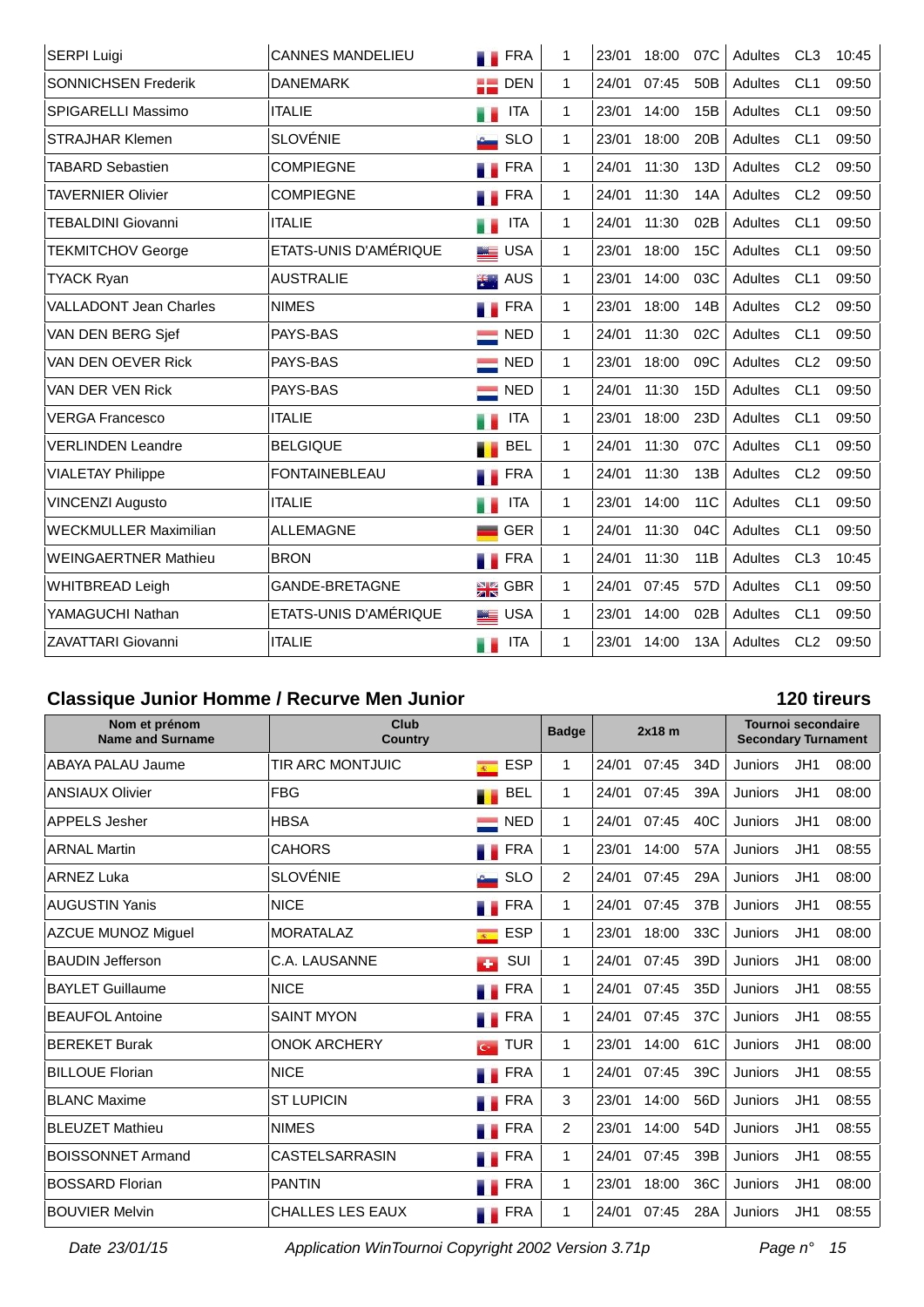| <b>BRANDON Bastien</b>         | <b>MONTLUCON AS</b>                                   |                  | <b>N</b> FRA             | 1              | 24/01 | 07:45 | 30A             | Juniors        | JH1 | 08:55 |
|--------------------------------|-------------------------------------------------------|------------------|--------------------------|----------------|-------|-------|-----------------|----------------|-----|-------|
| <b>CAMBAKIDIS Nicolas</b>      | <b>VENEUX LES SABLONS</b>                             |                  | <b>FRA</b>               | $\mathbf{1}$   | 23/01 | 14:00 | 56A             | Juniors        | JH1 | 08:55 |
| <b>CAN Batuhan</b>             | <b>DEMKA SPORTS CLUB</b>                              |                  | $\overline{G}$ TUR       | $\mathbf{1}$   | 23/01 | 14:00 | 61B             | Juniors        | JH1 | 08:00 |
| <b>CASTRO BARCALA Daniel</b>   | <b>CLUB SILEX</b>                                     | $R^{\pm}$        | <b>ESP</b>               | $\mathbf{1}$   | 23/01 | 18:00 | 38B             | Juniors        | JH1 | 08:00 |
| <b>CERDAN Antonin</b>          | LUNEL                                                 |                  | <b>FRA</b>               | $\mathbf{1}$   | 23/01 | 14:00 | 57B             | Juniors        | JH1 | 08:55 |
| <b>CHARANCE Mathieu</b>        | ANNEMASSE                                             |                  | <b>FRA</b>               | $\mathbf{1}$   | 23/01 | 14:00 | 53A             | Juniors        | JH1 | 08:55 |
| <b>CHENEAU Emilien</b>         | <b>CHAMBERY</b>                                       |                  | FRA                      | 1              | 24/01 | 07:45 | 32D             | Juniors        | JH1 | 08:55 |
| <b>CHIRAULT Thomas</b>         | <b>MOREUIL</b>                                        |                  | <b>FRA</b>               | $\mathbf{1}$   | 24/01 | 07:45 | 38A             | Juniors        | JH1 | 08:55 |
| <b>CHOFFAT Valentin</b>        | T.A. NEUCHATEL 149                                    | ÷                | SUI                      | 2              | 24/01 | 07:45 | 33B             | Juniors        | JH1 | 08:00 |
| <b>CIOFINI Guillaume</b>       | <b>MANDUEL</b>                                        |                  | <b>FRA</b>               | $\mathbf{1}$   | 23/01 | 14:00 | 58C             | Juniors        | JH1 | 08:55 |
| <b>COOKE Innes</b>             | COMPAGNIE DES ARCHERS DE                              |                  | SUI                      | $\mathbf{1}$   | 24/01 | 07:45 | 37A             | Juniors        | JH1 | 08:00 |
| COSTA CARDONA Alejandro        | <b>ES CUBELLS</b>                                     | $\overline{R}$   | <b>ESP</b>               | $\mathbf{1}$   | 23/01 | 18:00 | 39C             | Juniors        | JH1 | 08:00 |
| <b>COULAUD Guillaume</b>       | <b>LA GARDE</b>                                       |                  | <b>FRA</b>               | $\mathbf{1}$   | 24/01 | 07:45 | 29D             | <b>Juniors</b> | JH1 | 08:55 |
| <b>DAL Meric</b>               | <b>DEMKA SPORTS CLUB</b>                              | $\overline{G}$   | TUR <sub></sub>          | $\mathbf{1}$   | 23/01 | 14:00 | 60C             | Juniors        | JH1 | 08:00 |
| <b>DAMIANS Thibault</b>        | <b>NIMES</b>                                          |                  | <b>Exercise</b>          | $\mathbf{1}$   | 24/01 | 07:45 | 35C             | Juniors        | JH1 | 08:55 |
| <b>DELAVAULT Nicolas</b>       | <b>SMARVES</b>                                        |                  | <b>FRA</b>               | $\mathbf{1}$   | 24/01 | 07:45 | 36D             | <b>Juniors</b> | JH1 | 08:55 |
| <b>DELILLE Ferdinand</b>       | <b>DRAVEIL SENART</b>                                 |                  | $\blacksquare$ FRA       | $\mathbf{1}$   | 23/01 | 14:00 | 56C             | Juniors        | JH1 | 08:55 |
| <b>DESAGHER Maxime</b>         | GAP                                                   |                  | <b>FRA</b>               | 2              | 24/01 | 07:45 | 29B             | Juniors        | JH1 | 08:55 |
| <b>DEVECCHI Riccardo</b>       | 04-072 CITTA DI OPERA ASD                             |                  | <b>ITA</b>               | $\mathbf{1}$   | 24/01 | 07:45 | 31B             | Juniors        | JH1 | 08:00 |
| <b>DIAZ Kevin</b>              | VILLEURBANNE CIE HERACLES FRA                         |                  |                          | 2              | 24/01 | 07:45 | 31C             | Juniors        | JH1 | 08:55 |
| <b>DONAT Robin</b>             | LA GARDE                                              |                  | <b>Exercise</b>          | $\mathbf{1}$   | 24/01 | 07:45 | 27A             | Juniors        | JH1 | 08:55 |
| <b>ELIA Razzini</b>            | 04-072 CITTA DI OPERA ASD                             | Ш.               | <b>ITA</b>               | $\mathbf{1}$   | 24/01 | 07:45 | 30 <sub>B</sub> | Juniors        | JH1 | 08:00 |
| <b>ESTEBAN SANCHEZ Quentin</b> | <b>CAHORS</b>                                         |                  | <b>FRA</b>               | $\mathbf{1}$   | 23/01 | 14:00 | 54B             | Juniors        | JH1 | 08:00 |
| <b>FABER Florian</b>           | <b>JUVENTAS BASEL</b>                                 | a s              | SUI                      | $\mathbf{1}$   | 24/01 | 07:45 | 40A             | Juniors        | JH1 | 08:00 |
| <b>FARNAUD Vincent</b>         | <b>CARPENTRAS</b>                                     |                  | <b>Exercise</b>          | $\overline{2}$ | 24/01 | 07:45 | 40 <sub>B</sub> | Juniors        | JH1 | 08:55 |
| FAUGSTAD Anders                | NORVÈGE                                               |                  | $\frac{1}{10}$ NOR       | 1              | 23/01 | 18:00 | 33A             | Juniors        | JH1 | 08:00 |
| FERNANDEZ MARTI Alvaro         | <b>ES CUBELLS</b>                                     |                  | $\overline{\bullet}$ ESP | $\mathbf{1}$   | 23/01 | 18:00 | 36B             | Juniors        | JH1 | 08:00 |
| <b>FOREST Corentin</b>         | <b>RIOM</b>                                           |                  | <b>TERA</b>              | 1              | 24/01 | 07:45 | 31D             | Juniors        | JH1 | 08:55 |
| <b>FREGNAN Elia</b>            | ARCIERI DEL TORRAZZO                                  |                  | ITA                      | $\mathbf{1}$   | 23/01 | 18:00 | 34D             | Juniors        | JH1 | 08:00 |
| FREIRE DOS SANT Rafael         | COMPAGNIE DES ARCHERS DEL SUI                         |                  |                          | $\mathbf{1}$   | 24/01 | 07:45 | 30C             | Juniors        | JH1 | 08:00 |
| <b>GARCIA CAUMEL Javier</b>    | ARQUEROS DE LEGANES                                   | $\overline{R}$ . | <b>ESP</b>               | $\mathbf{1}$   | 23/01 | 14:00 | 60D             | Juniors        | JH1 | 08:00 |
| <b>GARCIA CEPA Endika</b>      | <b>OSTADAR</b>                                        |                  | $\overline{\bullet}$ ESP | 1              | 23/01 | 14:00 | 58D             | Juniors        | JH1 | 08:00 |
| <b>GEENE Laurens</b>           | HBSA ALMERE, NETHERLANDS NED                          |                  |                          | $\mathbf{1}$   | 23/01 | 14:00 | 58A             | Juniors        | JH1 | 08:00 |
| <b>GIRARD Clement</b>          | ROMANS - BOURG DE PEAGE THE FRA                       |                  |                          | 1              | 23/01 | 14:00 | 55D             | Juniors        | JH1 | 08:55 |
| <b>GJURIN Luka</b>             | ARCHERY CLUB KAMNIK                                   |                  | <b>SLO</b>               | $\mathbf{1}$   | 23/01 | 18:00 | 38D             | Juniors        | JH1 | 08:00 |
| <b>GONZALEZ TORRES David</b>   | <b>ESPAGNE</b>                                        |                  | $\overline{\bullet}$ ESP | $\mathbf{1}$   | 23/01 | 18:00 | 40B             | Juniors        | JH1 | 08:00 |
| <b>GOTTARDINI Andrea</b>       | ASD CITTA' DI OPERA SEZ.                              | n e              | <b>ITA</b>               | $\mathbf{1}$   | 23/01 | 14:00 | 61A             | Juniors        | JH1 | 08:00 |
| <b>GOTTIER Swen</b>            | <b>VEVEY</b>                                          | <b>CO</b>        | SUI                      | 1              | 24/01 | 07:45 | 38B             | Juniors        | JH1 | 08:00 |
| <b>GRISTI Adrien</b>           | <b>NICE</b>                                           |                  | <b>FRA</b>               | 1              | 23/01 | 14:00 | 55A             | Juniors        | JH1 | 08:55 |
| GUIDETTI Johan                 | COMPAGNIE DES ARCHERS DE SUI                          |                  |                          | $\mathbf{1}$   | 24/01 | 07:45 | 29C             | Juniors        | JH1 | 08:00 |
| <b>GUIOT VINCENT</b>           | <b>FRANCS ARCHERS D'OTTIGNIE</b>                      |                  | <b>BEL</b>               | $\mathbf{1}$   | 24/01 | 07:45 | 36A             | Juniors        | JH1 | 08:00 |
| <b>GYS Lenthy</b>              | NOOIT VOLLEERD LAAKDAL (NOOIT VOLLEERD LAAKDAL (NOOIT |                  |                          | $\mathbf{1}$   | 23/01 | 18:00 | 38C             | Juniors        | JH1 | 08:00 |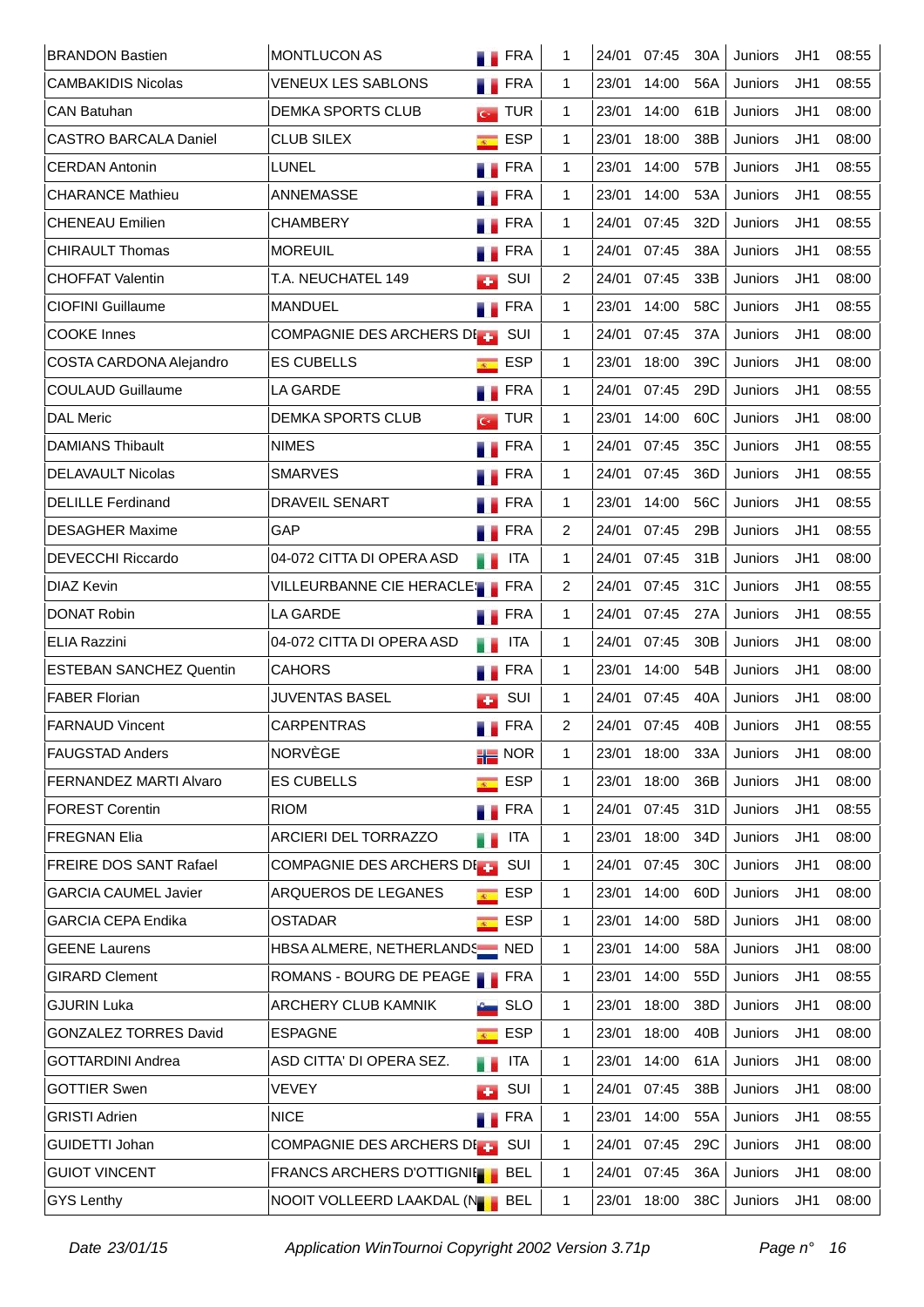| <b>HERLICQ Sam</b>       | <b>MOUANS SARTOUX</b>                              | <b>FRA</b>         | 1            | 24/01 | 07:45 | 30 <sub>D</sub> | Juniors | JH1 | 08:55 |
|--------------------------|----------------------------------------------------|--------------------|--------------|-------|-------|-----------------|---------|-----|-------|
| <b>HURBAN Vladimir</b>   | EDINBURGH UNIVERSITY ARCILE SVK                    |                    | $\mathbf{1}$ | 23/01 | 18:00 | 37B             | Juniors | JH1 | 08:00 |
| ILLARRAMENDI Josu        | <b>OSTADAR</b><br>$\overline{R_{\rm{c}}^{\rm{c}}}$ | <b>ESP</b>         | $\mathbf{1}$ | 23/01 | 18:00 | 37D             | Juniors | JH1 | 08:00 |
| <b>JENNY Florian</b>     | <b>SAGITTAIRE</b><br><b>CO</b>                     | SUI                | 1            | 24/01 | 07:45 | 32A             | Juniors | JH1 | 08:00 |
| <b>KIVILO Karl</b>       | AC JARVAKANDI ILVES                                | <b>EST</b>         | $\mathbf 1$  | 23/01 | 14:00 | 59 <sub>D</sub> | Juniors | JH1 | 08:00 |
| <b>KLINGSHEIM Joakim</b> | <b>KLEPP BUESKYTTERE</b>                           | $\frac{1}{10}$ NOR | $\mathbf{1}$ | 23/01 | 18:00 | 38A             | Juniors | JH1 | 08:00 |
| <b>KUBOTA SEIYA</b>      | CORÉE                                              | <b>Co</b> KOR      | $\mathbf{1}$ | 23/01 | 14:00 | 53C             | Juniors | JH1 | 08:00 |
| <b>KURUS Ahmet Mert</b>  | <b>ONOK ARCHERY</b><br>$G^{\pm}$                   | <b>TUR</b>         | 1            | 23/01 | 14:00 | 55B             | Juniors | JH1 | 08:00 |
| <b>LACOMBE Florian</b>   | <b>BALMA</b>                                       | <b>Exercise</b>    | 1            | 24/01 | 07:45 | 34C             | Juniors | JH1 | 08:55 |
| <b>LALIBERTE William</b> | <b>VEVEY</b><br>с.                                 | SUI                | 1            | 24/01 | 07:45 | 28D             | Juniors | JH1 | 08:00 |
| <b>LOPEO Kevin</b>       | <b>SAINT MARD</b>                                  | <b>FRA</b>         | $\mathbf{1}$ | 23/01 | 14:00 | 57D             | Juniors | JH1 | 08:55 |
| <b>MAGRINI Emanuele</b>  | ARCIERI DELLA SIGNORIA<br>u p                      | <b>ITA</b>         | $\mathbf{1}$ | 23/01 | 14:00 | 58B             | Juniors | JH1 | 08:00 |
| <b>MARC Jure</b>         | <b>SLOVÉNIE</b>                                    | <b>SLO</b>         | $\mathbf{1}$ | 24/01 | 07:45 | 27B             | Juniors | JH1 | 08:00 |
| <b>MARCHEGUET Benoit</b> | <b>MAREIL MARLY</b><br>. .                         | <b>FRA</b>         | $\mathbf{1}$ | 23/01 | 18:00 | 36D             | Juniors | JH1 | 08:00 |
| <b>MARI RIBAS Ivan</b>   | <b>ES CUBELLS</b><br>$\overline{R}$                | <b>ESP</b>         | $\mathbf{1}$ | 23/01 | 18:00 | 37A             | Juniors | JH1 | 08:00 |
| <b>MARLOTEAU Quentin</b> | MONTREUIL JUIGNE<br>a a                            | <b>FRA</b>         | 1            | 23/01 | 18:00 | 35C             | Juniors | JH1 | 08:55 |
| <b>MARY Damien</b>       | L'ISLE SUR LA SORGUE                               | <b>FRA</b>         | $\mathbf{1}$ | 24/01 | 07:45 | 34B             | Juniors | JH1 | 08:55 |
| <b>MASCARIN Vincent</b>  | <b>BALMA</b><br>. .                                | <b>FRA</b>         | 2            | 24/01 | 07:45 | 31A             | Juniors | JH1 | 08:55 |
| <b>MAUDUIT Raphael</b>   | COMPAGNIE DES ARCHERS DE                           | SUI                | 2            | 23/01 | 18:00 | 39A             | Juniors | JH1 | 08:00 |
| <b>MAYR Andreas</b>      | EDELWEISS THIERHAUPTEN                             | <b>GER</b>         | 2            | 23/01 | 18:00 | 37C             | Juniors | JH1 | 08:00 |
| <b>MEURANT Simon</b>     | MOUANS SARTOUX                                     | <b>FRA</b>         | $\mathbf 1$  | 24/01 | 07:45 | 34A             | Juniors | JH1 | 08:55 |
| <b>MINGARD Emilien</b>   | <b>ANNEMASSE</b>                                   | <b>FRA</b>         | $\mathbf{1}$ | 24/01 | 07:45 | 27D             | Juniors | JH1 | 08:00 |
| <b>MISEREZ Arthur</b>    | ARC CLUB JUSSY<br>с.                               | SUI                | 1            | 24/01 | 07:45 | 37D             | Juniors | JH1 | 08:00 |
| MORTEMOUSQUE Geoffroy    | <b>MERIGNAC</b>                                    | <b>FRA</b>         | 3            | 24/01 | 07:45 | 32C             | Juniors | JH1 | 08:55 |
| <b>MOULIN Louis</b>      | <b>MIRAMAS CRAU</b>                                | FRA                | 2            | 23/01 | 14:00 | 56B             | Juniors | JH1 | 08:55 |
| <b>NATIVELLE Lucien</b>  | <b>RIOM</b>                                        | <b>FRA</b>         | 2            | 24/01 | 07:45 | 38C             | Juniors | JH1 | 08:55 |
| <b>NOONAN Quintain</b>   | <b>IRLANDE</b><br>۰.                               | <b>IRL</b>         | 1            | 24/01 | 07:45 | 27C             | Juniors | JH1 | 08:00 |
| PANELLA Enzo             | VANDOEUVRE                                         | <b>FRA</b>         | 1            | 23/01 | 14:00 | 55C             | Juniors | JH1 | 08:55 |
| PAPILLOUD Nathan         | <b>COMPAGNIE DES ARCHERS DIET</b>                  | SUI                | 1            | 24/01 | 07:45 | 28B             | Juniors | JH1 | 08:00 |
| PENA CERVELLO Arnau      | <b>ARC MONTJUIC</b><br>$R^{\pm}$                   | <b>ESP</b>         | $\mathbf{1}$ | 24/01 | 07:45 | 33A             | Juniors | JH1 | 08:00 |
| <b>PEYROT Thomas</b>     | <b>COMPIEGNE</b>                                   | <b>FRA</b>         | 2            | 24/01 | 07:45 | 35A             | Juniors | JH1 | 08:55 |
| <b>PIKE William</b>      | <b>POISSY</b>                                      | <b>FRA</b>         | 1            | 23/01 | 18:00 | 34A             | Juniors | JH1 | 08:55 |
| PLAKSIN Danila           | RUSSIAN ARCHERY FEDERATIER RUS                     |                    | 1            | 23/01 | 14:00 | 53B             | Juniors | JH1 | 08:00 |
| PREVOST Martin           | VILLENEUVE D'ASCQ                                  | <b>FRA</b>         |              | 23/01 | 18:00 | 33D             | Juniors | JH1 | 08:55 |
| RAVNIKAR Ziga            | <b>AC KAMNIK</b>                                   | <b>SLO</b>         | 2            | 23/01 | 18:00 | 39B             | Juniors | JH1 | 08:00 |
| <b>REMAR Alen</b>        | <b>CROATIA</b>                                     | $\equiv$ CRO       | $\mathbf{1}$ | 24/01 | 07:45 | 33C             | Juniors | JH1 | 08:00 |
| RENAUT Joao              | SAINT GEORGES D OLERON                             | <b>FRA</b>         | 2            | 23/01 | 14:00 | 53D             | Juniors | JH1 | 08:55 |
| <b>RIPAUX Valentin</b>   | CONFLANS SAINTE-HONORINE FRA                       |                    | 1            | 23/01 | 18:00 | 36A             | Juniors | JH1 | 08:55 |
| <b>ROBERT Clement</b>    | CHALLES LES EAUX                                   | <b>FRA</b>         | 1            | 24/01 | 07:45 | 28C             | Juniors | JH1 | 08:55 |
| <b>ROCHETON Bastien</b>  | MONTLUCON AS                                       | <b>FRA</b>         | 1            | 24/01 | 07:45 | 33D             | Juniors | JH1 | 08:55 |
| <b>ROOS Nick</b>         | SAENSE HANDBOOG SKUTTEF NED                        |                    | 2            | 23/01 | 18:00 | 40 <sup>C</sup> | Juniors | JH1 | 08:00 |
| <b>SAGLIBENE Niels</b>   | <b>SAINT MARD</b>                                  | <b>FRA</b>         | 1            | 23/01 | 14:00 | 59A             | Juniors | JH1 | 08:55 |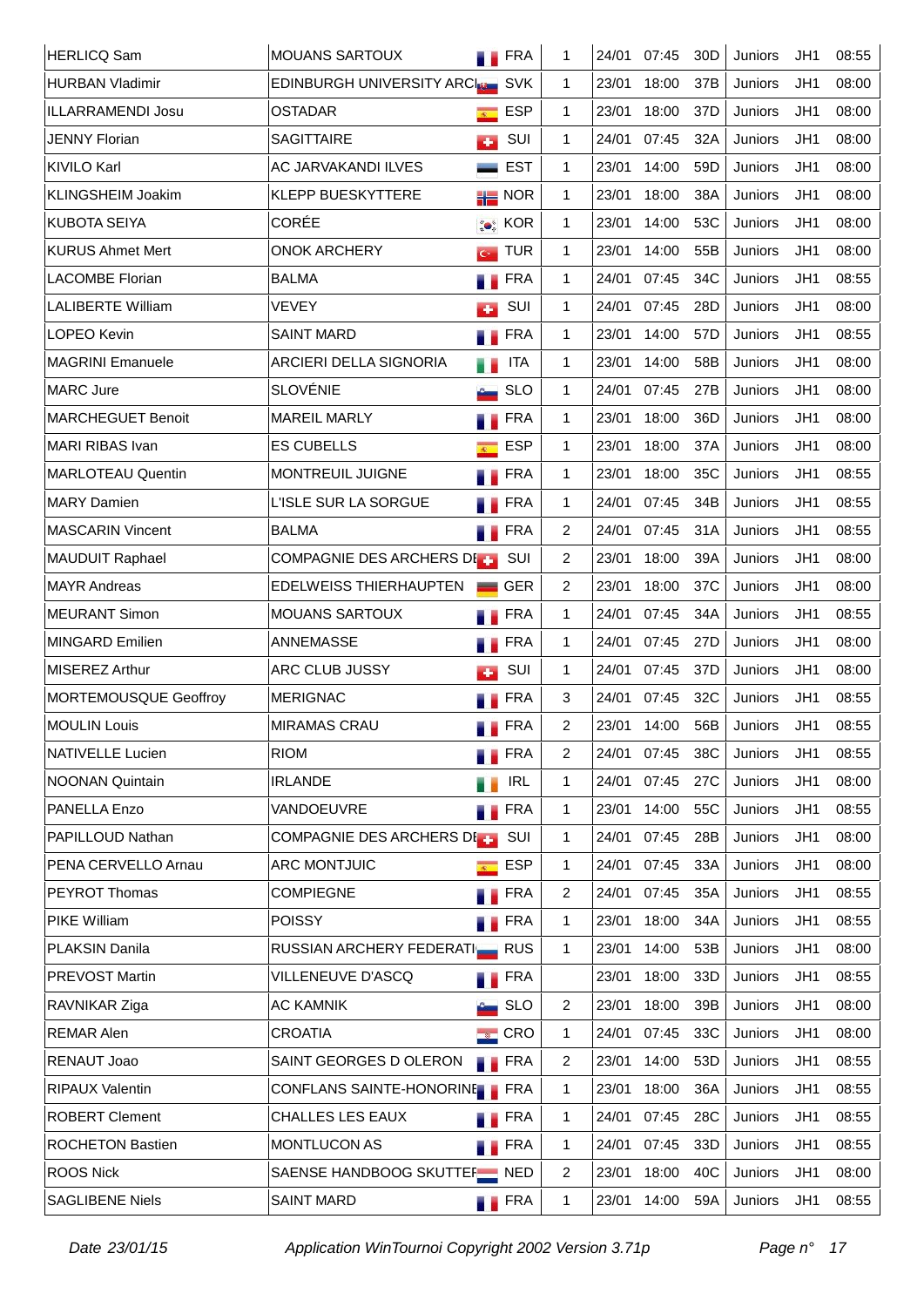| SAURDAL Bjornar            | <b>KLEPP BUESKYTTERE</b>      | $\frac{1}{10}$ NOR           | 1            | 24/01 | 07:45 | 35B             | Juniors        | JH1             | 08:00 |
|----------------------------|-------------------------------|------------------------------|--------------|-------|-------|-----------------|----------------|-----------------|-------|
| <b>SCEMAMA Adriel</b>      | <b>MOUANS SARTOUX</b>         | <b>FRA</b>                   | 1.           | 23/01 | 18:00 | 34B             | Juniors        | JH1             | 08:55 |
| <b>SCHELTEMA Ferry</b>     | SINT SEBASTIAEN               | $\blacksquare$ NED           | $\mathbf 1$  | 24/01 | 07:45 | 36C             | Juniors        | JH1             | 08:00 |
| <b>SOLBACH Julien</b>      | <b>MAREIL MARLY</b>           | <b>FRA</b>                   | 1            | 23/01 | 18:00 | 35A             | <b>Juniors</b> | JH1             | 08:55 |
| <b>SOREL Quentin</b>       | VANDOEUVRE                    | <b>FRA</b>                   | 1            | 23/01 | 14:00 | 57C             | <b>Juniors</b> | JH1             | 08:55 |
| <b>SOULE Quentin</b>       | <b>NIMES</b>                  | <b>N</b> FRA                 | $\mathbf 1$  | 23/01 | 14:00 | 59C             | Juniors        | JH1             | 08:55 |
| STRAJHAR Gaä Per           | <b>SLOVÉNIE</b>               | <b>SLO</b>                   | 1            | 23/01 | 18:00 | 40A             | <b>Juniors</b> | JH1             | 08:00 |
| TARDARELLI Mattia          | <b>ITALIE</b>                 | <b>ITA</b>                   | $\mathbf 1$  | 23/01 | 18:00 | 35B             | Juniors        | JH1             | 08:00 |
| <b>TILLIER Damien</b>      | <b>CHALLES LES EAUX</b>       | <b>FRA</b>                   | 1            | 24/01 | 07:45 | 40 <sub>D</sub> | Juniors        | JH1             | 08:55 |
| TORRES MARTINEZ Ivan       | <b>ESPAGNE</b>                | <b>ESP</b><br>$\overline{R}$ | 1            | 23/01 | 18:00 | 35 <sub>D</sub> | Juniors        | JH1             | 08:00 |
| <b>TOURRIERE Guillaume</b> | <b>NIMES</b>                  | <b>FRA</b>                   | 2            | 23/01 | 14:00 | 60B             | Juniors        | JH <sub>1</sub> | 08:55 |
| <b>TRUONG Remi</b>         | <b>MARIGNANE</b>              | <b>FRA</b>                   | 3            | 23/01 | 18:00 | 34C             | Juniors        | JH <sub>1</sub> | 08:55 |
| TURIN Gaetan               | <b>SUISSE</b>                 | SUI<br>$\bullet$             | $\mathbf 1$  | 24/01 | 07:45 | 32B             | Juniors        | JH1             | 08:00 |
| VOS Thomas                 | PAYS-BAS                      | <b>NED</b>                   | 2            | 23/01 | 14:00 | 54C             | <b>Juniors</b> | JH <sub>1</sub> | 08:00 |
| <b>YILDIRIM Ege</b>        | <b>TURQUIE</b>                | <b>TUR</b><br>$\overline{C}$ | $\mathbf 1$  | 23/01 | 14:00 | 60A             | <b>Juniors</b> | JH1             | 08:00 |
| <b>YILDIZ Tunay</b>        | <b>TURQUIE</b>                | <b>TUR</b><br>$\overline{C}$ | 1            | 23/01 | 14:00 | 54A             | Juniors        | JH1             | 08:00 |
| <b>ZAGHDOUD Mourad</b>     | VILLEURBANNE CIE HERACLES FRA |                              | 1            | 23/01 | 18:00 | 33B             | <b>Juniors</b> | JH1             | 08:55 |
| ZAĂ, USKI Filip            | <b>POLOGNE</b>                | POL                          | $\mathbf{1}$ | 23/01 | 14:00 | 59B             | <b>Juniors</b> | JH1             | 08:00 |
| <b>ZEDET Baptiste</b>      | <b>MONT ST AIGNAN</b>         | <b>FRA</b>                   | 1            | 24/01 | 07:45 | 36B             | Juniors        | JH1             | 08:55 |

# **Classique Minimes Garçon / Recurve Men Minimes 24 tireurs**

| Nom et prénom<br><b>Name and Surname</b> | Club<br><b>Badge</b><br>Country            |                              |                |       | $2x18$ m |     | <b>Tournoi secondaire</b><br><b>Secondary Turnament</b> |                 |                   |  |
|------------------------------------------|--------------------------------------------|------------------------------|----------------|-------|----------|-----|---------------------------------------------------------|-----------------|-------------------|--|
|                                          |                                            |                              |                |       |          |     |                                                         |                 |                   |  |
| <b>ANGERETTI Matthieu</b>                | <b>CHALLES LES EAUX</b>                    | <b>FRA</b>                   | $\mathbf 1$    | 24/01 | 07:45    | 70A | Minimes MH1                                             |                 |                   |  |
| <b>BERNARDI Nicolas</b>                  | <b>NICE</b>                                | <b>FRA</b>                   | 2              | 24/01 | 07:45    | 69B | Minimes                                                 | MH <sub>1</sub> | $\sim 100$        |  |
| <b>BERTHET Hugo</b>                      | <b>CHALLES LES EAUX</b>                    | <b>FRA</b>                   |                | 24/01 | 07:45    | 67A | <b>Minimes</b>                                          | MH <sub>1</sub> | $\sim 10^{-1}$    |  |
| <b>BIGUET Thomas</b>                     | <b>NICE</b>                                | <b>FRA</b>                   | $\mathbf{1}$   | 24/01 | 07:45    | 68C | Minimes MH1                                             |                 |                   |  |
| <b>CONESA Daniel</b>                     | LATTES SAINT JEAN DE VEDA <b>NOTER</b> FRA |                              | 2              | 23/01 | 14:00    | 68A | Minimes MH1                                             |                 | $\sim 100$        |  |
| <b>CORDEAU Antoine</b>                   | <b>ANNEMASSE</b>                           | FRA                          | 1              | 23/01 | 14:00    | 68C | Minimes                                                 | MH <sub>1</sub> | $\sim 10^{-1}$    |  |
| <b>DELPIERRE Hugo</b>                    | <b>BAZAINVILLE</b>                         | <b>FRA</b>                   | $\mathbf{1}$   | 23/01 | 18:00    | 70C | Minimes MH1                                             |                 | $\Box$            |  |
| ECHEVERRIA GARC Inigo                    | <b>OSTADAR</b>                             | <b>ESP</b><br>$\overline{R}$ | 1              | 23/01 | 14:00    | 70C | Minimes                                                 | MH <sub>1</sub> |                   |  |
| <b>FIRMIN Guillaume</b>                  | CHALLES LES EAUX                           | <b>FRA</b>                   | $\mathbf 1$    | 24/01 | 07:45    | 68B | Minimes                                                 | MH <sub>1</sub> |                   |  |
| <b>JAGER Matic</b>                       | <b>SLOVÉNIE</b>                            | <b>SLO</b>                   | $\mathbf{1}$   | 24/01 | 07:45    | 70C | <b>Minimes</b>                                          | MH <sub>1</sub> | المتنقصة          |  |
| <b>JEAUFFROY Jerome</b>                  | <b>NICE</b>                                | FRA                          | $\mathbf{1}$   | 24/01 | 07:45    | 67B | Minimes                                                 | MH1             |                   |  |
| <b>LARTIGUE Hugo</b>                     | <b>RIOM</b>                                | <b>FRA</b>                   | 3              | 24/01 | 07:45    | 68A | Minimes MH1                                             |                 | للمنافس           |  |
| <b>MACHIO JIMENEZ Aimar</b>              | <b>OSTADAR</b>                             | <b>ESP</b><br>$\overline{R}$ | 1              | 23/01 | 14:00    | 69B | <b>Minimes</b>                                          | MH <sub>1</sub> | $\sim 10^{-1}$    |  |
| MENARDO Zao                              | <b>MOUANS SARTOUX</b>                      | <b>FRA</b>                   | $\mathbf 1$    | 24/01 | 07:45    | 69A | Minimes                                                 | MH <sub>1</sub> |                   |  |
| MERCADER Bryan                           | <b>LYON 8EME</b>                           | <b>FRA</b>                   | 1              | 23/01 | 14:00    | 69A | Minimes                                                 | MH <sub>1</sub> | $\sim 10^{-1}$    |  |
| <b>MICHEL Valentin</b>                   | <b>NIMES</b>                               | <b>FRA</b>                   | $\mathbf 1$    | 23/01 | 14:00    | 70B | Minimes                                                 | MH <sub>1</sub> | $\Box$            |  |
| <b>NEAU Gregory</b>                      | <b>MARIGNANE</b>                           | <b>TERA</b>                  | $\mathbf{1}$   | 23/01 | 18:00    | 70A | <b>Minimes</b>                                          | MH <sub>1</sub> | $\equiv$ $\equiv$ |  |
| PAUMIER Loan                             | LA TOUR D'AIGUES                           | <b>FRA</b>                   | $\mathbf 1$    | 24/01 | 07:45    | 69C | Minimes                                                 | MH1             |                   |  |
| <b>PERALDI Laurent</b>                   | <b>NICE</b>                                | <b>FRA</b>                   | $\mathbf{1}$   | 23/01 | 18:00    |     | 70B Minimes MH1                                         |                 | $\Box$            |  |
| <b>PICHELIN Theo</b>                     | L'ISLE SUR LA SORGUE                       | <b>FRA</b>                   | $\overline{2}$ | 24/01 | 07:45    | 67D | Minimes MH1                                             |                 |                   |  |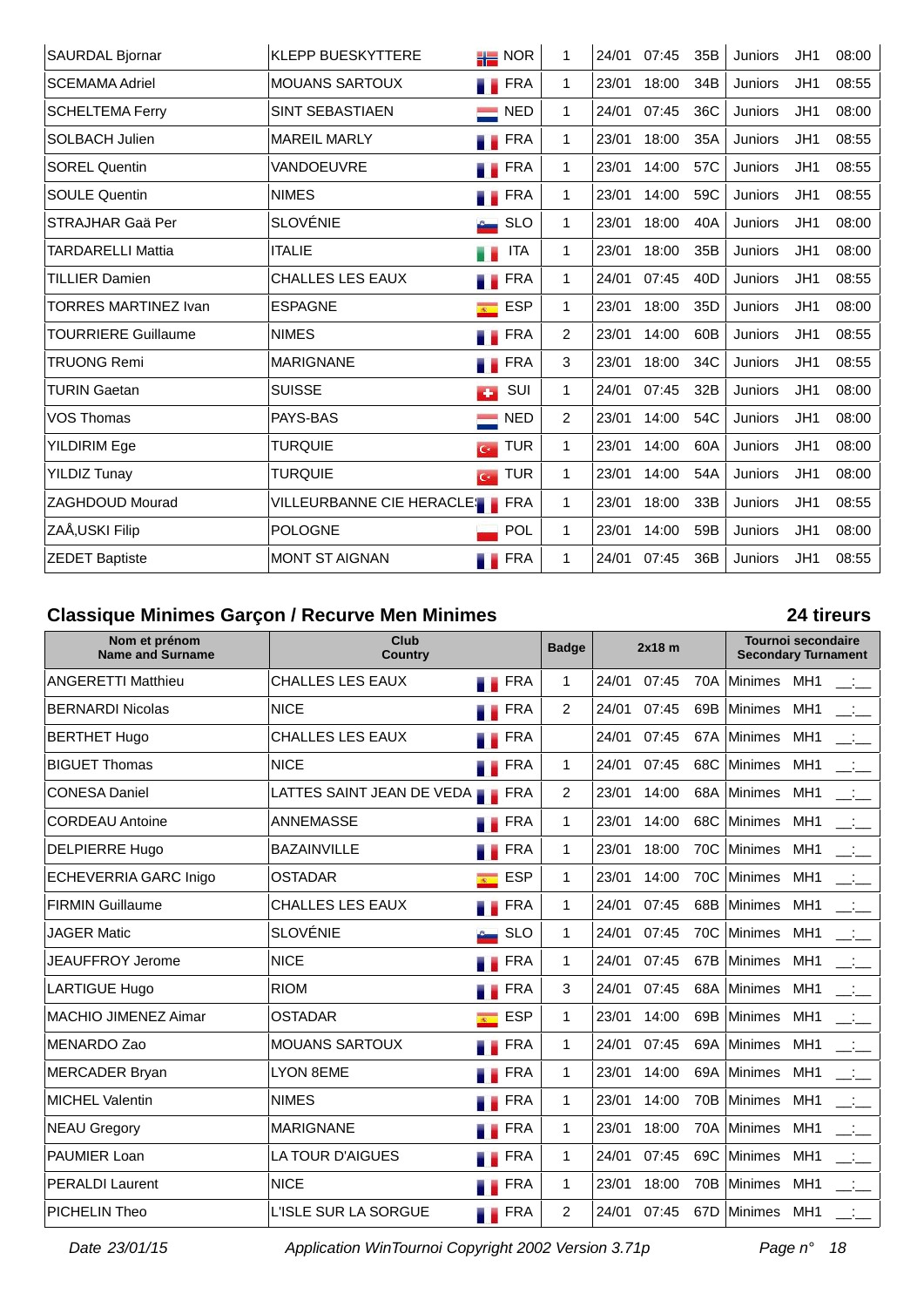| ⊺PLEITER Denzel    | HBS ALMERE            | $\blacksquare$ NED | $^{\circ}$ 23/01 | 14:00 | 70A   Minimes | MH1 |  |
|--------------------|-----------------------|--------------------|------------------|-------|---------------|-----|--|
| VUILLIN Christophe | <b>IVILLEFONTAINE</b> | <b>THE FRA</b>     | ' 23/01          | 14:00 | 68B   Minimes | MH1 |  |
| WACOGNE Hugo       | <b>ILE TOUQUET</b>    | <b>FRA</b>         | ' 23/01          | 14:00 | 69C   Minimes | MH1 |  |
| IZANINI Simon      | CHALLES LES EAUX      | <b>FRA</b>         |                  |       |               | MH1 |  |

## **Compound Homme / Compound Men 332 tireurs**

| Nom et prénom<br><b>Name and Surname</b> | Club<br><b>Country</b>       |                                   | <b>Badge</b> |       | $2x18$ m |                 | <b>Tournoi secondaire</b><br><b>Secondary Turnament</b> |                 |       |  |
|------------------------------------------|------------------------------|-----------------------------------|--------------|-------|----------|-----------------|---------------------------------------------------------|-----------------|-------|--|
| AAMAAS Njaal                             | <b>MATHEWS FACTORY STAFF</b> | $\frac{1}{10}$ NOR                | 1            | 24/01 | 11:30    | 52C             | Adultes CO1                                             |                 | 08:00 |  |
| <b>ACKX Enzo</b>                         | <b>SKE KERMT</b>             | BEL                               | 1            | 24/01 | 07:45    | 08B             | Adultes                                                 | CO <sub>1</sub> | 08:00 |  |
| <b>ADALBERT David</b>                    | <b>CHAUNY</b>                | <b>FRA</b>                        | 1            | 24/01 | 07:45    | 07A             | Adultes                                                 | CO <sub>3</sub> | 08:55 |  |
| <b>AGASSE Stephane</b>                   | <b>CANDE</b>                 | <b>FRA</b>                        | 1            | 24/01 | 07:45    | 07B             | Adultes                                                 | CO <sub>3</sub> | 08:55 |  |
| <b>ALEXANDRE Jean</b>                    | <b>SKE KERMT</b>             | <b>BEL</b>                        | 1            | 23/01 | 18:00    | 68A             | Adultes                                                 | CO <sub>1</sub> | 08:00 |  |
| ALMEIDA Joao                             | <b>PORTUGAL</b>              | <b>POR</b>                        |              | 24/01 | 11:30    | 31C             | Adultes                                                 | CO <sub>2</sub> | 08:00 |  |
| <b>AMATO Brice</b>                       | <b>ANTIBES</b>               | <b>FRA</b>                        | 1            | 24/01 | 11:30    | 36D             | Adultes                                                 | CO <sub>3</sub> | 08:55 |  |
| <b>AMOUEI Yaser</b>                      | TAT ARCHER                   | IRI<br>$\overline{\phantom{a}}$   | 1            | 23/01 | 14:00    | 34B             | Adultes                                                 | CO <sub>2</sub> | 08:00 |  |
| <b>ANDERSON Steve</b>                    | <b>BIG CAT ARCHERY</b>       | <b>USA</b><br>كت                  | 1            | 24/01 | 11:30    | 59 <sub>D</sub> | Adultes                                                 | CO <sub>1</sub> | 08:00 |  |
| <b>ANDREYITCH Thomas</b>                 | CASTELNAUDARY                | <b>FRA</b>                        | 1            | 24/01 | 11:30    | 47B             | Adultes                                                 | CO <sub>3</sub> | 08:55 |  |
| <b>ANGEBAULT Stephane</b>                | CHOLET TAC                   | <b>FRA</b>                        | 1            | 24/01 | 11:30    | 46C             | Adultes                                                 | CO <sub>3</sub> | 08:55 |  |
| <b>ARNOUX Christophe</b>                 | VENTABREN                    | <b>FRA</b>                        | 1            | 24/01 | 07:45    | 10B             | Adultes                                                 | CO <sub>3</sub> | 08:55 |  |
| <b>ASBACH Jens</b>                       | <b>BSC NIDDERAU</b>          | <b>GER</b>                        | 1            | 24/01 | 11:30    | 51D             | Adultes                                                 | CO <sub>2</sub> | 08:00 |  |
| <b>BABOU Eric</b>                        | <b>TOULON</b>                | <b>FRA</b>                        | 2            | 23/01 | 18:00    | 61B             | Adultes                                                 | CO <sub>3</sub> | 08:55 |  |
| <b>BAIADA Giacomo</b>                    | <b>ITALIE</b>                | <b>ITA</b>                        | 1            | 24/01 | 11:30    | 31D             | Adultes                                                 | CO <sub>1</sub> | 08:00 |  |
| <b>BAIL Jose</b>                         | <b>VERZY</b>                 | <b>FRA</b>                        | 1            | 23/01 | 14:00    | 36D             | Adultes                                                 | CO <sub>3</sub> | 08:55 |  |
| <b>BALDACCINI Simone</b>                 | <b>ITALIE</b>                | <b>ITA</b>                        | 1            | 24/01 | 11:30    | 32A             | Adultes                                                 | CO <sub>1</sub> | 08:00 |  |
| <b>BALIQUE Matthieu</b>                  | <b>EPPEVILLE</b>             | <b>FRA</b>                        | 1            | 23/01 | 18:00    | 58B             | Adultes                                                 | CO <sub>3</sub> | 08:55 |  |
| <b>BAPTISTA Carlos</b>                   | SPORTING CLUBE DE PORTUC     | <b>POR</b>                        | 1            | 23/01 | 14:00    | 47C             | Adultes                                                 | CO <sub>1</sub> | 08:00 |  |
| <b>BARAER Quentin</b>                    | <b>RENNES CIE</b>            | FRA                               | 1            | 23/01 | 18:00    | 64C             | Adultes                                                 | CO <sub>3</sub> | 08:55 |  |
| <b>BARBAZZA Giuliano</b>                 | 12122 - A.S.D. ARCO CLUB     | <b>ITA</b>                        | 1            | 23/01 | 14:00    | 43D             | Adultes                                                 | CO <sub>1</sub> | 08:00 |  |
| <b>BARET Benjamin</b>                    | LE LAVANDOU                  | <b>FRA</b>                        | 1            | 24/01 | 11:30    | 44B             | Adultes                                                 | CO <sub>2</sub> | 08:00 |  |
| <b>BARET Thierry</b>                     | LE LAVANDOU                  | <b>FRA</b>                        | 1            | 24/01 | 11:30    | 43B             | Adultes                                                 | CO <sub>3</sub> | 08:55 |  |
| <b>BARNARD Kobus</b>                     | <b>SANAA</b>                 | $\geq$ RSA                        | 1            | 23/01 | 14:00    | 33D             | Adultes CO2                                             |                 | 08:00 |  |
| BARREDO Juanjo                           | CARRAIXET                    | <b>ESP</b><br>$\mathcal{R}^{(n)}$ | 1            | 24/01 | 11:30    | 64C             | Adultes                                                 | CO <sub>1</sub> | 08:00 |  |
| <b>BASS Henry</b>                        | N/A                          | <b>LE</b> USA                     | 1            | 23/01 | 18:00    | 53A             | Adultes CO1                                             |                 | 08:00 |  |
| <b>BASSI Andrea</b>                      | <b>ARCIERI FAENTINI</b>      | <b>ITA</b>                        | 1            | 23/01 | 18:00    | 56C             | Adultes CO2                                             |                 | 08:00 |  |
| <b>BEAUBOEUF Chance</b>                  | ETATS-UNIS D'AMÉRIQUE        | <b>LE</b> USA                     | 1            | 23/01 | 18:00    | 54A             | Adultes CO <sub>2</sub>                                 |                 | 08:00 |  |
| <b>BEAUD Jeanmarc</b>                    | <b>PERIGNY</b>               | <b>FRA</b>                        | 1            | 24/01 | 11:30    | 56A             | Adultes CO2                                             |                 | 08:00 |  |
| <b>BEAUFOL Emmanuel</b>                  | <b>SAINT MYON</b>            | <b>FRA</b>                        | 1            | 24/01 | 07:45    | 01B             | Adultes                                                 | CO <sub>4</sub> | 08:55 |  |
| <b>BECCARI Franco</b>                    | KOSMOS ROVERETO              | <b>ITA</b>                        | 1            | 24/01 | 11:30    | 36A             | Adultes                                                 | CO <sub>1</sub> | 08:00 |  |
| <b>BELLOMETTI Devid</b>                  | <b>ARCIERI FRANCIACORTA</b>  | ITA                               | 1            | 24/01 | 11:30    | 36B             | Adultes                                                 | CO <sub>1</sub> | 08:00 |  |
| <b>BELTRAN Nicolas</b>                   | <b>BRON</b>                  | <b>FRA</b>                        | 1            | 23/01 | 18:00    | 67D             | Adultes CO3                                             |                 | 08:55 |  |
| <b>BERAIL Pierre</b>                     | <b>MAZAMET</b>               | FRA                               | 1            | 24/01 | 11:30    | 38A             | Adultes                                                 | CO <sub>3</sub> | 08:55 |  |
| <b>BERNARD Jean Christian</b>            | <b>ST HERBLAIN</b>           | <b>FRA</b>                        | 1            | 24/01 | 11:30    | 54A             | Adultes CO3 08:55                                       |                 |       |  |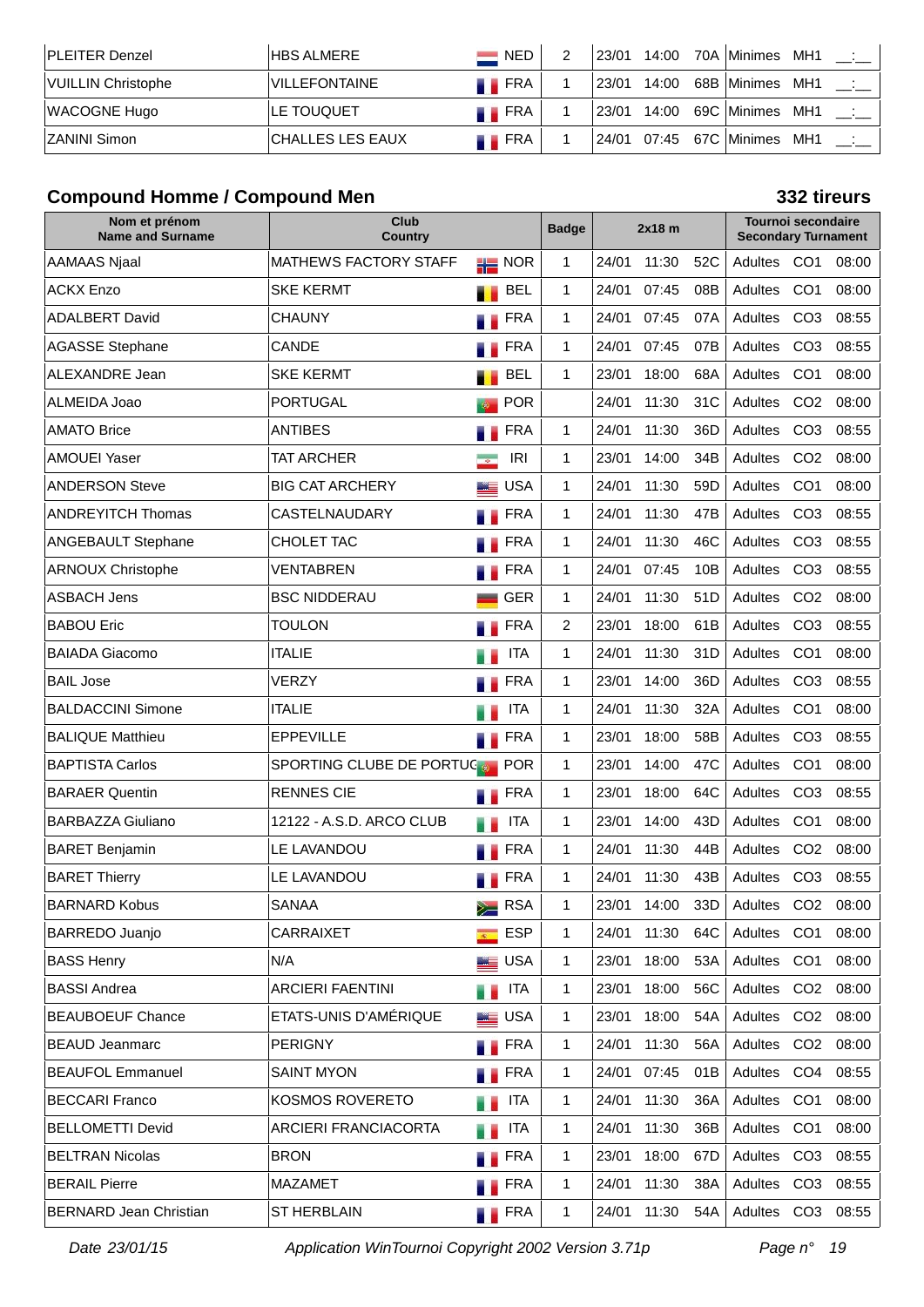| <b>BERNARD Mathieu</b>      | <b>NARBONNE</b>             | <b>FRA</b>                                                 | 1            | 24/01 | 07:45 | 11B             | Adultes     | CO <sub>3</sub> | 08:55 |
|-----------------------------|-----------------------------|------------------------------------------------------------|--------------|-------|-------|-----------------|-------------|-----------------|-------|
| <b>BERTIN Gregory</b>       | <b>FONTAINEBLEAU</b>        | <b>FRA</b>                                                 | $\mathbf{1}$ | 24/01 | 11:30 | 47 <sub>D</sub> | Adultes     | CO <sub>3</sub> | 08:55 |
| <b>BLAZQUEZ Alberto</b>     | <b>NCH ARCHERY</b>          | <b>ESP</b><br>$R^{\pm}$                                    | $\mathbf{1}$ | 24/01 | 11:30 | 61A             | Adultes     | CO <sub>1</sub> | 08:00 |
| <b>BLEYENDAAL Ruben</b>     | MATHEWS FACTORY STAFF       | $\equiv$ NED                                               | $\mathbf{1}$ | 23/01 | 18:00 | 64B             | Adultes     | CO <sub>2</sub> | 08:00 |
| <b>BOISSAU Stephane</b>     | <b>ST AVERTIN</b>           | <b>N</b> FRA                                               | $\mathbf{1}$ | 24/01 | 07:45 | 12C             | Adultes     | CO <sub>2</sub> | 08:00 |
| <b>BONACINA Matteo</b>      | <b>CASTIGLIONE OLONA</b>    | <b>ITA</b>                                                 | 1            | 24/01 | 11:30 | 60C             | Adultes     | CO <sub>1</sub> | 08:00 |
| <b>BONDON Morgan</b>        | <b>BONNEVILLE</b>           | <b>FRA</b>                                                 | $\mathbf{1}$ | 24/01 | 11:30 | 61C             | Adultes     | CO <sub>3</sub> | 08:55 |
| <b>BONNET Guerric</b>       | LE THOR                     | <b>Example</b> FRA                                         | 1            | 24/01 | 11:30 | 50B             | Adultes     | CO <sub>3</sub> | 08:55 |
| <b>BONNIN Bruno</b>         | FONTENAY S/BOIS 1ER CIE     | <b>Example</b> FRA                                         | $\mathbf{1}$ | 24/01 | 11:30 | 39B             | Adultes     | CO <sub>3</sub> | 08:55 |
| <b>BONVALET Frederic</b>    | <b>TOURNON SAINT MARTIN</b> | <b>FRA</b>                                                 | $\mathbf{1}$ | 24/01 | 07:45 | 12B             | Adultes     | CO <sub>3</sub> | 08:55 |
| <b>BOULCH Jean Philippe</b> | PLOURIN LES MORLAIX         | <b>FRA</b>                                                 | $\mathbf{1}$ | 23/01 | 18:00 | 58A             | Adultes     | CO <sub>2</sub> | 08:00 |
| <b>BOURDIN Jean-Pierre</b>  | <b>ROYAN</b>                | <b>FRA</b>                                                 | $\mathbf{1}$ | 24/01 | 11:30 | 58C             | Adultes     | CO <sub>4</sub> | 08:55 |
| <b>BRASSEUR Sebastien</b>   | <b>WINGLES</b>              | <b>FRA</b>                                                 | $\mathbf{1}$ | 24/01 | 11:30 | 48B             | Adultes     | CO <sub>2</sub> | 08:00 |
| <b>BRINGER Ludovic</b>      | <b>BOE</b>                  | <b>FRA</b>                                                 | $\mathbf{1}$ | 24/01 | 11:30 | 57A             | Adultes     | CO <sub>3</sub> | 08:55 |
| <b>BRISSON Pierre</b>       | <b>CHARTRES</b>             | <b>FRA</b>                                                 | $\mathbf{1}$ | 24/01 | 07:45 | 07D             | Adultes     | CO <sub>3</sub> | 08:55 |
| <b>BROADWATER Jesse</b>     | <b>HARD KNOCKS</b>          | <b>BE</b> USA                                              | $\mathbf{1}$ | 23/01 | 18:00 | 57B             | Adultes     | CO <sub>1</sub> | 08:00 |
| <b>BROCAL Edgar</b>         | <b>ARC PARDINYES</b>        | <b>ESP</b><br>$\overline{R^{(1)}_{\scriptscriptstyle{A}}}$ | $\mathbf{1}$ | 24/01 | 11:30 | 56D             | Adultes     | CO <sub>1</sub> | 08:00 |
| <b>BROUILLE Bruno</b>       | <b>CHAUNY</b>               | <b>FRA</b>                                                 | 1            | 24/01 | 07:45 | 09D             | Adultes     | CO <sub>1</sub> | 08:00 |
| <b>BUSBY Duncan</b>         | <b>BLACKTHORN</b>           | $\frac{1}{2}$ GBR                                          | $\mathbf{1}$ | 24/01 | 11:30 | 32C             | Adultes     | CO <sub>1</sub> | 08:00 |
| <b>BUTHIAUX Eric</b>        | <b>ANTIBES</b>              | <b>FRA</b>                                                 | $\mathbf{1}$ | 23/01 | 14:00 | 38A             | Adultes     | CO <sub>3</sub> | 08:55 |
| <b>BUTTS James</b>          | <b>KENMORE</b>              | <b>LE</b> USA                                              | $\mathbf{1}$ | 23/01 | 18:00 | 55A             | Adultes     | CO <sub>1</sub> | 08:00 |
| <b>CAGIRAN Evren</b>        | <b>DEMKA</b>                | $G$ TUR                                                    | $\mathbf{1}$ | 23/01 | 14:00 | 45A             | Adultes     | CO <sub>2</sub> | 08:00 |
| <b>CALAUTTI Francesco</b>   | <b>ARCIERI MILANO 3</b>     | <b>ITA</b>                                                 | $\mathbf{1}$ | 24/01 | 11:30 | 34D             | Adultes     | CO <sub>2</sub> | 08:00 |
| <b>CALVO Christophe</b>     | CHATEAURENARD               | <b>FRA</b>                                                 | 1            | 23/01 | 18:00 | 52D             | Adultes     | CO <sub>3</sub> | 08:55 |
| <b>CANCELLI Giampaolo</b>   | ARCIERI CASTIGLIONE OLONA   | <b>ITA</b>                                                 | 1            | 24/01 | 11:30 | 34B             | Adultes CO1 |                 | 08:00 |
| CAPO Jean-Marc              | <b>ALBI</b>                 | <b>TERA</b>                                                | 1            | 24/01 | 11:30 | 59C             | Adultes CO3 |                 | 08:55 |
| <b>CARDOSO Mario</b>        | <b>UAEM</b>                 | <b>Ex</b> MEX                                              | 1            | 23/01 | 14:00 | 47B             | Adultes     | CO <sub>2</sub> | 08:00 |
| <b>CARMINIO Antonio</b>     | ARCIERI TORRES SASSARI      | <b>ITA</b><br>a n                                          | 1            | 24/01 | 11:30 | 44C             | Adultes CO1 |                 | 08:00 |
| <b>CARO Victor</b>          | <b>NCH ARCHERY</b>          | ESP<br>$\overline{R^{(1)}_{\scriptscriptstyle{A}}}$        | 1            | 24/01 | 11:30 | 53D             | Adultes     | CO <sub>1</sub> | 08:00 |
| <b>CAROSSO Cristiano</b>    | ARCIERI DELLE ALPI          | <b>ITA</b>                                                 | 1            | 23/01 | 18:00 | 58D             | Adultes CO1 |                 | 08:00 |
| CARRARA Luigi               | <b>CASTIGLIONE OLONA</b>    | ITA<br>u p                                                 | 1            | 24/01 | 11:30 | 37C             | Adultes     | CO <sub>1</sub> | 08:00 |
| CATALAN GIL Jose Ignacio    | <b>LA ALMUNIA</b>           | ESP<br>$\overline{R}$ .                                    | $\mathbf{1}$ | 24/01 | 11:30 | 40A             | Adultes     | CO <sub>1</sub> | 08:00 |
| <b>CAUWE Michael</b>        | <b>WINGLES</b>              | <b>FRA</b>                                                 | 1            | 24/01 | 07:45 | 02A             | Adultes     | CO <sub>2</sub> | 08:00 |
| <b>CHAMBOLERON Luc</b>      | <b>ANCONE</b>               | <b>N</b> FRA                                               | 1            | 24/01 | 11:30 | 60D             | Adultes CO2 |                 | 08:00 |
| <b>CHECKEROSKI Tim</b>      | <b>MJC ARCHERY</b>          | <b>LE</b> USA                                              | 1.           | 23/01 | 14:00 | 35B             | Adultes     | CO <sub>2</sub> | 08:00 |
| <b>CHRISTENBERRY Darrin</b> | <b>USA</b>                  | <b>LE</b> USA                                              | 1            | 23/01 | 18:00 | 53D             | Adultes     | CO <sub>1</sub> | 08:00 |
| <b>CHUGUNOV Anton</b>       | <b>MOSCOW</b>               | <b>RUS</b>                                                 | 1            | 24/01 | 11:30 | 64A             | Adultes     | CO <sub>1</sub> | 08:00 |
| <b>CILLIERS Seppie</b>      | <b>MAGNUM ARCHERY</b>       | $\sum$ RSA                                                 | 1            | 23/01 | 14:00 | 35A             | Adultes     | CO <sub>2</sub> | 08:00 |
| <b>CLAPIE Sebastien</b>     | <b>RENNES CIE</b>           | <b>FRA</b>                                                 | 1            | 23/01 | 18:00 | 63A             | Adultes     | CO <sub>1</sub> | 08:00 |
| <b>CLOMBE Fabien</b>        | <b>DUVY</b>                 | $\blacksquare$ FRA                                         | 1            | 23/01 | 18:00 | 55 <sub>D</sub> | Adultes     | CO <sub>3</sub> | 08:55 |
| <b>CLUBER Alain</b>         | <b>MENTON</b>               | <b>FRA</b>                                                 | 1            | 24/01 | 11:30 | 35D             | Adultes     | CO <sub>3</sub> | 08:55 |
| <b>COLLARI Enrico</b>       | ARCIERI TORREVECCHIA        | <b>ITA</b><br>в.                                           | 1            | 24/01 | 11:30 | 45D             | Adultes CO2 |                 | 08:00 |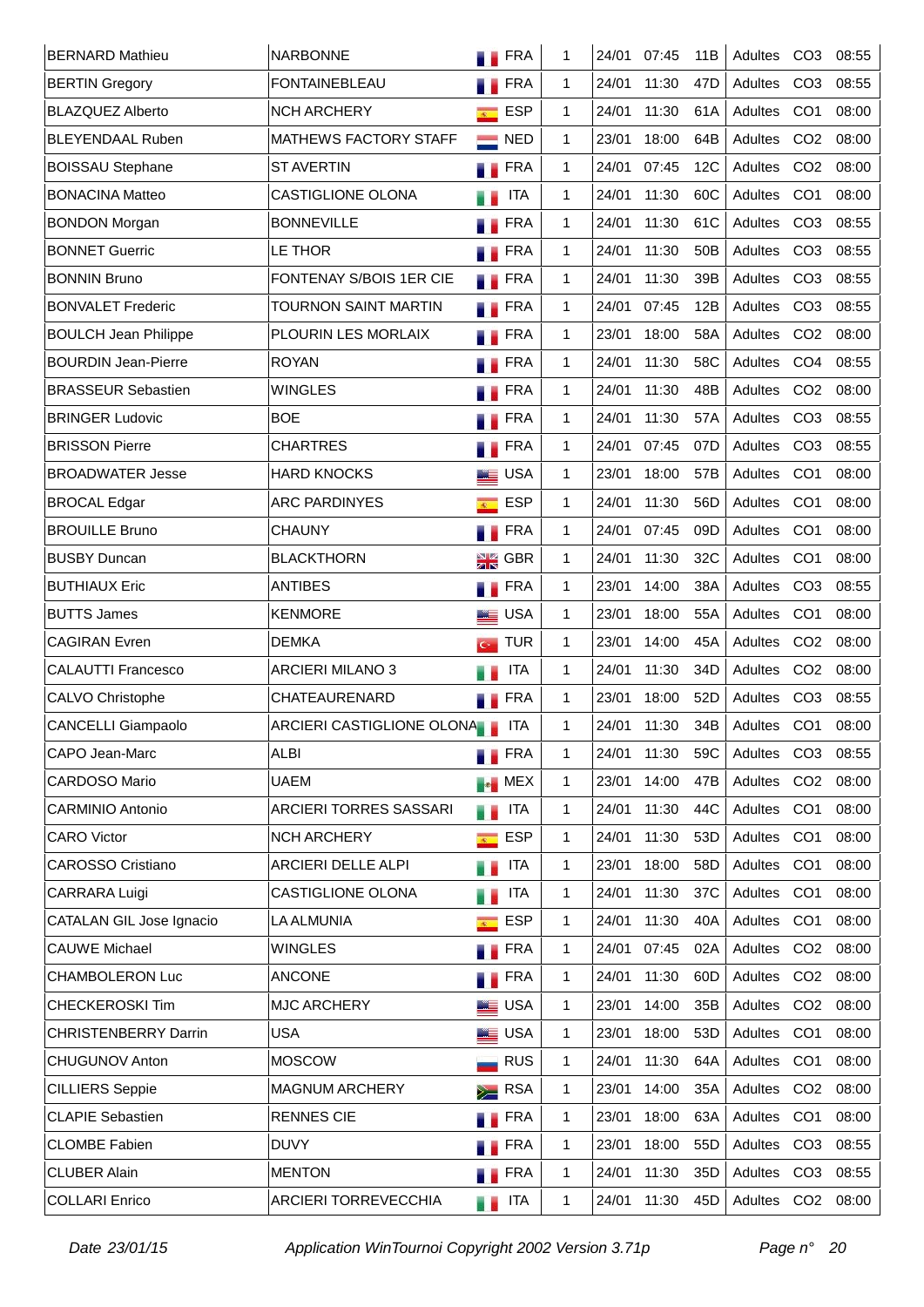| <b>COLLINS Michael</b>       | <b>G5 OUTDOORS</b>           | <b>BEE</b> USA             |            | 1            | 23/01 | 14:00 | 35C             | Adultes CO2 |                 | 08:00 |
|------------------------------|------------------------------|----------------------------|------------|--------------|-------|-------|-----------------|-------------|-----------------|-------|
| <b>CORBEZ Charles</b>        | <b>RUEIL MALMAISON STAR</b>  | . .                        | <b>FRA</b> | 1            | 23/01 | 14:00 | 39C             | Adultes     | CO <sub>3</sub> | 08:55 |
| <b>CORMIER Romain</b>        | <b>SMARVES</b>               |                            | <b>FRA</b> | 1            | 24/01 | 11:30 | 37D             | Adultes     | CO <sub>3</sub> | 08:55 |
| <b>CORNU Jean-Michel</b>     | <b>SAINT MARD</b>            | m e                        | <b>FRA</b> | $\mathbf{1}$ | 23/01 | 18:00 | 55B             | Adultes     | CO <sub>1</sub> | 08:00 |
| <b>COUSINS Dave</b>          | <b>PRIME</b>                 | <b>ED</b> USA              |            | $\mathbf{1}$ | 24/01 | 11:30 | 56C             | Adultes     | CO <sub>1</sub> | 08:00 |
| <b>CULOT Philippe</b>        | CONFLANS SAINTE-HONORINE FRA |                            |            | $\mathbf{1}$ | 23/01 | 18:00 | 66C             | Adultes     | CO <sub>3</sub> | 08:55 |
| <b>DAMSBO Martin</b>         | <b>MATHEWS TIK</b>           | $\blacksquare$ DEN         |            | $\mathbf{1}$ | 24/01 | 07:45 | 02D             | Adultes     | CO <sub>2</sub> | 08:00 |
| <b>DARUM</b> Andreas         | TIK BUESKYDNING.             | $\frac{1}{10}$ NOR         |            | 1            | 24/01 | 07:45 | 01C             | Adultes     | CO <sub>2</sub> | 08:00 |
| DAULEU Ludovic               | RUEIL MALMAISON STAR         | <b>FRA</b>                 |            | 1            | 24/01 | 11:30 | 46B             | Adultes     | CO <sub>2</sub> | 08:00 |
| <b>DAVID Alain</b>           | <b>EPERNAY</b>               | ш                          | <b>FRA</b> | 1            | 23/01 | 14:00 | 44C             | Adultes     | CO <sub>3</sub> | 08:55 |
| <b>DAVID Philippe</b>        | <b>TULLE</b>                 |                            | <b>FRA</b> | 1            | 24/01 | 07:45 | 15C             | Adultes     | CO <sub>3</sub> | 08:55 |
| DE FRANCISCO BO Luis         | S'ARC D'EIVISSA              | $\overline{R}$             | <b>ESP</b> | 1            | 23/01 | 18:00 | 56A             | Adultes     | CO <sub>1</sub> | 08:00 |
| DE GRANDIS Jocelyn           | <b>TORPES</b>                | <b>FRA</b>                 |            | 1            | 23/01 | 18:00 | 62A             | Adultes     | CO <sub>2</sub> | 08:00 |
| <b>DEACON Mick</b>           | <b>INDALARCO ALMERIA</b>     | $\overline{\mathcal{R}^+}$ | <b>ESP</b> | 1            | 23/01 | 18:00 | 66D             | Adultes     | CO <sub>1</sub> | 08:00 |
| <b>DEATON Bridger</b>        | <b>USA ARCHERY</b>           | <b>BE</b> USA              |            | 1            | 23/01 | 14:00 | 38D             | Adultes     | CO <sub>2</sub> | 08:00 |
| <b>DEDERICHS Antoine</b>     | VARANGEVILLE                 | m e                        | <b>FRA</b> | 1            | 24/01 | 07:45 | 11C             | Adultes     | CO <sub>3</sub> | 08:55 |
| <b>DELIVEYNE Frederic</b>    | <b>WTK</b>                   |                            | <b>BEL</b> | 1            | 24/01 | 11:30 | 65C             | Adultes     | CO <sub>2</sub> | 08:00 |
| <b>DELOBELLE Fabien</b>      | <b>RUEIL MALMAISON STAR</b>  | . .                        | <b>FRA</b> | 1            | 24/01 | 11:30 | 52D             | Adultes     | CO <sub>2</sub> | 08:00 |
| <b>DELOCHE Pierre Julien</b> | SALAISE SUR SANNE            |                            | <b>FRA</b> | 1            | 24/01 | 11:30 | 42D             | Adultes     | CO <sub>2</sub> | 08:00 |
| <b>DELOISON Laurent</b>      | <b>SAINT MARD</b>            |                            | <b>FRA</b> | $\mathbf{1}$ | 23/01 | 18:00 | 57C             | Adultes     | CO <sub>4</sub> | 08:55 |
| <b>DELVIGNE Dominique</b>    | <b>LEF-ARCHERY</b>           |                            | <b>BEL</b> | $\mathbf{1}$ | 23/01 | 14:00 | 40 <sub>B</sub> | Adultes     | CO <sub>1</sub> | 08:00 |
| <b>DEPOITIER Julien</b>      | LE CENTAURE                  |                            | <b>BEL</b> | 2            | 23/01 | 18:00 | 61C             | Adultes     | CO <sub>2</sub> | 08:00 |
| <b>DESPHELIPON Gregory</b>   | <b>FONTAINEBLEAU</b>         |                            | <b>FRA</b> | $\mathbf{1}$ | 23/01 | 18:00 | 59D             | Adultes     | CO <sub>3</sub> | 08:55 |
| <b>DESTON Chris</b>          | <b>NENAMESECK</b>            | <b>BE</b> USA              |            | 1            | 23/01 | 18:00 | 65B             | Adultes     | CO <sub>2</sub> | 08:00 |
| <b>DESVERNOIS Eric</b>       | SALON DE PROVENCE            | 51                         | FRA        | 1            | 23/01 | 18:00 | 64D             | Adultes CO3 |                 | 08:55 |
| DI GIOVANNI Marco            | <b>ARCIERI DELLE ALPI</b>    |                            | <b>ITA</b> | 1            | 23/01 | 18:00 | 57D             | Adultes CO1 |                 | 08:00 |
| DI MICHELE Luigi             | A.S.D. ARCIERI CLARASUM      | a a                        | <b>ITA</b> | 1            | 24/01 | 11:30 | 50C             | Adultes     | CO <sub>1</sub> | 08:00 |
| <b>DIDIER Denis</b>          | MONTREUIL JUIGNE             | <b>TERA</b>                |            | 1            | 24/01 | 07:45 | 05B             | Adultes CO3 |                 | 08:55 |
| <b>DOLDERMAN Sander</b>      | PAYS-BAS                     |                            | <b>NED</b> | 1            | 23/01 | 18:00 | 52A             | Adultes     | CO <sub>2</sub> | 08:00 |
| <b>DOMANSKI Renaud</b>       | <b>HUY</b>                   |                            | <b>BEL</b> | 2            | 24/01 | 11:30 | 65D             | Adultes     | CO <sub>1</sub> | 08:00 |
| <b>DOUIS Gerard</b>          | CONFLANS SAINTE-HONORINE FRA |                            |            | $\mathbf{1}$ | 24/01 | 11:30 | 60A             | Adultes     | CO <sub>3</sub> | 08:55 |
| <b>DOUSSOT Christophe</b>    | <b>ISSY LES MOULINEAUX</b>   | <b>TERA</b>                |            | $\mathbf{1}$ | 24/01 | 11:30 | 52A             | Adultes CO2 |                 | 08:00 |
| <b>DRAGONI Luigi</b>         | ARCIERI DEL ROCCOLO          | a a                        | ITA        | 1            | 23/01 | 14:00 | 46A             | Adultes     | CO <sub>2</sub> | 08:00 |
| <b>DRUGUET Joel</b>          | <b>MIRAMAS SLC</b>           |                            | <b>FRA</b> | $\mathbf{1}$ | 24/01 | 11:30 | 37B             | Adultes CO3 |                 | 08:55 |
| <b>DUBOIS Reginald</b>       | <b>CHARTRES</b>              | .,                         | <b>FRA</b> | 1            | 24/01 | 11:30 | 38C             | Adultes     | CO <sub>3</sub> | 08:55 |
| <b>DUPLAN Cedric</b>         | COURVILLE S/EURE AC          |                            | FRA        | $\mathbf{1}$ | 24/01 | 11:30 | 47A             | Adultes     | CO <sub>2</sub> | 08:00 |
| <b>DUPORT Laurent</b>        | <b>BANVOU</b>                | M.                         | <b>FRA</b> | 1            | 23/01 | 18:00 | 66B             | Adultes     | CO <sub>3</sub> | 08:55 |
| <b>DUPUIS Anthony</b>        | <b>RENNES</b>                |                            | <b>FRA</b> | 1            | 24/01 | 11:30 | 66B             | Adultes     | CO <sub>2</sub> | 08:00 |
| <b>DUPUIS Olivier</b>        | <b>DAUMERAY</b>              | M.                         | <b>FRA</b> | 1            | 24/01 | 07:45 | 14B             | Adultes     | CO <sub>4</sub> | 08:55 |
| DURIVAUD Manuel              | <b>SMARVES</b>               |                            | FRA        | $\mathbf{1}$ | 24/01 | 11:30 | 36C             | Adultes     | CO <sub>3</sub> | 08:55 |
| <b>DUVAL Arnaud</b>          | <b>NARBONNE</b>              |                            | FRA        | 1            | 24/01 | 07:45 | 09B             | Adultes     | CO <sub>2</sub> | 08:00 |
| EDOUARD David                | <b>TRANS EN PROVENCE</b>     | <b>FRA</b>                 |            | 1            | 24/01 | 11:30 | 41D             | Adultes CO2 |                 | 08:00 |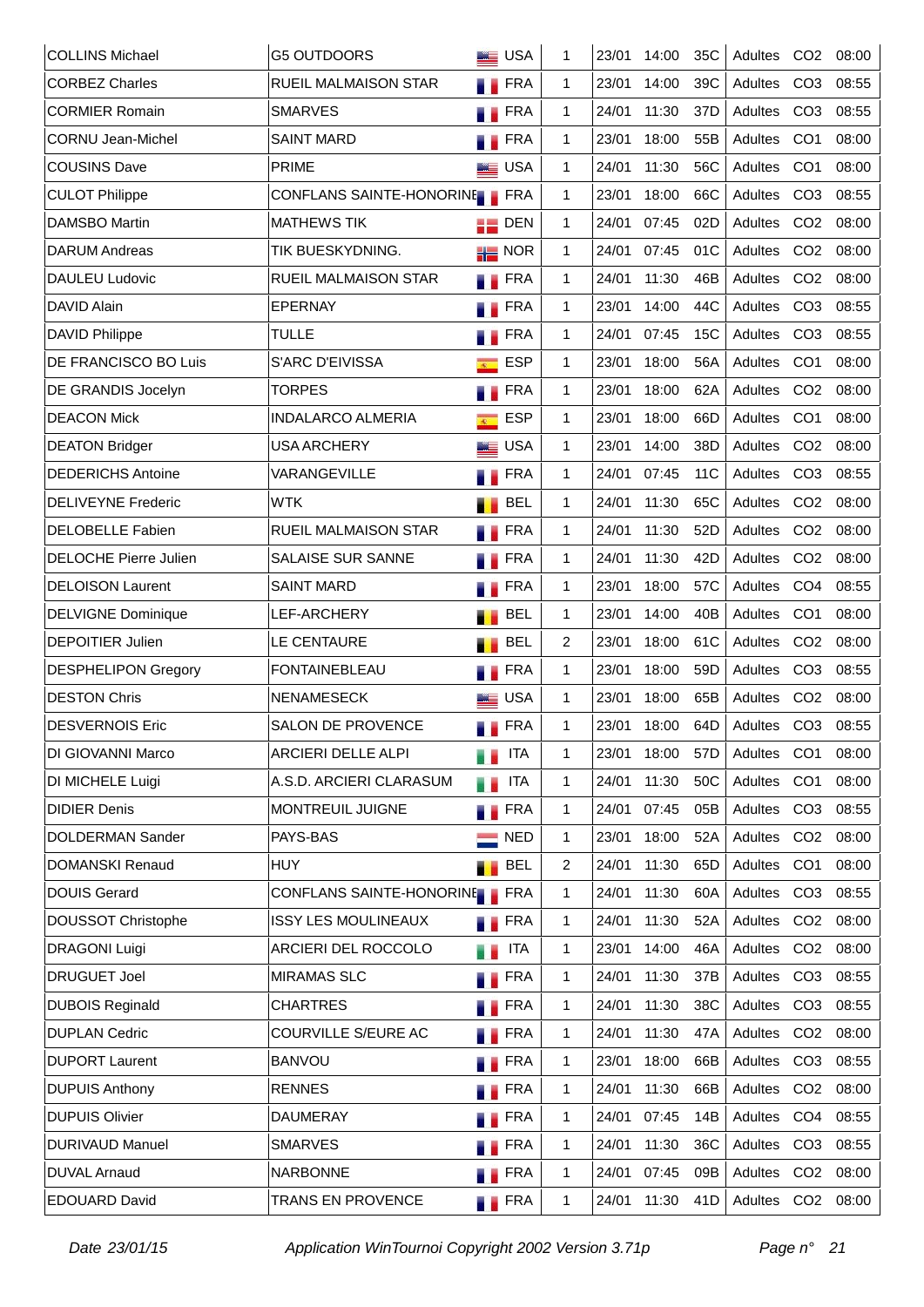| <b>ELMAAGACLI Demir</b>            | <b>TURQUIE</b>                | $G$ TUR                                      |                    | 1              | 23/01 | 18:00 | 55C             | Adultes CO2 |                 | 08:00 |
|------------------------------------|-------------------------------|----------------------------------------------|--------------------|----------------|-------|-------|-----------------|-------------|-----------------|-------|
| <b>ELZINGA Peter</b>               | <b>ELZINGA ARCHERY</b>        |                                              | <b>NED</b>         | 1              | 24/01 | 11:30 | 57D             | Adultes     | CO <sub>2</sub> | 08:00 |
| <b>ETIENNE David</b>               | VILLENEUVE D'ASCQ             |                                              | FRA                | 1              | 24/01 | 07:45 | 02C             | Adultes     | CO <sub>3</sub> | 08:55 |
| <b>EVRARD Marc</b>                 | <b>DAUMERAY</b>               | a.                                           | <b>FRA</b>         | 1              | 24/01 | 07:45 | 05C             | Adultes     | CO <sub>3</sub> | 08:55 |
| <b>FAPPIANO Philippe</b>           | <b>NIMES</b>                  |                                              | $\blacksquare$ FRA | 1.             | 23/01 | 18:00 | 63C             | Adultes     | CO <sub>3</sub> | 08:55 |
| <b>FAUCANIE Lionel</b>             | <b>CASTELSARRASIN</b>         | <b>FRA</b>                                   |                    | 1.             | 24/01 | 07:45 | 08D             | Adultes     | CO <sub>4</sub> | 08:55 |
| <b>FELIX Nuno</b>                  | SPORTING CLUBE DE PORTUCE POR |                                              |                    | 1.             | 23/01 | 18:00 | 61A             | Adultes     | CO <sub>1</sub> | 08:00 |
| <b>FEYBESSE Jean Francois</b>      | <b>PIOLENC</b>                | <b>FRA</b>                                   |                    | 1              | 23/01 | 18:00 | 65D             | Adultes     | CO <sub>3</sub> | 08:55 |
| <b>FOLICALDI Sergio</b>            | ARCIERI MARTESANA             |                                              | <b>ITA</b>         | 1              | 23/01 | 14:00 | 48C             | Adultes     | CO <sub>2</sub> | 08:00 |
| <b>FOURNIER Jacky</b>              | <b>ST AVERTIN</b>             | . .                                          | <b>FRA</b>         | 2              | 23/01 | 18:00 | 64A             | Adultes     | CO <sub>4</sub> | 08:55 |
| <b>FRUTEL Sebastien</b>            | <b>HOMBOURG HAUT</b>          | <b>FRA</b>                                   |                    | $\mathbf{1}$   | 23/01 | 18:00 | 60B             | Adultes     | CO <sub>3</sub> | 08:55 |
| GALLAIS-DUTRIEZ Alban              | FONTENAY S/BOIS 1ER CIE       | <b>FRA</b>                                   |                    | 1              | 24/01 | 11:30 | 59A             | Adultes     | CO <sub>3</sub> | 08:55 |
| <b>GARCIA MOLINA Juan Alexis</b>   | <b>GALADRIEL ARCO CLUB</b>    | $\overline{R^{(1)}_{\scriptscriptstyle{A}}}$ | <b>ESP</b>         | $\overline{2}$ | 23/01 | 14:00 | 41 <sub>D</sub> | Adultes     | CO <sub>1</sub> | 08:00 |
| <b>GARITAT Stephane</b>            | <b>RENNES CIE</b>             | <b>FRA</b>                                   |                    | $\mathbf{1}$   | 24/01 | 11:30 | 51B             | Adultes     | CO <sub>3</sub> | 08:55 |
| <b>GASSE Nicolas</b>               | <b>CHARTRES</b>               | <b>FRA</b>                                   |                    | $\mathbf{1}$   | 24/01 | 11:30 | 54C             | Adultes     | CO <sub>3</sub> | 08:55 |
| <b>GAY Philippe</b>                | SALAISE SUR SANNE             | <b>FRA</b>                                   |                    | 1              | 24/01 | 07:45 | 08A             | Adultes     | CO <sub>4</sub> | 08:55 |
| <b>GEBRUERS Bert</b>               | NOOIT VOLLEERD LAAKDAL (NOOI  |                                              | <b>BEL</b>         | 1              | 23/01 | 18:00 | 62D             | Adultes     | CO <sub>1</sub> | 08:00 |
| <b>GELLENTHIEN Braden</b>          | <b>USA ARCHERY</b>            | <b>ED</b> USA                                |                    | 1              | 23/01 | 14:00 | 41B             | Adultes     | CO <sub>2</sub> | 08:00 |
| <b>GENET Dominique</b>             | <b>SMARVES</b>                | <b>FRA</b>                                   |                    | 1              | 24/01 | 11:30 | 53B             | Adultes     | CO <sub>2</sub> | 08:00 |
| <b>GERAINT Thomas</b>              | GANDE-BRETAGNE                | $\frac{1}{2}$ GBR                            |                    | 1              | 24/01 | 11:30 | 32D             | Adultes     | CO <sub>1</sub> | 08:00 |
| <b>GERARD Nathan</b>               | LFE                           | п.                                           | <b>BEL</b>         | 1              | 23/01 | 18:00 | 67C             | Adultes     | CO <sub>1</sub> | 08:00 |
| <b>GIANNONE Marco</b>              | A.S.D. ARCO SPORT ROM         | H B                                          | <b>ITA</b>         | 1              | 23/01 | 14:00 | 45C             | Adultes     | CO <sub>1</sub> | 08:00 |
| <b>GIORCELLI Silvio</b>            | A.S.D. ARCIERI DELLE ALPI     | u p                                          | <b>ITA</b>         | 1              | 24/01 | 11:30 | 39A             | Adultes     | CO <sub>1</sub> | 08:00 |
| <b>GIRARD Damien</b>               | PUY SAINTE REPARADE ARR       | <b>FRA</b>                                   |                    | 1              | 23/01 | 14:00 | 39B             | Adultes     | CO <sub>1</sub> | 08:00 |
| <b>GOBBI Riccardo</b>              | 08054 ARCIERI FORMIGINE       |                                              | <b>ITA</b>         | 1              | 24/01 | 11:30 | 63C             | Adultes CO1 |                 | 08:00 |
| <b>GOBERT Stephane</b>             | MONTIGNY LES METZ A.C.        | <b>TERA</b>                                  |                    | 1              | 24/01 | 07:45 | 13A             | Adultes CO3 |                 | 08:55 |
| GONZALEZ Alejandro                 | <b>ARCO PONFERRADA</b>        | $\overline{R}$                               | <b>ESP</b>         | 1              | 24/01 | 11:30 | 53A             | Adultes     | CO <sub>1</sub> | 08:00 |
| <b>GOOSENS Chris</b>               | NOOIT VOLLEERD LAAKDAL (NOOIT |                                              | <b>BEL</b>         | 1              | 23/01 | 18:00 | 65A             | Adultes     | CO <sub>2</sub> | 08:00 |
| <b>GRIFFON Dominique</b>           | <b>MONT ST AIGNAN</b>         | <b>FRA</b>                                   |                    | 1              | 24/01 | 07:45 | 04B             | Adultes     | CO <sub>4</sub> | 08:55 |
| <b>GRIGGS Eric</b>                 | THE OUTDOOR GROUP             | <b>LE</b> USA                                |                    | 1              | 23/01 | 14:00 | 34D             | Adultes     | CO <sub>1</sub> | 08:00 |
| <b>GRILLI Gabriele</b>             | <b>ARCIERI MONICA</b>         | u p                                          | ITA                | 1              | 23/01 | 14:00 | 37D             | Adultes     | CO <sub>1</sub> | 08:00 |
| <b>GUIGNET Patrick</b>             | <b>GAGNY</b>                  | <b>FRA</b>                                   |                    | 1.             | 24/01 | 07:45 | 11A             | Adultes     | CO <sub>3</sub> | 08:55 |
| <b>GUIGUET Denis</b>               | <b>CASTRES</b>                | a a                                          | <b>FRA</b>         | 3              | 24/01 | 07:45 | 13D             | Adultes     | CO <sub>4</sub> | 08:55 |
| GUORJONSSON Guä Mundur Orn ISLANDE |                               | ä L                                          | <b>ISL</b>         | 1              | 23/01 | 14:00 | 43C             | Adultes     | CO <sub>2</sub> | 08:00 |
| <b>GUTIERREZ Michel</b>            | <b>SURESNES</b>               | a.                                           | FRA                | 1              | 24/01 | 11:30 | 41A             | Adultes     | CO <sub>3</sub> | 08:55 |
| <b>HANSEN Stephan</b>              | PSE PRO STAFF                 | $\blacksquare$ DEN                           |                    | 1              | 24/01 | 07:45 | 13B             | Adultes     | CO <sub>2</sub> | 08:00 |
| <b>HAUDOIN Franck</b>              | <b>DAUMERAY</b>               | <b>FRA</b>                                   |                    | $\mathbf{1}$   | 24/01 | 07:45 | 06D             | Adultes     | CO <sub>3</sub> | 08:55 |
| <b>HAYNES Eric</b>                 | <b>ISSY LES MOULINEAUX</b>    | <b>FRA</b>                                   |                    | 1              | 24/01 | 07:45 | 06A             | Adultes     | CO <sub>3</sub> | 08:55 |
| <b>HERNANDEZ Raul</b>              | <b>ARC PARDINYES</b>          | $\overline{R^{(1)}}$                         | <b>ESP</b>         | 1.             | 24/01 | 11:30 | 65B             | Adultes     | CO <sub>1</sub> | 08:00 |
| <b>HOUSER David</b>                | N/A                           | <b>LE</b> USA                                |                    | 2              | 24/01 | 07:45 | 02B             | Adultes     | CO <sub>2</sub> | 08:00 |
| <b>HOWARD Jeff</b>                 | ETATS-UNIS D'AMÉRIQUE         | <b>LE</b> USA                                |                    |                | 23/01 | 18:00 | 52B             | Adultes     | CO <sub>2</sub> | 08:00 |
| <b>HUGUET Julien</b>               | ST HERBLAIN                   | <b>FRA</b>                                   |                    | 1              | 24/01 | 07:45 | 15B             | Adultes CO1 |                 | 08:00 |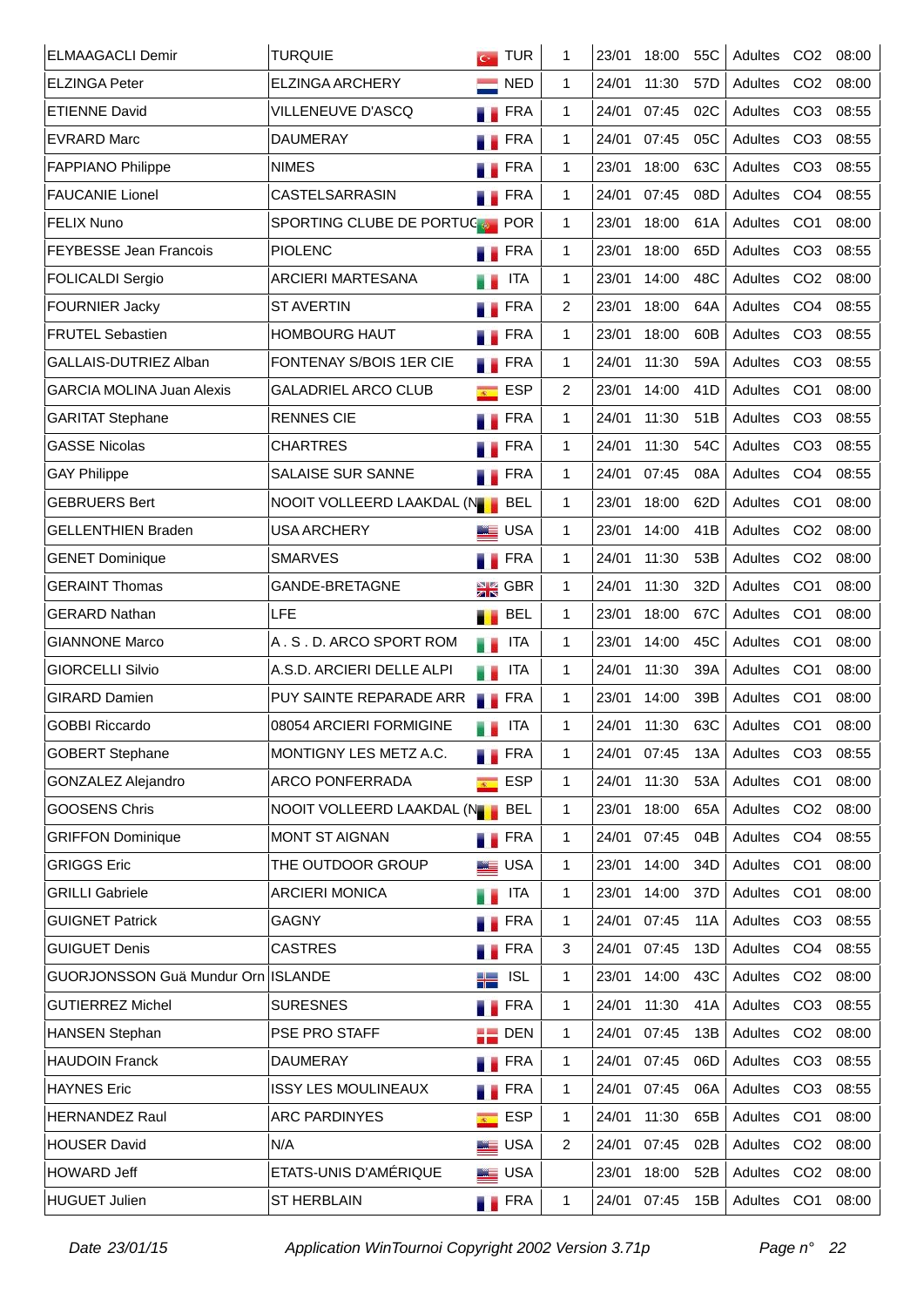| <b>HUMETZ Guillaume</b>     | <b>DRAVEIL SENART</b>               | <b>TERA</b>                    | 1  | 23/01 | 18:00 | 60C             | Adultes CO3 |                 | 08:55 |
|-----------------------------|-------------------------------------|--------------------------------|----|-------|-------|-----------------|-------------|-----------------|-------|
| <b>HUON Guy</b>             | <b>AUBERGENVILLE</b>                | <b>FRA</b><br>.,               |    | 24/01 | 11:30 | 53C             | Adultes     | CO <sub>3</sub> | 08:55 |
| <b>IRACA' Antonio</b>       | <b>ARCIERI MILANO 3</b>             | <b>ITA</b>                     | 1  | 24/01 | 11:30 | 43A             | Adultes     | CO <sub>2</sub> | 08:00 |
| <b>ISGRO Emanuele</b>       | <b>ITALIE</b>                       | <b>ITA</b>                     | 1  | 23/01 | 14:00 | 33B             | Adultes     | CO <sub>1</sub> | 08:00 |
| JARVENPAA Marko             | <b>RIJO</b>                         | <b>FIN</b><br>┶                | 1  | 24/01 | 11:30 | 43D             | Adultes     | CO <sub>2</sub> | 08:00 |
| JAVANSHIR Arman             | <b>TURQUIE</b>                      | <b>TUR</b><br>$G^{\pm}$        | 1. | 23/01 | 18:00 | 51D             | Adultes     | CO <sub>2</sub> | 08:00 |
| JONSSON Gunnar Äžot         | <b>ICELAND</b>                      | <b>ISL</b><br>ä L              | 1. | 23/01 | 14:00 | 42B             | Adultes     | CO <sub>2</sub> | 08:00 |
| JOSE Alvarez Rodrigu        | TIRO CON ARCO PONFERRADA C          | <b>ESP</b>                     | 1  | 24/01 | 11:30 | 66C             | Adultes     | CO <sub>1</sub> | 08:00 |
| JUSSELIN Christophe         | LA CHAPELLE THECLE                  | <b>FRA</b>                     | 1  | 24/01 | 07:45 | 05A             | Adultes     | CO <sub>3</sub> | 08:55 |
| JUUTILAINEN Mikko           | <b>MATHEWS FACTORY STAFF</b>        | <b>FIN</b><br>$\leftarrow$     | 1  | 24/01 | 11:30 | 55B             | Adultes     | CO <sub>1</sub> | 08:00 |
| <b>KARASIAK Sebastien</b>   | <b>FONTAINEBLEAU</b>                | <b>FRA</b>                     | 1  | 23/01 | 18:00 | 53C             | Adultes     | CO <sub>3</sub> | 08:55 |
| <b>KEENAN John</b>          | <b>CUCHULAINN ARCHERS</b>           | <b>IRL</b><br>. .              | 1  | 23/01 | 14:00 | 42C             | Adultes     | CO <sub>1</sub> | 08:00 |
| <b>KELLER Samuel</b>        | <b>HOMBOURG HAUT</b>                | <b>FRA</b>                     | 1  | 23/01 | 18:00 | 68C             | Adultes     | CO <sub>3</sub> | 08:55 |
| <b>KEMP Xavier</b>          | <b>MONACO</b>                       | <b>MON</b>                     | 1  | 24/01 | 11:30 | 33D             | Adultes     | CO <sub>3</sub> | 08:55 |
| <b>KNALL Philipp</b>        | <b>JAPON</b>                        | <b>JPN</b>                     | 1  | 23/01 | 18:00 | 51B             | Adultes     | CO <sub>1</sub> | 08:00 |
| LALLEMANT Julien            | <b>GUYANCOURT ARCHERS</b>           | <b>FRA</b>                     | 1  | 24/01 | 07:45 | 09C             | Adultes     | CO <sub>3</sub> | 08:55 |
| <b>LAMBERT David</b>        | <b>FONTENAY LE FLEURY</b>           | <b>FRA</b>                     | 1  | 23/01 | 14:00 | 41 <sub>C</sub> | Adultes     | CO <sub>3</sub> | 08:55 |
| LANGARITA MONTE Pedro Julio | <b>CLUB TIRO CON ARCO LA ALMADE</b> | <b>ESP</b>                     | 1  | 24/01 | 11:30 | 34A             | Adultes     | CO <sub>1</sub> | 08:00 |
| <b>LARPENTEUR Bastien</b>   | <b>DIJON</b>                        | <b>FRA</b>                     | 1  | 24/01 | 07:45 | 10C             | Adultes     | CO <sub>3</sub> | 08:55 |
| LASZKOWICZ Neil             | <b>MELTON MOWBRAY AC</b>            | $\frac{1}{2}$ GBR              | 1  | 23/01 | 18:00 | 63B             | Adultes     | CO <sub>2</sub> | 08:00 |
| <b>LAZZATI Gabriele</b>     | A.S.D. ARCIERI FRANCIACOR           | <b>ITA</b><br>. .              | 1  | 24/01 | 11:30 | 55C             | Adultes     | CO <sub>1</sub> | 08:00 |
| <b>LE VAN Christian</b>     | <b>CASTELSARRASIN</b>               | <b>FRA</b>                     | 1  | 24/01 | 11:30 | 45C             | Adultes     | CO <sub>3</sub> | 08:55 |
| LEBEAU Antoine              | <b>ST HERBLAIN</b>                  | <b>FRA</b>                     | 1. | 24/01 | 11:30 | 45B             | Adultes     | CO <sub>3</sub> | 08:55 |
| <b>LECLERC Philippe</b>     | PIERREFEU DU VAR                    | <b>FRA</b>                     | 1. | 24/01 | 11:30 | 49 <sub>D</sub> | Adultes     | CO <sub>3</sub> | 08:55 |
| <b>LECOMTE David</b>        | <b>SENONES</b>                      | FRA                            | 1  | 24/01 | 07:45 | 12A             | Adultes CO3 |                 | 08:55 |
| <b>LECOUFFE Yoann</b>       | <b>REIMS</b>                        | <b>TERA</b>                    | 1  | 23/01 | 18:00 | 56D             | Adultes CO3 |                 | 08:55 |
| <b>LEFEBVRE Nicolas</b>     | VILLENEUVE D'ASCQ                   | <b>FRA</b>                     | 1. | 24/01 | 11:30 | 63D             | Adultes     | CO <sub>3</sub> | 08:55 |
| <b>LEGER Christophe</b>     | DRAVEIL SENART                      | <b>TERA</b>                    | 3  | 24/01 | 11:30 | 63B             | Adultes CO1 |                 | 08:00 |
| <b>LELOUP Bryan</b>         | <b>DAUMERAY</b>                     | <b>FRA</b>                     | 1  | 24/01 | 07:45 | 01D             | Adultes     | CO <sub>3</sub> | 08:55 |
| <b>LEOTTA Andrea</b>        | ARCIERI POLISPORTIVA SOLE           | <b>ITA</b>                     | 1. | 24/01 | 11:30 | 54D             | Adultes     | CO <sub>2</sub> | 08:00 |
| <b>LIENARD Sebastien</b>    | <b>GRAVELINES</b>                   | <b>FRA</b>                     | 1  | 23/01 | 18:00 | 62C             | Adultes     | CO <sub>3</sub> | 08:55 |
| <b>LIJARCIO Rafael</b>      | <b>ARC PARDINYES</b>                | <b>ESP</b><br>$\overline{R}$ . | 1  | 24/01 | 11:30 | 46A             | Adultes     | CO <sub>1</sub> | 08:00 |
| <b>LOPEZ SANCHEZ Santos</b> | CLUB TAU DE TIR AMB ARC             | <b>ESP</b><br>$\overline{R}$ . | 1  | 23/01 | 14:00 | 39A             | Adultes     | CO <sub>1</sub> | 08:00 |
| LOUSSAUT Jeremie            | PLOURIN LES MORLAIX                 | <b>FRA</b>                     | 1  | 24/01 | 07:45 | 07C             | Adultes     | CO <sub>2</sub> | 08:00 |
| LUCARELLI Stefano           | ARCIERI DELLE ALPI                  | ITA                            | 1  | 23/01 | 18:00 | 54D             | Adultes     | CO <sub>1</sub> | 08:00 |
| <b>LUCOT Laurent</b>        | VARANGEVILLE                        | <b>TERA</b>                    | 1  | 24/01 | 07:45 | 06B             | Adultes     | CO <sub>3</sub> | 08:55 |
| LUNARDELLI Alberto          | <b>ITALIE</b>                       | <b>ITA</b><br>a a              | 1  | 23/01 | 14:00 | 35D             | Adultes     | CO <sub>2</sub> | 08:00 |
| LUNDIN Morgan               | <b>MATHEWS</b>                      | $\frac{1}{10}$ SWE             | 1  | 24/01 | 07:45 | 14C             | Adultes     | CO <sub>2</sub> | 08:00 |
| <b>LUPI Lorenzo</b>         | ASD ARCIERI BALLA COI LUP           | <b>ITA</b><br>. .              | 1  | 24/01 | 07:45 | 10D             | Adultes     | CO <sub>1</sub> | 08:00 |
| <b>MARINI Cedric</b>        | CHALLES LES EAUX                    | <b>TERA</b>                    | 1  | 24/01 | 11:30 | 48A             | Adultes CO3 |                 | 08:55 |
| <b>MARTENS Patrick</b>      | <b>SSA ALKEN</b>                    | <b>BEL</b>                     | 1  | 24/01 | 11:30 | 45A             | Adultes     | CO <sub>1</sub> | 08:00 |
| <b>MARTIN Christophe</b>    | <b>MENTON</b>                       | <b>FRA</b>                     | 1  | 24/01 | 07:45 | 03B             | Adultes CO4 |                 | 08:55 |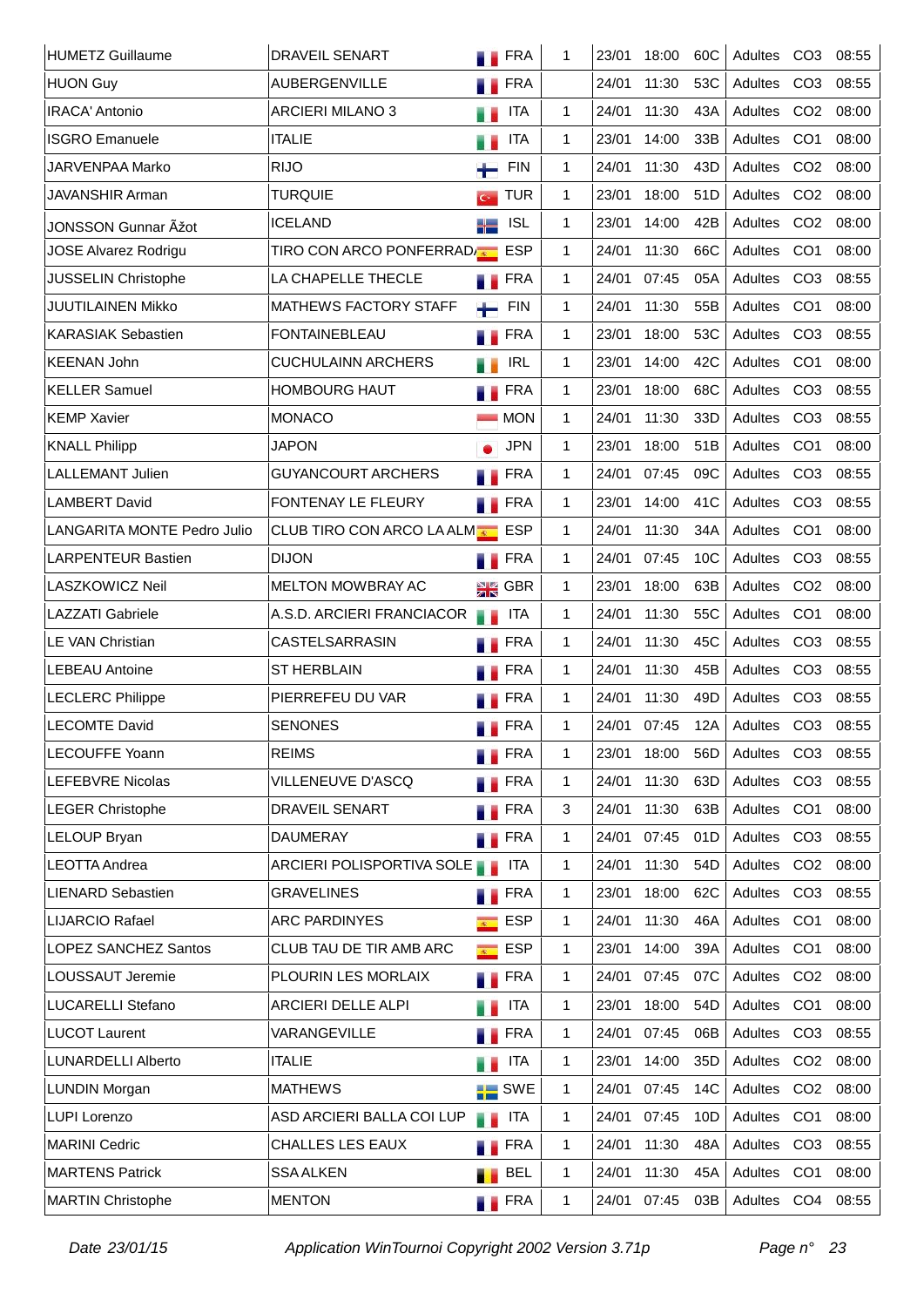| <b>MARTIN Dominique</b>       | LA GARDE                           | <b>FRA</b>                              | 1 | 24/01 | 11:30 | 51A             | Adultes     | CO <sub>3</sub> | 08:55 |
|-------------------------------|------------------------------------|-----------------------------------------|---|-------|-------|-----------------|-------------|-----------------|-------|
| <b>MAZEAU Eric-Jean</b>       | <b>DREUX</b>                       | <b>FRA</b>                              | 1 | 24/01 | 11:30 | 46D             | Adultes     | CO <sub>3</sub> | 08:55 |
| <b>MEDEIROS Rafael</b>        | <b>SAINT MAUR</b>                  | <b>FRA</b>                              | 2 | 23/01 | 18:00 | 54B             | Adultes     | CO <sub>3</sub> | 08:55 |
| <b>MENARD Fabrice</b>         | WINGLES                            | <b>FRA</b>                              | 1 | 24/01 | 11:30 | 58A             | Adultes     | CO <sub>2</sub> | 08:00 |
| MICOU Christophe              | <b>ROYAN</b>                       | <b>FRA</b>                              | 1 | 24/01 | 11:30 | 39C             | Adultes     | CO <sub>3</sub> | 08:55 |
| MIRA Xaquin                   | <b>ESPAGNE</b>                     | <b>ESP</b><br>$\overline{R}$            |   | 24/01 | 11:30 | 31B             | Adultes     | CO <sub>1</sub> | 08:00 |
| MLINARIć Tomislav             | <b>CROATIA</b>                     | $\equiv$ CRO                            | 1 | 24/01 | 11:30 | 62D             | Adultes     | CO <sub>2</sub> | 08:00 |
| <b>MONACHESI Massimiliano</b> | <b>ITALIE</b>                      | <b>ITA</b>                              | 1 | 23/01 | 14:00 | 34C             | Adultes     | CO <sub>1</sub> | 08:00 |
| <b>MONDER Michael</b>         | YO ARCHERS CLUB                    | <b>FRA</b>                              | 1 | 23/01 | 18:00 | 56B             | Adultes     | CO <sub>3</sub> | 08:55 |
| <b>MORAT Christian</b>        | VILLIERS LE BEL                    | <b>FRA</b><br>. .                       | 1 | 24/01 | 11:30 | 40 <sub>D</sub> | Adultes     | CO <sub>4</sub> | 08:55 |
| <b>MORGAN Tate</b>            | <b>TEAM MONTANA</b>                | <b>LE</b> USA                           | 1 | 24/01 | 07:45 | 14A             | Adultes     | CO <sub>1</sub> | 08:00 |
| <b>MUSELLI Cesare</b>         | A.S.D. ARCIERI D.L.F. VOG          | <b>ITA</b><br>N S                       | 1 | 24/01 | 11:30 | 49C             | Adultes     | CO <sub>1</sub> | 08:00 |
| <b>NATALI Alessandro</b>      | <b>CASTIGLIONE OLONA</b>           | <b>ITA</b><br>N S                       | 1 | 24/01 | 11:30 | 58B             | Adultes     | CO <sub>1</sub> | 08:00 |
| <b>NENCIONI Michele</b>       | <b>ARCIERI DELLA SIGNORIA</b>      | <b>ITA</b><br>a p                       | 1 | 23/01 | 14:00 | 36B             | Adultes     | CO <sub>1</sub> | 08:00 |
| <b>NOTT Jonathan</b>          | <b>ARCHERY GB</b>                  | $\frac{1}{2R}$ GBR                      | 1 | 24/01 | 11:30 | 62B             | Adultes     | CO <sub>1</sub> | 08:00 |
| <b>ODENT Nicolas</b>          | <b>AUDRUICQ</b>                    | <b>FRA</b><br>a.                        | 1 | 24/01 | 07:45 | 03A             | Adultes     | CO <sub>3</sub> | 08:55 |
| <b>OHMAN David</b>            | MATHEWS PRO STAFF                  | USA                                     |   | 23/01 | 14:00 | 48D             | Adultes     | CO <sub>1</sub> | 08:00 |
| <b>OJEDA PARDO Felix Jose</b> | <b>CLUB TIRO CON ARCO LA ALMET</b> | <b>ESP</b>                              | 1 | 24/01 | 11:30 | 37A             | Adultes     | CO <sub>1</sub> | 08:00 |
| <b>OSCAR Berrocal Lopez</b>   | <b>ESPAGNE</b>                     | <b>ESP</b><br>$\overline{R^{(0)}}$      | 1 | 24/01 | 11:30 | 35B             | Adultes     | CO <sub>1</sub> | 08:00 |
| <b>PAES Aymeric</b>           | CASTELSARRASIN                     | <b>FRA</b>                              | 1 | 24/01 | 07:45 | 03C             | Adultes     | CO <sub>3</sub> | 08:55 |
| PAGNI Sergio                  | <b>HOYT PRO STAFF</b>              | <b>ITA</b>                              | 1 | 24/01 | 11:30 | 47C             | Adultes     | CO <sub>1</sub> | 08:00 |
| <b>PAGNONI Frederico</b>      | <b>ITALIE</b>                      | <b>ITA</b>                              | 1 | 24/01 | 11:30 | 33C             | Adultes     | CO <sub>1</sub> | 08:00 |
| PAUNER Joan                   | <b>MIRAMAS SLC</b>                 | <b>FRA</b>                              | 1 | 24/01 | 11:30 | 48D             | Adultes     | CO <sub>3</sub> | 08:55 |
| PEINEAU Sebastien             | RUEIL MALMAISON STAR               | FRA<br>۳.                               | 1 | 24/01 | 11:30 | 49B             | Adultes     | CO <sub>2</sub> | 08:00 |
| <b>PERABO Frederic</b>        | <b>HAYANGE</b>                     | <b>FRA</b><br>۰.                        | 1 | 23/01 | 18:00 | 58C             | Adultes CO2 |                 | 08:00 |
| <b>PERNET Denis</b>           | <b>MOUTIERS</b>                    | <b>FRA</b>                              | 1 | 23/01 | 18:00 | 57A             | Adultes     | CO <sub>4</sub> | 08:55 |
| PERROUX Jean Louis            | <b>ANTIBES</b>                     | <b>FRA</b>                              | 1 | 24/01 | 11:30 | 64B             | Adultes     | CO <sub>3</sub> | 08:55 |
| <b>PERSI Giancarlo</b>        | A.S.D. ARCO CLUB PONTINO           | <b>ITA</b><br>H.                        | 1 | 23/01 | 14:00 | 38B             | Adultes     | CO <sub>2</sub> | 08:00 |
| <b>PEYRONDET Francois</b>     | <b>BOE</b>                         | <b>FRA</b><br>a a                       | 1 | 24/01 | 11:30 | 56B             | Adultes     | CO <sub>2</sub> | 08:00 |
| PIANESI Lorenzo               | <b>ARCIERI PICENI</b>              | <b>ITA</b><br>a a                       | 1 | 23/01 | 14:00 | 43B             | Adultes     | CO <sub>2</sub> | 08:00 |
| <b>PICAUD Francis</b>         | <b>MONACO</b>                      | <b>MON</b>                              | 1 | 24/01 | 11:30 | 48C             | Adultes     | CO <sub>4</sub> | 08:55 |
| PINEDA SANCHEZ David          | <b>MORATALAZ</b>                   | <b>ESP</b><br>$\overline{\mathbb{R}^+}$ | 1 | 23/01 | 18:00 | 67B             | Adultes     | CO <sub>2</sub> | 08:00 |
| POLIDORI Jacopo               | A.S.D. ARCIERI TORREVECCH          | ITA                                     | 1 | 24/01 | 11:30 | 44D             | Adultes     | CO <sub>1</sub> | 08:00 |
| <b>POLIDORI Vittorio</b>      | A.S.D. ARCIERI TORREVECCH          | ITA                                     | 1 | 24/01 | 11:30 | 35C             | Adultes     | CO <sub>1</sub> | 08:00 |
| POLLARD Michael               | ETATS-UNIS D'AMÉRIQUE              | <b>LE</b> USA                           |   | 24/01 | 11:30 | 59B             | Adultes     | CO <sub>1</sub> | 08:00 |
| POMPEO Antonio                | ARCIERI TORRES SASSARI             | <b>ITA</b><br>N.                        | 1 | 23/01 | 18:00 | 60A             | Adultes     | CO <sub>2</sub> | 08:00 |
| <b>PRIEELS Philippe</b>       | GSR                                | <b>BEL</b><br>٠.                        | 1 | 24/01 | 11:30 | 42C             | Adultes     | CO <sub>1</sub> | 08:00 |
| <b>PUTOD Sebastien</b>        | <b>TRANS EN PROVENCE</b>           | <b>FRA</b><br>a.                        | 1 | 24/01 | 11:30 | 40C             | Adultes     | CO <sub>3</sub> | 08:55 |
| PYLA Jean                     | <b>PONTIVY</b>                     | FRA<br>a.                               | 1 | 23/01 | 14:00 | 44B             | Adultes     | CO <sub>2</sub> | 08:00 |
| <b>QUEHEN Thierry</b>         | <b>FONTAINEBLEAU</b>               | FRA<br>۳.                               | 1 | 23/01 | 14:00 | 41A             | Adultes     | CO <sub>1</sub> | 08:00 |
| QUIQUERE Antoine              | <b>GENNEVILLIERS</b>               | <b>FRA</b><br>a a                       | 1 | 23/01 | 14:00 | 36A             | Adultes     | CO <sub>2</sub> | 08:00 |
| RAHMANI Saeed                 | TAT ARCHER                         | <b>IRI</b><br>$\overline{\phantom{a}}$  | 1 | 23/01 | 14:00 | 48B             | Adultes CO1 |                 | 08:00 |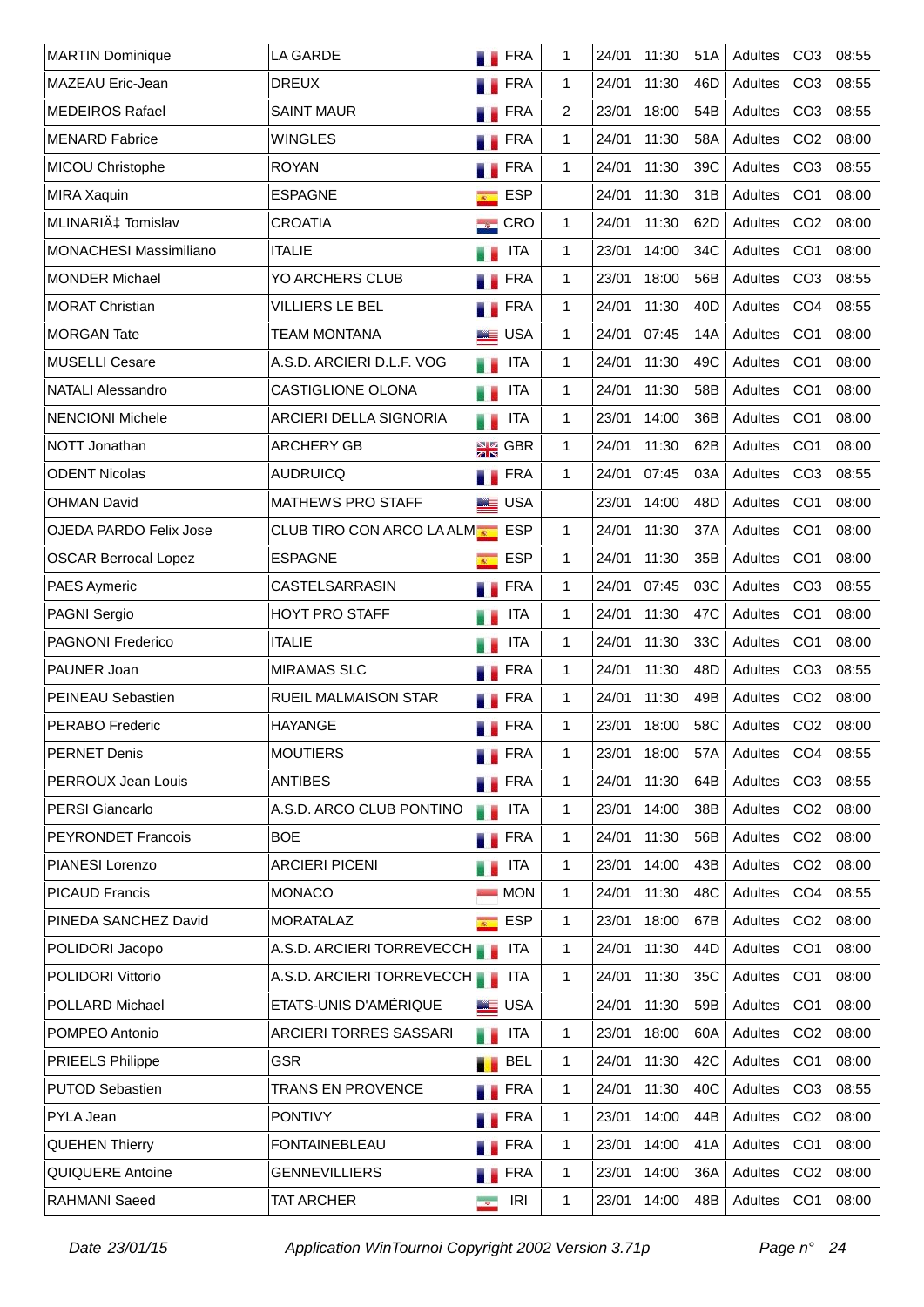| RAMON Lopez Bermudez          | <b>ESPAGNE</b>                 | <b>ESP</b><br>$\overline{R}$ | 1              | 24/01 | 11:30 | 32B             | Adultes     | CO <sub>1</sub> | 08:00 |
|-------------------------------|--------------------------------|------------------------------|----------------|-------|-------|-----------------|-------------|-----------------|-------|
| <b>RASQUIER Francki</b>       | <b>BOURG EN BRESSE</b>         | <b>FRA</b>                   | 1              | 24/01 | 11:30 | 49A             | Adultes     | CO <sub>4</sub> | 08:55 |
| <b>RESSAR Evert</b>           | <b>ESTONIE</b>                 | <b>EST</b>                   | $\mathbf{1}$   | 23/01 | 14:00 | 34A             | Adultes     | CO <sub>1</sub> | 08:00 |
| <b>REYES Brandon</b>          | <b>USA ARCHERY</b>             | <b>LE</b> USA                | $\mathbf{1}$   | 23/01 | 18:00 | 54C             | Adultes     | CO <sub>2</sub> | 08:00 |
| <b>RIBERO Thierry</b>         | <b>ANTIBES</b>                 | <b>Exercise</b>              | $\mathbf{1}$   | 24/01 | 11:30 | 55A             | Adultes     | CO <sub>1</sub> | 08:00 |
| <b>RICHARDS Carl</b>          | <b>MERIDEN AC</b>              | $\frac{1}{2}$ GBR            | $\mathbf{1}$   | 23/01 | 14:00 | 42A             | Adultes     | CO <sub>1</sub> | 08:00 |
| RIKUNENKO Andy                | <b>RCOA</b>                    | $\frac{1}{2}$ GBR            | $\mathbf{1}$   | 24/01 | 11:30 | 34C             | Adultes     | CO <sub>1</sub> | 08:00 |
| <b>RIVAULT PINEAU Laurent</b> | <b>SMARVES</b>                 | <b>Exercise</b>              | $\mathbf{1}$   | 24/01 | 07:45 | 04C             | Adultes     | CO <sub>3</sub> | 08:55 |
| RODRIGUEZ GONZA Guillermo J   | <b>ARCO FERROL</b>             | <b>ESP</b><br>$\overline{R}$ | $\mathbf{1}$   | 24/01 | 11:30 | 62C             | Adultes     | CO <sub>1</sub> | 08:00 |
| ROGERS MAC RUAI Eamonn        | <b>CUCHULAINN</b>              | <b>IRL</b>                   | $\mathbf{1}$   | 23/01 | 18:00 | 53B             | Adultes     | CO <sub>2</sub> | 08:00 |
| <b>RONDELOT Cyril</b>         | <b>SMARVES</b>                 | <b>FRA</b>                   | $\mathbf{1}$   | 24/01 | 11:30 | 57B             | Adultes     | CO <sub>2</sub> | 08:00 |
| <b>ROSSELLI Alessio</b>       | 08054 ARCIERI FORMIGINE        | <b>ITA</b><br>a s            | $\mathbf{1}$   | 24/01 | 11:30 | 52B             | Adultes     | CO <sub>1</sub> | 08:00 |
| <b>ROTA Emanuele</b>          | <b>ARCIERI MILANO 3</b>        | <b>ITA</b>                   | $\mathbf{1}$   | 24/01 | 11:30 | 39D             | Adultes     | CO <sub>2</sub> | 08:00 |
| <b>ROTA Paolo Alessandr</b>   | <b>ARCIERI MILANO 3</b>        | <b>ITA</b>                   | $\mathbf{1}$   | 24/01 | 11:30 | 41C             | Adultes     | CO <sub>2</sub> | 08:00 |
| <b>ROUX Patrick</b>           | SOUTH AFRICA TUKS ARCHERER RSA |                              | $\mathbf{1}$   | 23/01 | 14:00 | 47A             | Adultes     | CO <sub>1</sub> | 08:00 |
| <b>ROUX Vivian</b>            | <b>ROYAN</b>                   | <b>FRA</b>                   | $\mathbf{1}$   | 24/01 | 11:30 | 51C             | Adultes     | CO <sub>3</sub> | 08:55 |
| <b>RUBBEN Guillaume</b>       | <b>WINGLES</b>                 | <b>FRA</b>                   | $\mathbf{1}$   | 24/01 | 11:30 | 44A             | Adultes     | CO <sub>2</sub> | 08:00 |
| <b>RUIZ Olivier</b>           | ARC CLUB JUSSY                 | SUI<br><b>CO</b>             | $\mathbf{1}$   | 23/01 | 18:00 | 67A             | Adultes     | CO <sub>1</sub> | 08:00 |
| <b>RYALS George</b>           | ARCHERY LEARNING CENTER EUSA   |                              | $\mathbf{1}$   | 23/01 | 18:00 | 59B             | Adultes     | CO <sub>1</sub> | 08:00 |
| <b>SAIGOT Nicolas</b>         | PERS EN GATINAIS               | <b>FRA</b>                   | $\mathbf{1}$   | 24/01 | 11:30 | 43C             | Adultes     | CO <sub>3</sub> | 08:55 |
| <b>SALIMBENI Ezio</b>         | ARCIERI DELLE ALPI             | <b>ITA</b><br>a p            | $\mathbf{1}$   | 23/01 | 18:00 | 60 <sub>D</sub> | Adultes     | CO <sub>1</sub> | 08:00 |
| SANCHEZ-FERRERO Gonzalo       | ARQUEROS ABULENSES             | <b>ESP</b><br>$\overline{R}$ | $\mathbf{1}$   | 24/01 | 07:45 | 05D             | Adultes     | CO <sub>1</sub> | 08:00 |
| <b>SANTOS Eduardo</b>         | <b>PORTUGAL</b>                | <b>POR</b>                   | $\mathbf{1}$   | 23/01 | 14:00 | 33C             | Adultes     | CO <sub>1</sub> | 08:00 |
| SBRODOV Mikhail               | <b>ARCOCLUB</b>                | <b>RUS</b>                   | $\mathbf{1}$   | 24/01 | 07:45 | 15A             | Adultes     | CO <sub>2</sub> | 08:00 |
| <b>SCALISI Carmelo</b>        | <b>CENTAURE FLEURUS</b>        | <b>BEL</b>                   | 1              | 23/01 | 18:00 | 62B             | Adultes CO2 |                 | 08:00 |
| <b>SCARANO Nino</b>           | <b>SEICHAMPS</b>               | <b>TERA</b>                  | 1              | 24/01 | 11:30 | 42B             | Adultes CO3 |                 | 08:55 |
| <b>SCHAFF Kris</b>            | PRIME USA                      | <b>LE</b> USA                | 1              | 24/01 | 11:30 | 60B             | Adultes     | CO <sub>1</sub> | 08:00 |
| <b>SCHLOESSER Bas</b>         | WILLEM TELL SC                 | $\equiv$ NED                 | 1              | 24/01 | 07:45 | 13C             | Adultes CO1 |                 | 08:00 |
| <b>SCHLOESSER Mike</b>        | <b>HOYT PRO STAFF</b>          | $\equiv$ NED                 | 1              | 24/01 | 07:45 | 10A             | Adultes     | CO <sub>2</sub> | 08:00 |
| <b>SCHRYVE Jean Loic</b>      | <b>CHAUNY</b>                  | <b>TERA</b>                  | 1              | 23/01 | 14:00 | 39D             | Adultes CO3 |                 | 08:55 |
| <b>SCIPIONI Andre</b>         | <b>MENTON</b>                  | <b>TERA</b>                  | 1              | 24/01 | 11:30 | 62A             | Adultes     | CO <sub>4</sub> | 08:55 |
| <b>SEIMANDI Giuseppe</b>      | FIAMME AZZURRE                 | <b>ITA</b>                   | 1              | 23/01 | 18:00 | 59C             | Adultes CO1 |                 | 08:00 |
| <b>SIEFFERT Pierre</b>        | <b>DIJON</b>                   | <b>FRA</b>                   | 1              | 24/01 | 11:30 | 61B             | Adultes     | CO <sub>2</sub> | 08:00 |
| <b>SIMON Marc</b>             | SAVIGNY LE TEMPLE              | <b>TERA</b>                  | 1              | 24/01 | 07:45 | 08C             | Adultes CO3 |                 | 08:55 |
| SIMONELLI Alberto             | <b>ITALIE</b>                  | ITA                          | 1              | 23/01 | 14:00 | 46C             | Adultes     | CO <sub>2</sub> | 08:00 |
| <b>SINAL PATRICK</b>          | UNITED STATES                  | <b>LE</b> USA                | $\overline{2}$ | 23/01 | 14:00 | 42D             | Adultes     | CO <sub>2</sub> | 08:00 |
| SMOERDAL Mats Inge            | <b>KLEPP BS</b>                | $\blacksquare$ SWE           | 1              | 24/01 | 11:30 | 41B             | Adultes     | CO <sub>1</sub> | 08:00 |
| <b>SOLEYRET Frederic</b>      | VEDENE                         | <b>FRA</b>                   | 1              | 23/01 | 18:00 | 61D             | Adultes     | CO <sub>4</sub> | 08:55 |
| <b>SPRING Martin</b>          | <b>SUISSE</b>                  | SUI<br><b>CO</b>             | 1              | 24/01 | 11:30 | 33A             | Adultes     | CO <sub>2</sub> | 08:00 |
| <b>STAS Hareld</b>            | PAYS-BAS                       | <b>NED</b>                   | 1              | 24/01 | 11:30 | 64D             | Adultes CO1 |                 | 08:00 |
| STEFFANN Pierre-Alain         | <b>SENONES</b>                 | <b>FRA</b>                   | 1              | 24/01 | 07:45 | 04A             | Adultes     | CO <sub>1</sub> | 08:00 |
| STRASSER Jan                  | <b>SUISSE</b>                  | $\Box$ SUI                   | 1              | 24/01 | 11:30 | 54B             | Adultes CO1 |                 | 08:00 |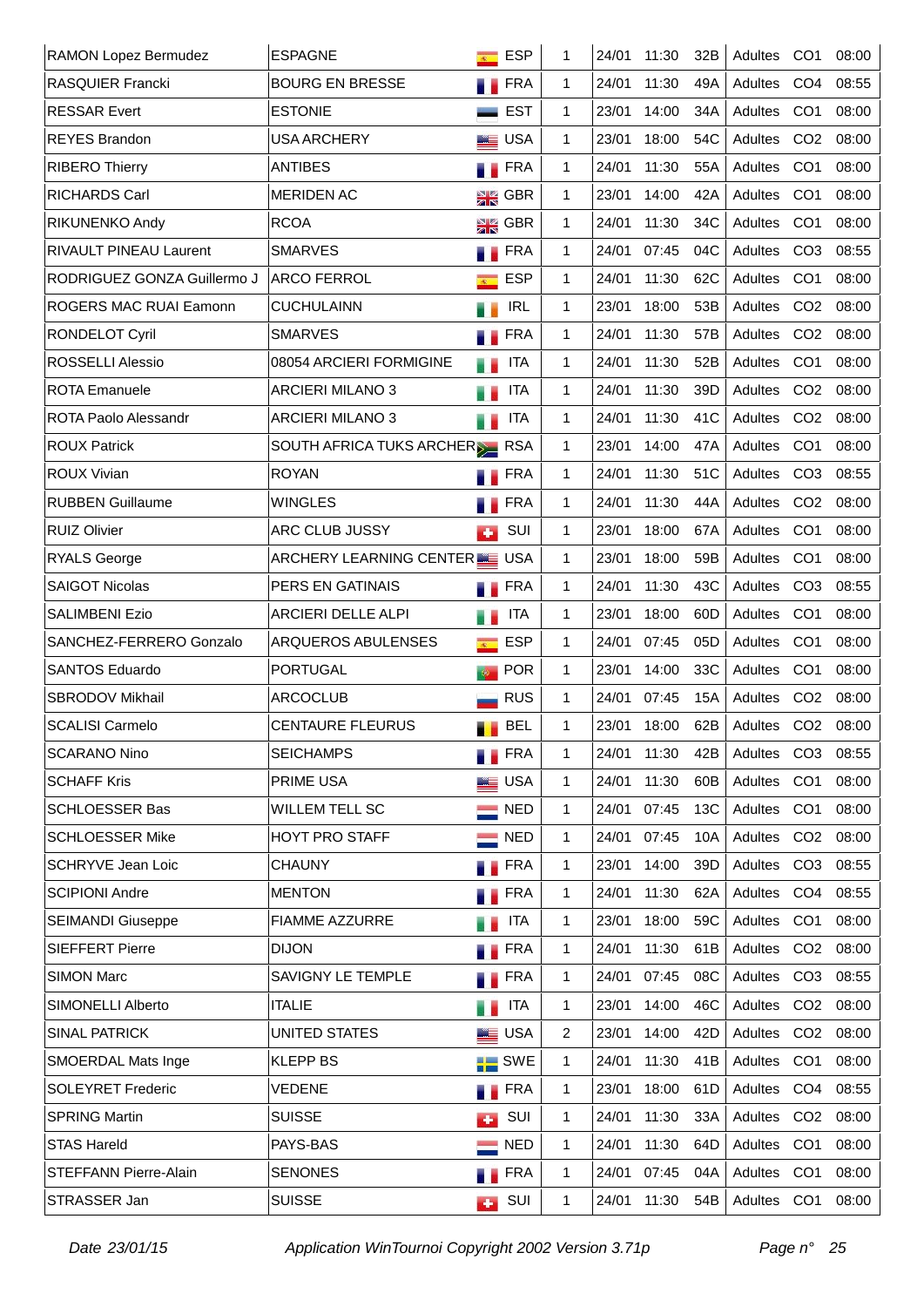| <b>SULLIVAN Matthew</b>             | ETATS-UNIS D'AMÉRIQUE | <b>BEE</b> USA               | 1            | 23/01 | 14:00 | 36C             | Adultes CO1 |                 | 08:00 |
|-------------------------------------|-----------------------|------------------------------|--------------|-------|-------|-----------------|-------------|-----------------|-------|
| <b>TAEYOON Kim</b>                  | CORÉE                 | <b>CON</b> KOR               | $\mathbf{1}$ | 23/01 | 14:00 | 45 <sub>D</sub> | Adultes     | CO <sub>2</sub> | 08:00 |
| <b>TEDFORD Paul</b>                 | ETATS-UNIS D'AMÉRIQUE | <b>ED</b> USA                | $\mathbf{1}$ | 24/01 | 11:30 | 58D             | Adultes CO1 |                 | 08:00 |
| <b>THEILER Daniel</b>               | <b>SUISSE</b>         | SUI<br><b>CO</b>             | $\mathbf{1}$ | 24/01 | 07:45 | 04D             | Adultes     | CO <sub>1</sub> | 08:00 |
| THIEFFINE Julien                    | <b>SURESNES</b>       | <b>EXAMPLE</b>               | $\mathbf{1}$ | 24/01 | 11:30 | 50 <sub>D</sub> | Adultes     | CO <sub>2</sub> | 08:00 |
| <b>THIERRY Jeremy</b>               | <b>CHARTRES</b>       | FRA<br>a.                    | $\mathbf{1}$ | 24/01 | 11:30 | 55 <sub>D</sub> | Adultes     | CO <sub>2</sub> | 08:00 |
| <b>THIERS Anthony</b>               | CHATEAURENARD         | FRA                          | $\mathbf{1}$ | 23/01 | 18:00 | 51A             | Adultes     | CO <sub>3</sub> | 08:55 |
| <b>TJENTLAND Oddmund</b>            | NORVÈGE               | $\frac{1}{10}$ NOR           | $\mathbf{1}$ | 24/01 | 11:30 | 63A             | Adultes     | CO <sub>1</sub> | 08:00 |
| <b>TORRO Jose</b>                   | <b>ESPAGNE</b>        | <b>ESP</b><br>$\overline{R}$ | $\mathbf{1}$ | 24/01 | 11:30 | 65A             | Adultes     | CO <sub>1</sub> | 08:00 |
| <b>TORSET-BONFILLOU Erwann</b>      | VALAURIE              | <b>FRA</b><br>. .            | 1            | 23/01 | 14:00 | 37C             | Adultes     | CO <sub>3</sub> | 08:55 |
| <b>TOSO Federico</b>                | <b>ITALIE</b>         | <b>ITA</b>                   | $\mathbf{1}$ | 24/01 | 11:30 | 66A             | Adultes     | CO <sub>1</sub> | 08:00 |
| <b>TUNA Mustafa Serkan</b>          | <b>TURQUIE</b>        | <b>TUR</b><br>$G^{\pm}$      | $\mathbf{1}$ | 23/01 | 18:00 | 52C             | Adultes     | CO <sub>2</sub> | 08:00 |
| <b>TURSIC Slavko</b>                | <b>SLOVÉNIE</b>       | <b>SLO</b>                   | 2            | 23/01 | 18:00 | 65C             | Adultes     | CO <sub>2</sub> | 08:00 |
| <b>URBAIN Roger</b>                 | <b>BELGIQUE</b>       | <b>BEL</b>                   | $\mathbf{1}$ | 23/01 | 14:00 | 40C             | Adultes     | CO <sub>2</sub> | 08:00 |
| <b>URMENETA Carlos</b>              | <b>ESPAGNE</b>        | <b>ESP</b><br>$\overline{R}$ | $\mathbf{1}$ | 23/01 | 18:00 | 63D             | Adultes     | CO <sub>1</sub> | 08:00 |
| <b>VALLIORGUE Julien</b>            | <b>RIOM</b>           | <b>FRA</b>                   | $\mathbf{1}$ | 23/01 | 18:00 | 51C             | Adultes     | CO <sub>4</sub> | 08:55 |
| VAN CASPEL Peter                    | PAYS-BAS              | <b>NED</b>                   | $\mathbf{1}$ | 24/01 | 07:45 | 12D             | Adultes     | CO <sub>1</sub> | 08:00 |
| <b>VAN EIL Thomas</b>               | PAYS-BAS              | <b>NED</b>                   | 1            | 24/01 | 11:30 | 38B             | Adultes     | CO <sub>1</sub> | 08:00 |
| VAN ELVEN Cedric                    | <b>BELGIQUE</b>       | <b>BEL</b>                   | $\mathbf{1}$ | 24/01 | 07:45 | 11D             | Adultes     | CO <sub>1</sub> | 08:00 |
| <b>VAN EROM Pierre</b>              | <b>HAYANGE</b>        | <b>FRA</b>                   | $\mathbf{1}$ | 23/01 | 18:00 | 59A             | Adultes     | CO <sub>3</sub> | 08:55 |
| <b>VANDERVELDEN Vincent</b>         | <b>BELGIQUE</b>       | <b>BEL</b>                   | $\mathbf{1}$ | 24/01 | 07:45 | 09A             | Adultes     | CO <sub>1</sub> | 08:00 |
| <b>VARECHON Dimitri</b>             | <b>TORPES</b>         | <b>FRA</b>                   | $\mathbf{1}$ | 23/01 | 14:00 | 48A             | Adultes     | CO <sub>2</sub> | 08:00 |
| <b>VERDEYEN Luc</b>                 | <b>BELGIQUE</b>       | <b>BEL</b>                   | $\mathbf{1}$ | 24/01 | 11:30 | 35A             | Adultes     | CO <sub>1</sub> | 08:00 |
| <b>VERMA Abhishek</b>               | <b>INDE</b>           | <b>IND</b><br>$\rightarrow$  | $\mathbf{1}$ | 23/01 | 18:00 | 68B             | Adultes     | CO <sub>1</sub> | 08:00 |
| <b>VERSACE Davide</b>               | <b>ITALIE</b>         | <b>ITA</b><br>и.             | 1            | 24/01 | 11:30 | 38D             | Adultes CO1 |                 | 08:00 |
| <b>VIALETAY Antoine</b>             | LE BOUSCAT            | <b>N</b> FRA                 | 1            | 23/01 | 14:00 | 40A             | Adultes CO1 |                 | 08:00 |
| <b>VICENTE JOSE Polo Santamaria</b> | <b>ARC VALENCIA</b>   | <b>ESP</b><br>$\overline{R}$ | $\mathbf{1}$ | 24/01 | 11:30 | 33B             | Adultes     | CO <sub>1</sub> | 08:00 |
| <b>VILARD Frederic</b>              | LA GARDE              | <b>FRA</b>                   | $\mathbf{1}$ | 24/01 | 11:30 | 42A             | Adultes CO3 |                 | 08:55 |
| <b>VINCENT Shawn</b>                | ETATS-UNIS D'AMÉRIQUE | <b>LE</b> USA                |              | 23/01 | 14:00 | 33A             | Adultes     | CO <sub>1</sub> | 08:00 |
| <b>VON DER MARWITZ Erik</b>         | <b>SUISSE</b>         | SUI<br><b>CO</b>             | 1            | 24/01 | 11:30 | 50A             | Adultes     | CO <sub>2</sub> | 08:00 |
| <b>WANNER Joel</b>                  | <b>HOMBOURG HAUT</b>  | <b>FRA</b>                   | $\mathbf{1}$ | 23/01 | 14:00 | 38C             | Adultes     | CO <sub>3</sub> | 08:55 |
| <b>WARGNIER Sebastien</b>           | <b>NARBONNE</b>       | <b>N</b> FRA                 | $\mathbf{1}$ | 24/01 | 07:45 | 01A             | Adultes     | CO <sub>4</sub> | 08:55 |
| <b>WHITTINGHAM Alistair</b>         | GANDE-BRETAGNE        | $\frac{N}{2N}$ GBR           | $\mathbf{1}$ | 24/01 | 07:45 | 03D             | Adultes     | CO <sub>1</sub> | 08:00 |
| <b>WILDE Logan</b>                  | ETATS-UNIS D'AMÉRIQUE | <b>LE</b> USA                | $\mathbf{1}$ | 24/01 | 11:30 | 57C             | Adultes     | CO <sub>1</sub> | 08:00 |
| <b>WILDE Reo</b>                    | ETATS-UNIS D'AMÉRIQUE | <b>LE</b> USA                | $\mathbf{1}$ | 24/01 | 11:30 | 31A             | Adultes     | CO <sub>2</sub> | 08:00 |
| <b>WILKEY Kevin</b>                 | ETATS-UNIS D'AMÉRIQUE | <b>LE</b> USA                | 1            | 23/01 | 14:00 | 43A             | Adultes     | CO <sub>1</sub> | 08:00 |
| <b>WILKIN Joe</b>                   | ETATS-UNIS D'AMÉRIQUE | <b>LE</b> USA                | $\mathbf{1}$ | 23/01 | 18:00 | 66A             | Adultes     | CO <sub>2</sub> | 08:00 |
| <b>WINDER Stephane</b>              | <b>BOE</b>            | <b>FRA</b>                   | $\mathbf{1}$ | 24/01 | 11:30 | 40B             | Adultes     | CO <sub>3</sub> | 08:55 |
| <b>WISEMAN Mark</b>                 | GANDE-BRETAGNE        | $\frac{N}{2N}$ GBR           | $\mathbf{1}$ | 23/01 | 14:00 | 44A             | Adultes     | CO <sub>2</sub> | 08:00 |
| YAMAMOTO Yuta                       | <b>JAPON</b>          | <b>JPN</b>                   | $\mathbf{1}$ | 23/01 | 14:00 | 46B             | Adultes     | CO <sub>2</sub> | 08:00 |
| YILDIRIM Ahmet Arda                 | <b>TURQUIE</b>        | $\sim$ TUR                   | $\mathbf{1}$ | 23/01 | 14:00 | 37A             | Adultes     | CO <sub>1</sub> | 08:00 |
| YONGHEE Choi                        | CORÉE                 | <b>O</b> KOR                 | 1            | 23/01 | 14:00 | 45B             | Adultes CO2 |                 | 08:00 |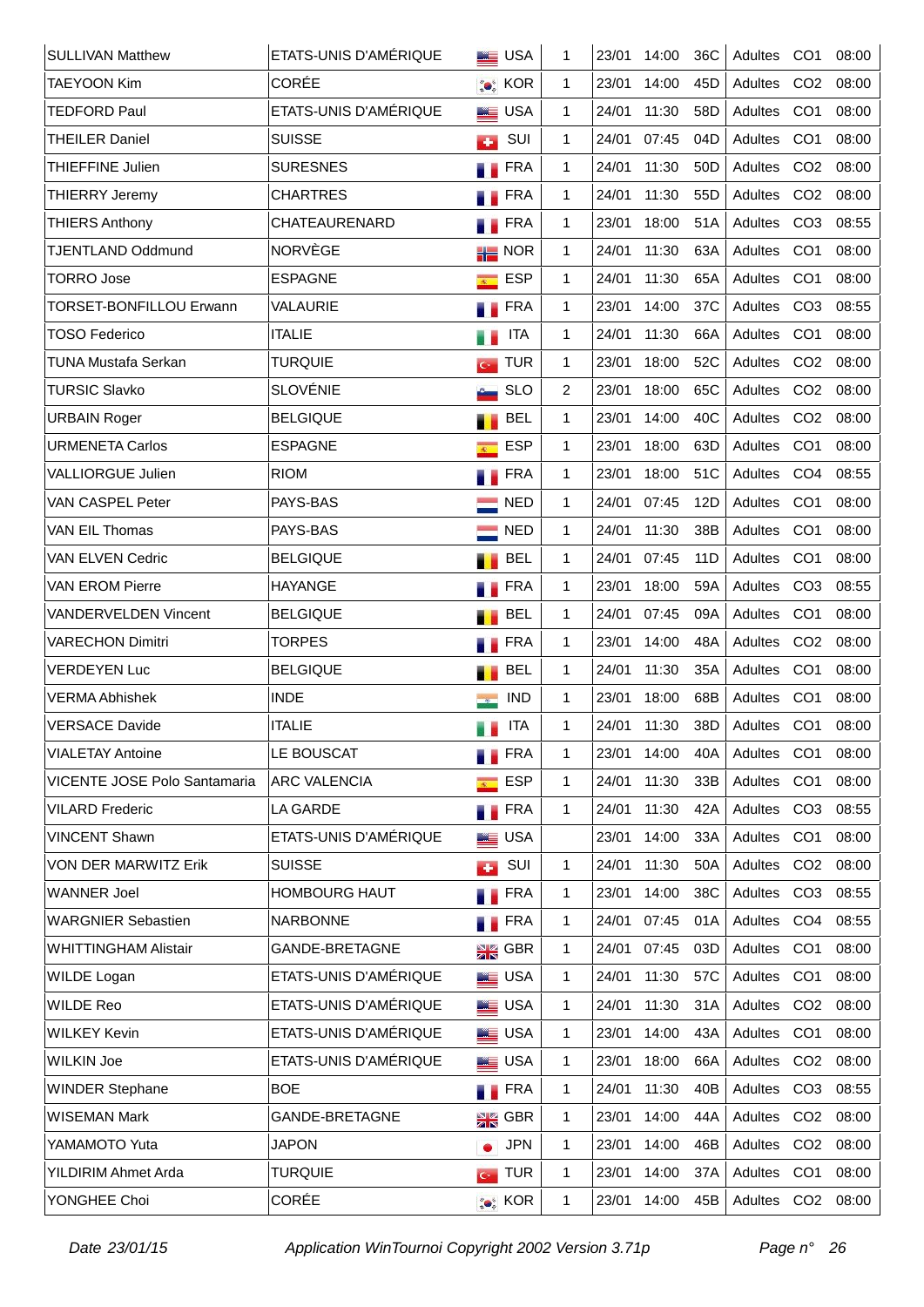| <b>ZAMBONI Piero</b>      | <b>ITALIE</b>   | <b>ITA</b>     |  |             | 24/01 11:30 61D   Adultes CO1 08:00 |  |
|---------------------------|-----------------|----------------|--|-------------|-------------------------------------|--|
| <b>IZEDET Arnaud</b>      | IMONT ST AIGNAN | <b>THE FRA</b> |  |             | 24/01 07:45 06C Adultes CO4 08:55   |  |
| ÃŽORGEIRSSON Hlynur Freyr | <b>IICELAND</b> | ISL.<br>42     |  | 23/01 14:00 | 44D   Adultes CO2 08:00             |  |

# **Compound Junior Homme / Compound Men Junior 46 tireurs**

| Nom et prénom<br><b>Name and Surname</b> | Club<br>Country             |                                       | <b>Badge</b>   | $2x18$ m |             | <b>Tournoi secondaire</b><br><b>Secondary Turnament</b> |                |            |       |
|------------------------------------------|-----------------------------|---------------------------------------|----------------|----------|-------------|---------------------------------------------------------|----------------|------------|-------|
| <b>AAS Artur</b>                         | <b>TYRI ARCHERY SCHOOL</b>  | <b>EST</b><br><b>State of Con-</b>    | 1              | 23/01    | 14:00       | 50 <sub>B</sub>                                         | Juniors        | KJH        | 09:50 |
| <b>ALHEFEITI Khaled</b>                  | UAE ARCHERY ASSOCIATION     | <b>UAE</b>                            | 1              | 23/01    | 14:00       | 51B                                                     | <b>Juniors</b> | KJH        | 09:50 |
| ALHINDAASSI Ahmed                        | UAE ARCHERY ASSOCIATION     | $\Box$ UAE                            | 1              | 23/01    | 14:00       | 52C                                                     | Juniors        | KJH        | 09:50 |
| <b>BELL Montana</b>                      | ARCHERY LEARNING CENTER USA |                                       | 1              | 23/01    | 18:00       | 48C                                                     | Juniors        | <b>KJH</b> | 09:50 |
| <b>BOGAARD Mick</b>                      | H.B.S.ALMERE (1312)         | <b>NED</b>                            | $\overline{2}$ | 24/01    | 07:45       | 22D                                                     | Juniors        | KJH        | 09:50 |
| <b>BORGSTROM Hampus</b>                  | <b>HELSINGBORG</b>          | SWE<br>۵E                             | $\overline{2}$ | 23/01    | 14:00       | 50C                                                     | Juniors        | KJH        | 09:50 |
| <b>BRUOT Noe</b>                         | CHALLES LES EAUX            | <b>FRA</b><br>6 P                     | $\mathbf{1}$   | 24/01    | 07:45       | 23B                                                     | Juniors        | KJH        | 09:50 |
| <b>BUDEN Domagoj</b>                     | <b>AGRAM</b>                | CRO<br>$\sim$                         | $\mathbf{1}$   | 23/01    | 18:00       | 45C                                                     | Juniors        | KJH        | 09:50 |
| <b>CAMPILLO Raphael</b>                  | VALENCE                     | <b>FRA</b>                            | 1              | 23/01    | 14:00       | 49A                                                     | Juniors        | KJH        | 09:50 |
| <b>CARREIRA Thomas</b>                   | ARC CLUB JUSSY              | SUI<br>÷                              | 1              | 24/01    | 07:45       | 21B                                                     | Juniors        | KJH        | 09:50 |
| <b>CHAPE Fraser</b>                      | <b>EUAP</b>                 | N V<br>Z R<br><b>GBR</b>              | 2              | 24/01    | 07:45       | 24D                                                     | Juniors        | KJH        | 09:50 |
| <b>CORNU Thibaut</b>                     | <b>SAINT MARD</b>           | <b>FRA</b>                            | 1              | 23/01    | 18:00       | 45B                                                     | Juniors        | KJH        | 09:50 |
| <b>CORVI Kevin</b>                       | <b>CHALLES LES EAUX</b>     | <b>FRA</b>                            | 1              | 24/01    | 07:45       | 25D                                                     | Juniors        | KJH        | 09:50 |
| DE VRIES Kylian                          | <b>HBS ALMERE</b>           | <b>NED</b>                            | $\mathbf{1}$   | 24/01    | 07:45       | 23A                                                     | <b>Juniors</b> | KJH        | 09:50 |
| DELANNOY-GADOULEAU Benja                 | <b>COIGNIERES</b>           | <b>FRA</b>                            | $\mathbf{1}$   | 23/01    | 18:00       | 46C                                                     | Juniors        | KJH        | 09:50 |
| <b>DURIVAUD Florian</b>                  | <b>SMARVES</b>              | <b>FRA</b>                            | 1              | 24/01    | 07:45       | 21C                                                     | Juniors        | <b>KJH</b> | 09:50 |
| <b>DURIVAUD Lucas</b>                    | <b>SMARVES</b>              | <b>FRA</b>                            | 1              | 24/01    | 07:45       | 21A                                                     | Juniors        | KJH        | 09:50 |
| DURUKAN Bugrahan                         | <b>ONOK ARCHERY</b>         | <b>TUR</b><br>$G^{\pm}$               | 1              | 23/01    | 18:00       | 47A                                                     | Juniors        | <b>KJH</b> | 09:50 |
| <b>ERKUS Emre</b>                        | <b>ONOK ARCHERY</b>         | <b>TUR</b><br>$\overline{G}$          | 1              | 23/01    | 18:00       | 48B                                                     | Juniors        | <b>KJH</b> | 09:50 |
| <b>EVENSEN Ragnar</b>                    | <b>TOB</b>                  | $\frac{1}{10}$ NOR                    | 1              | 24/01    | 07:45       | 22A                                                     | Juniors        | KJH        | 09:50 |
| <b>FESTI Manuel</b>                      | <b>ITALIE</b>               | <b>ITA</b>                            | 1              | 24/01    | 07:45       | 20C                                                     | Juniors        | <b>KJH</b> | 09:50 |
| <b>GARCIA MALO Diego</b>                 | <b>MORATALAZ</b>            | <b>ESP</b><br>$\overline{\mathbf{R}}$ | 2              | 23/01    | 18:00       | 45A                                                     | Juniors        | KJH        | 09:50 |
| <b>HAUDIQUET Yann</b>                    | LE TOUQUET                  | <b>FRA</b>                            | 1              | 23/01    | 14:00       | 49C                                                     | Juniors        | KJH        | 09:50 |
| <b>JAIN Abhinav</b>                      | <b>INDE</b>                 | <b>IND</b><br>$\rightarrow$           |                |          | 23/01 18:00 | 47D                                                     | Juniors CL1    |            | 09:50 |
| <b>JAVIER Cerezo Bernet</b>              | CARRAIXET                   | <b>ESP</b><br>$\overline{R}$          | $\mathbf{1}$   | 23/01    | 18:00       | 47B                                                     | Juniors        | <b>KJH</b> | 09:50 |
| <b>KOLBY Hanley</b>                      | ARCHERY LEARNING CENTER USA |                                       | 1              | 23/01    | 14:00       | 49D                                                     | Juniors        | KJH        | 09:50 |
| <b>LEAL Lucas</b>                        | <b>MERIGNAC</b>             | <b>TERA</b>                           | $\mathbf{1}$   | 24/01    | 07:45       | 21D                                                     | <b>Juniors</b> | KJH        | 09:50 |
| <b>LINARES MARTINE Gonzalo</b>           | ARQUEROS DE MADRID          | <b>ESP</b><br>$\overline{R}$          | 1              | 23/01    | 18:00       | 48A                                                     | Juniors        | KJH        | 09:50 |
| LOPEZ PADILLA Santiago                   | CLUB TAU DE TIR AMB ARC     | <b>ESP</b><br>$R^+$                   | $\mathbf{1}$   | 23/01    | 14:00       | 49B                                                     | Juniors        | <b>KJH</b> | 09:50 |
| <b>MAQUIN Karl</b>                       | MOUANS SARTOUX              | <b>FRA</b>                            | 1              |          | $\Box$      |                                                         | Juniors        | KJH        | 09:50 |
| <b>MARCOURT Loic</b>                     | LE TOUQUET                  | <b>FRA</b>                            | $\mathbf{1}$   | 23/01    | 18:00       | 45 <sub>D</sub>                                         | Juniors        | KJH        | 09:50 |
| MODIC Staaj                              | SAINT GEORGE ARCHERS        | <b>SLO</b>                            | $\mathbf{1}$   | 24/01    | 07:45       | 24B                                                     | Juniors        | KJH        | 09:50 |
| <b>OROSZ Viktor</b>                      | <b>LETIZIA SC</b>           | <b>HUN</b>                            | $\mathbf{1}$   | 23/01    | 18:00       | 46B                                                     | Juniors        | KJH        | 09:50 |
| <b>PAUEL Mees</b>                        | <b>HSH HILVERSUM</b>        | <b>NED</b>                            | 2              | 23/01    | 14:00       | 50A                                                     | Juniors        | KJH        | 09:50 |
| <b>POURCELLY Maxence</b>                 | VILLEFRANCHE                | <b>TERA</b>                           | 2              | 24/01    | 07:45       | 20 <sub>D</sub>                                         | Juniors        | KJH        | 09:50 |
| PUUSEPP Kristjan                         | TYRI ARCHERY SCHOOL         | <b>EST</b>                            | $\mathbf{1}$   | 23/01    | 14:00       | 51A                                                     | Juniors        | <b>KJH</b> | 09:50 |